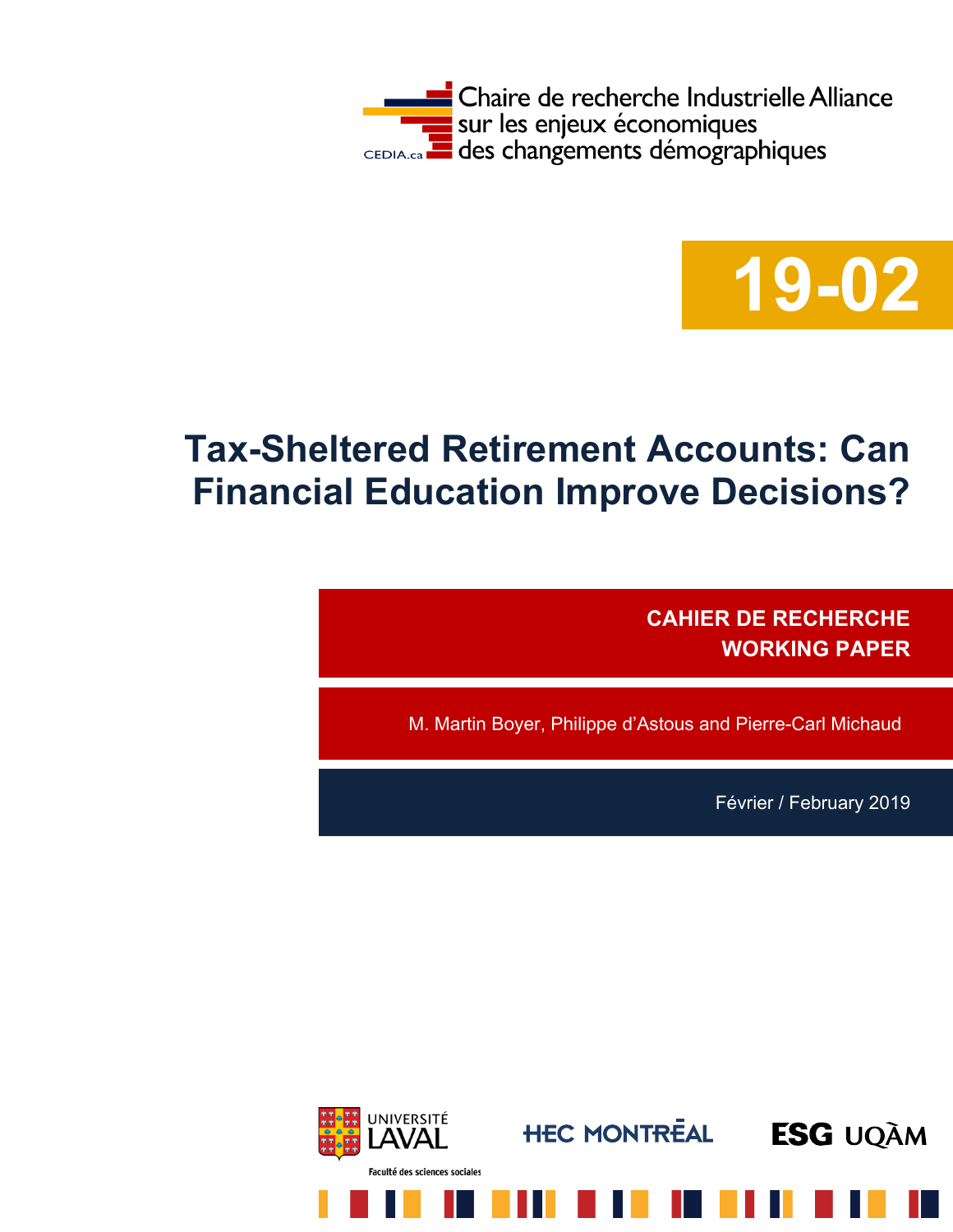La Chaire de recherche Industrielle Alliance sur les enjeux économiques des changements démographiques est une chaire multi-institutionnelle qui s'appuie sur un partenariat avec les organisations suivantes :

**- Centre interuniversitaire de recherche en analyse des organisations (CIRANO) - iA Groupe financier - Retraite Québec**

> Les opinions et analyses contenues dans les cahiers de recherche de la Chaire ne peuvent en aucun cas être attribuées aux partenaires ni à la Chaire elle-même et elles n'engagent que leurs auteurs.

Opinions and analyses contained in the Chair's working papers cannot be attributed to the Chair or its partners and are the sole responsibility of the authors.

© 2019 M. Martin Boyer, Philippe D'Astous and Pierre-Carl Michaud. Tous droits réservés. All rights reserved. Reproduction partielle permise avec citation du document source, incluant la notice ©. Short sections may be quoted without explicit permission, if full credit, including © notice, is given to the source.

. . . . . . . . . . . .

H.

Dépôt légal : Bibliothèque et Archives nationales du Québec et Bibliothèque et Archives Canada, 2019. ISSN 2368-7207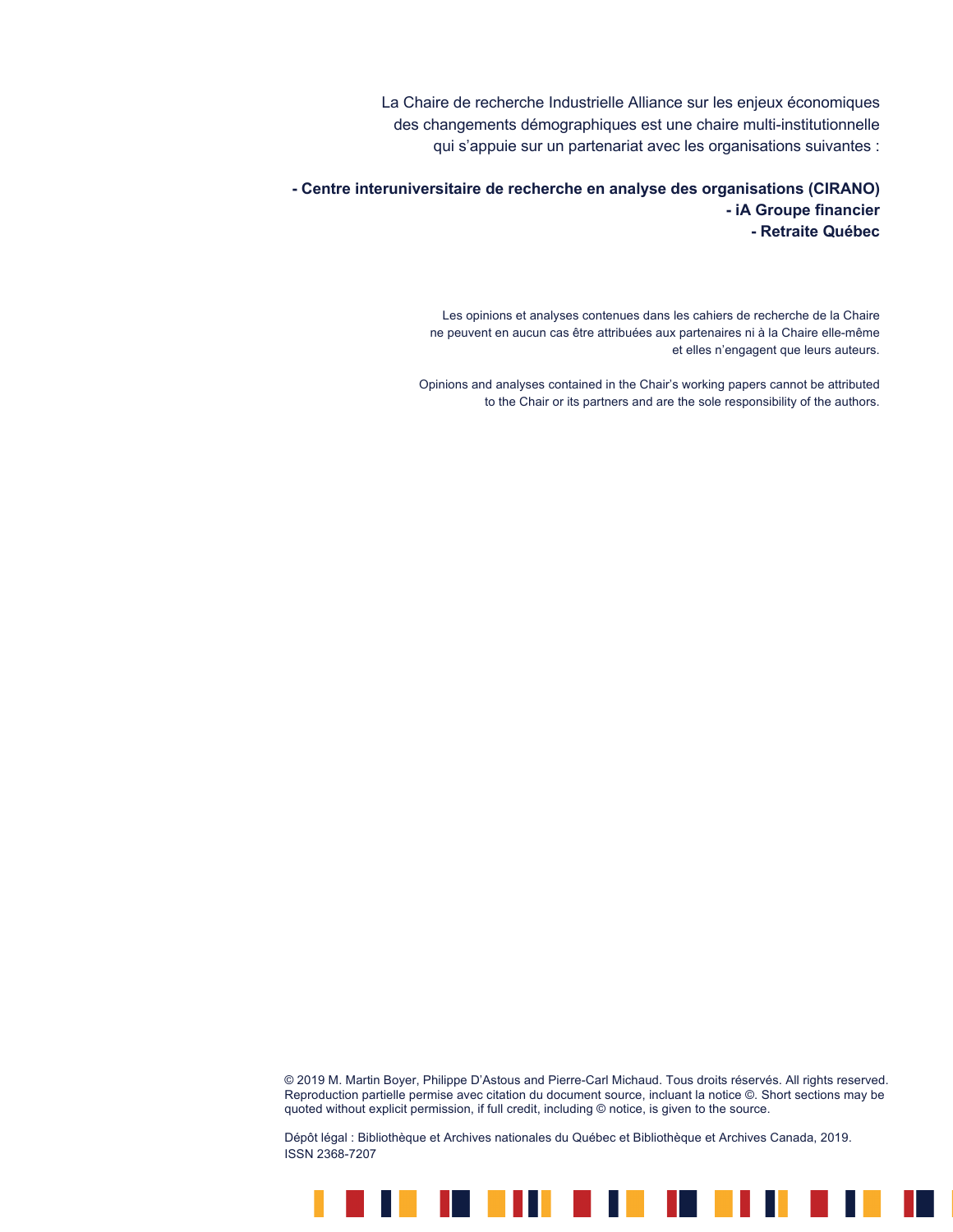# <span id="page-2-0"></span>Tax-Sheltered Retirement Accounts: Can Financial Education Improve Decisions?<sup>∗</sup>

M. Martin Boyer HEC Montreal and CIRANO Philippe d'Astous HEC Montreal

Pierre-Carl Michaud HEC Montreal, CIRANO and NBER

February 1, 2019

#### Abstract

We conduct a stated-choice experiment to analyze the decision to contribute to front- or back-loaded tax-sheltered savings accounts. Our experimental design includes a randomized financial education treatment that provides information on the two types of accounts. We assess whether respondents learn about the tax implications of these accounts, and whether they make better contribution choices when exposed to the financial education intervention. We find that, relative to a control group, our intervention improves both the understanding of the tax implications of the savings accounts (an increase of 6 to 15 points on a score of 100) and the quality of contribution decisions, improving the well-being of respondents by about 140\$ in each scenario presented to them.

Keywords: Tax sheltered saving, retirement saving, financial education. JEL Codes: G11, H31, D14

<sup>∗</sup>HEC Montr´eal, 3000 Chemin de la Cˆote-Sainte-Catherine, Montr´eal, QC H3T 2A7, Canada. We would like to thank David Boisclair for leading the development of the survey instrument and Aurelie Cote-Sergent for research assistance. We also ackowledge support from the Retirement and Saving Institute at HEC for funding the experiment.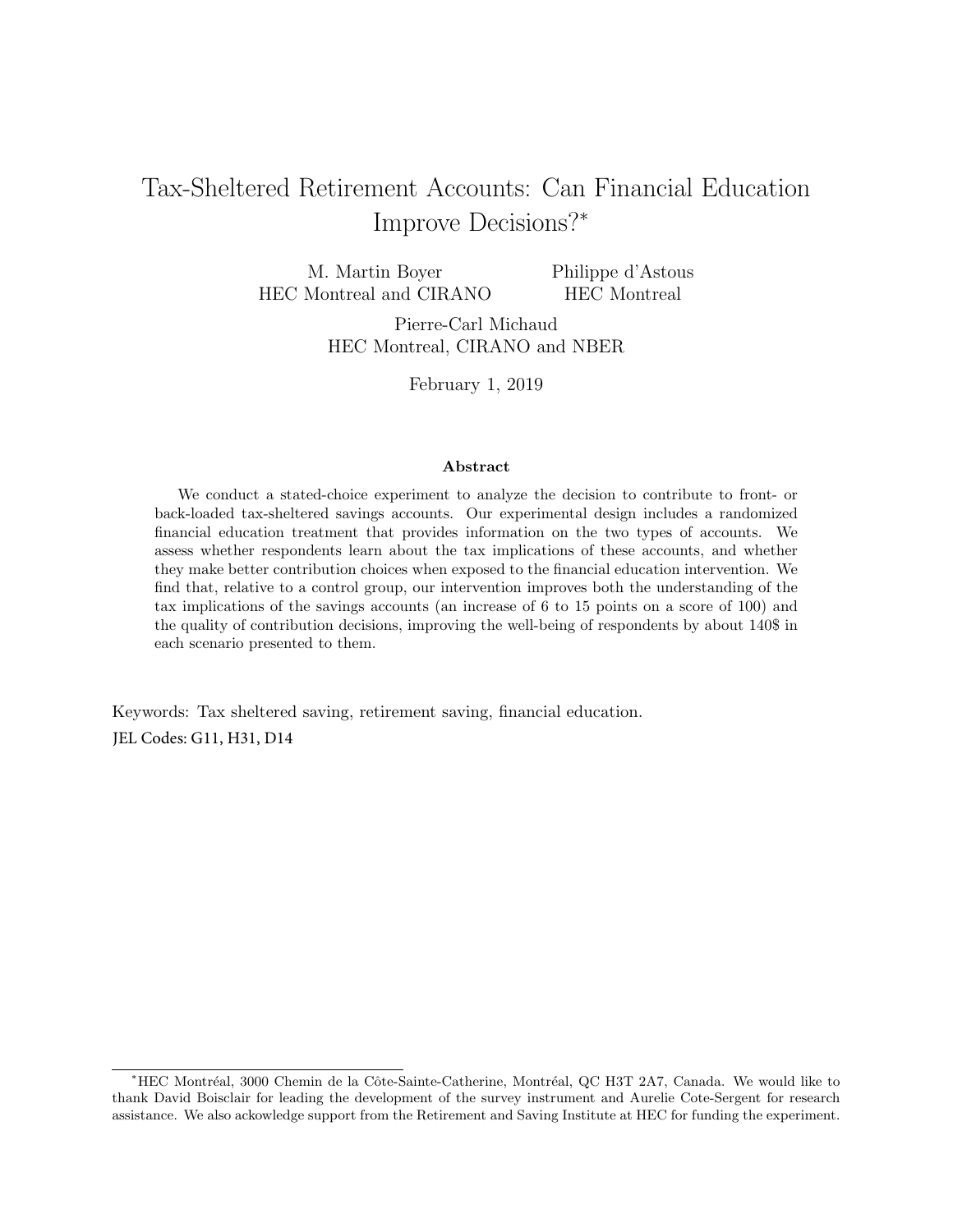## 1 Introduction

Whether people save enough for retirement [\(Skinner,](#page-28-0) [2007\)](#page-28-0), and the mechanisms that affect saving rates in retirement accounts [\(Chetty et al.,](#page-27-0) [2014\)](#page-27-0) have been extensively studied in recent years. An equally important question is whether people save in the right type of tax-sheltered account given their personal situation and, if not, whether financial education can improve their behavior. This question is important because different types of individual retirement accounts (IRAs) generate substantially different after-tax returns in many realistic situations. Assessing the optimality of the decision to contribute to a specific type of IRA requires positing an optimal benchmark, which in turn requires a well-defined model and environment.

In this paper, we answer this question by designing a stated-choice experiment in which respondents are asked to contribute to one of two types of tax-sheltered accounts, where the main distinction is the timing in which taxes are paid on the contribution amount. Our experimental design includes a randomized financial education intervention providing the fiscal implications of the two types of accounts. We first measure the effect of this intervention by testing respondents on questions about both types of accounts. We then conduct a stated-choice experiment in which we analyze the choice between contributing to either account in a well-specified environment. We present different scenarios to respondents in which we vary contribution amounts and the rate of return on their investments. We elicit incentivized measures of the respondents' preferences (impatience and risk aversion) following [Andersen et al.](#page-27-1) [\(2008\)](#page-27-1), which we use to assess whether respondents make better contribution choices after receiving the financial education, relative to an optimal benchmark. Our setting also allows us to quantify the welfare effects of the financial education intervention.

We focus on the two most important types of tax-sheltered accounts, for which the main distinction is whether taxes are back- or front-loaded [\(Yoo and de Serres,](#page-28-1) [2004\)](#page-28-1). In "back-loaded" EET accounts, individuals contribute pre-tax income (exempt E), their investment returns are tax-sheltered (E), and they pay income tax at the time of withdrawal (taxed T); whereas in "front-loaded" or TEE accounts, individuals contribute post-tax income (T), investment returns are tax-sheltered  $(E)$ , and proceeds can be withdrawn free of tax  $(E)$ .<sup>[1](#page-2-0)</sup> In the United States, traditional 401(k) and

<sup>&</sup>lt;sup>1</sup>We follow the wording of [Holzmann and Hinz](#page-27-2) [\(2005\)](#page-27-2), [Landoni and Zeldes](#page-28-2) [\(2018\)](#page-28-2) and others where front- and back-loaded refer to the timing of the taxation of cash-flows. The terms front- and back-loaded sometimes refer to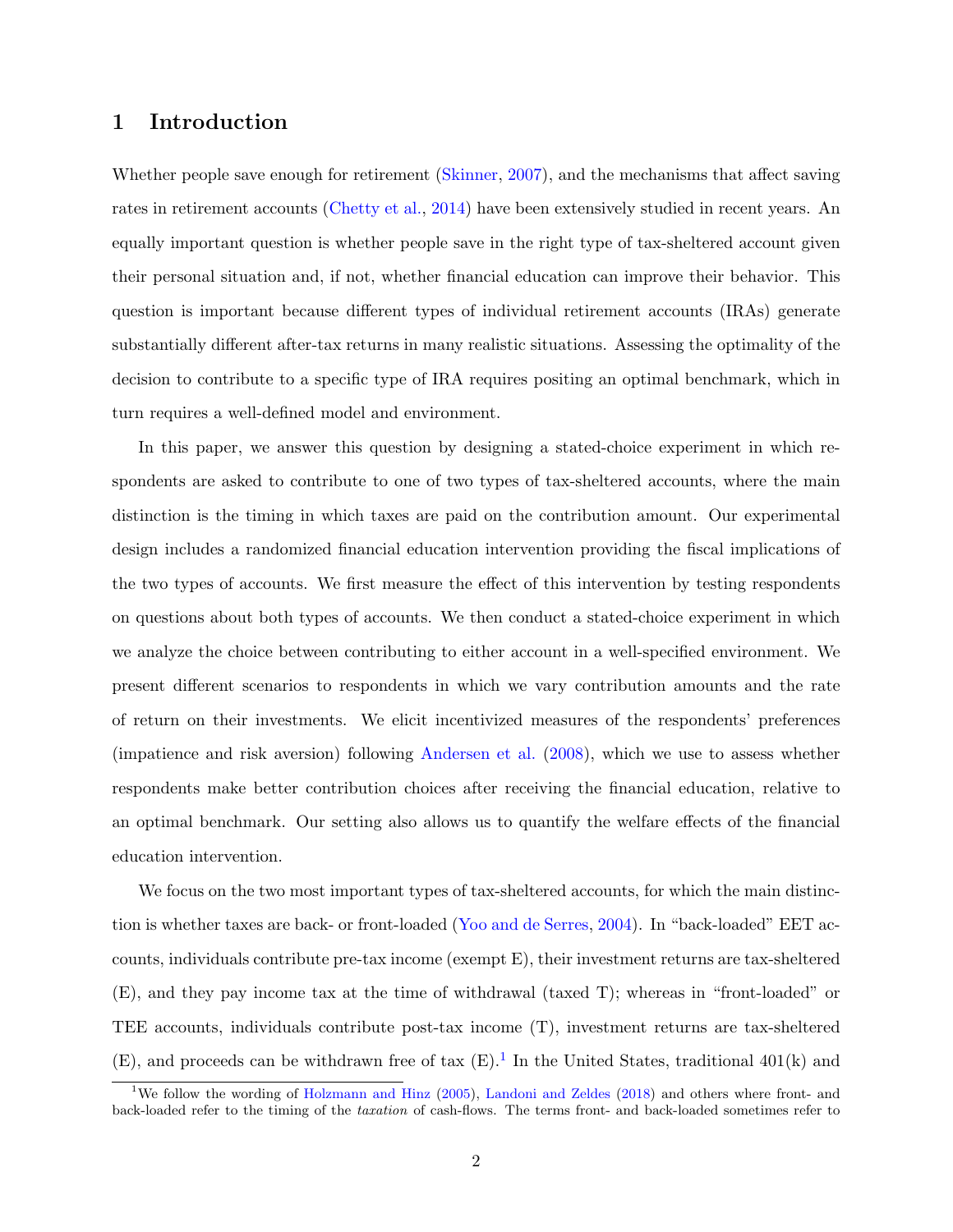403(b) accounts are typically back-loaded, whereas Roth IRAs are front-loaded. In Canada, 40 billion dollars are annually contributed in back-loaded Registered Retirement Savings Plans (RRSP) and 62 billion dollars in front-loaded Tax-Free Savings Account (TFSA) (Statistics Canada and Canadian Revenue Agency, 2016). Despite the importance of back- and front-loaded tax-sheltered savings accounts, knowledge of their fiscal implications may be limited among households. For example, close to half of Canadians incorrectly think that front-loaded TFSA contributions are tax deductible (MacKenzie Investment, [2](#page-2-0)015).<sup>2</sup>

Back- and front-loaded accounts deliver the same retirement income when marginal tax rates are equal at the time of contribution and of withdrawal.<sup>[3](#page-2-0)</sup> However, when tax rates are not equal, contributing to the wrong type of tax-sheltered account can produce large errors, especially for individuals whose contribution and/or retirement income takes them close to a kink in the progressiveness of the tax schedule. For example, consider an individual with a lower marginal tax rate when contributing to the account while working  $(e.g. 30\%)$  than when withdrawing during retirement (e.g. 60%), a case we will show is more frequent than commonly thought. In this situation, a \$1,000 TFSA contribution at age 30 would result in \$2,898 available for consumption in retirement at age 65, while the same contribution in an RRSP (re-investing the tax deduction) would result in roughly \$1,653. Assuming a a 3% annual rate of return, contributing to the wrong type of savings account would leave \$1,245 on the table. In Figure [1,](#page-29-0) we plot for this example the percent change in retirement income from choosing TFSA over RRSP as a function of the difference between the marginal tax rate when withdrawing (in retirement) and when contributing (while working). The potential for better decision making could deliver large improvements in welfare.

Our findings show that, in the control group that was not exposed to the financial education intervention, respondents achieved an average score of 43% on five knowledge questions about taxsheltered savings accounts. These respondents also correctly identify the optimal type of account in which to contribute in 55% of the cases (out of 6 choice situations presented to each respondent), not much better than if they had flipped a coin. Relative to this control group, we then find that

the timing of the tax-break, as in [Burman et al.](#page-27-3) [\(2001\)](#page-27-3).

<sup>2</sup>See [https://www.mackenzieinvestments.com/en/about/press-releases/2015-june-17-great-canadian](https://www.mackenzieinvestments.com/en/about/press-releases/2015-june-17-great-canadian-tfsa-test.html)[tfsa-test.html](https://www.mackenzieinvestments.com/en/about/press-releases/2015-june-17-great-canadian-tfsa-test.html)

<sup>&</sup>lt;sup>3</sup>However, an argument made by proponents of transforming 401(k) accounts (EET) into Roth IRA accounts (TEE), the Rothification proposal, is often based on the claim that tax-deferral in EET 401(k) prevents the Federal government from tapping into close to 600 billion in deferred tax revenues (Joint Committee on Taxation, 2016).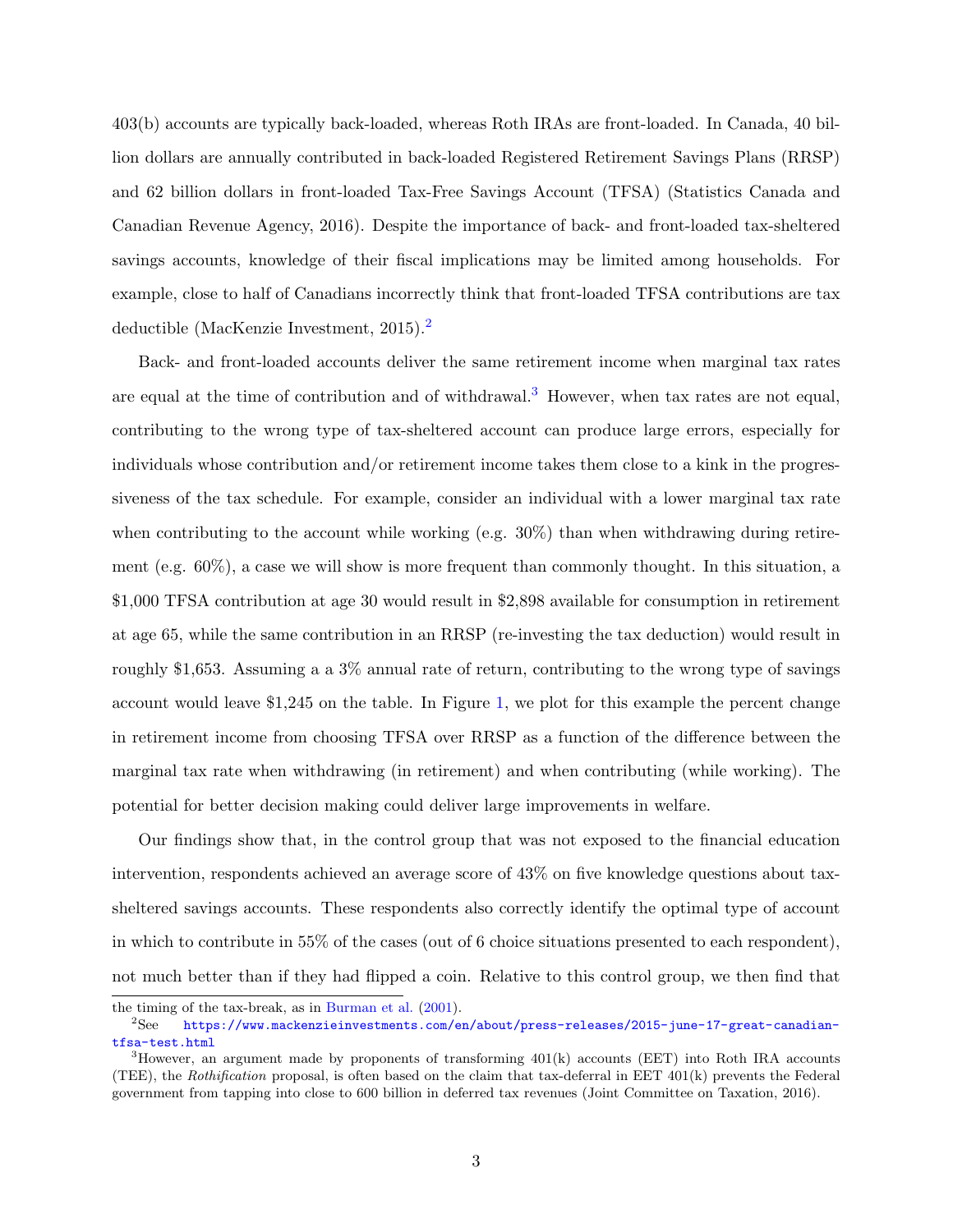our financial education intervention improves general understanding of the fiscal implications of tax-deferred and post-tax savings accounts. More precisely, we find that the treatment increases the average score on the knowledge questions covered in the education treatment between 6 and 15 percentage points (an increase of 13% and 23% respectively, relative to the control group). More importantly, we find that the treatment increases the quality of contribution decisions made by respondents, an effect that translates to an average welfare benefit of about 140\$ per choice situation.

This paper is related to two key strands of literature. First, our paper provides evidence on what determines preferences and contribution choices between back- and front-loaded tax-sheltered savings accounts. A number of studies have looked at how the availability of back-loaded retirement accounts has affected savings [\(Venti and Wise,](#page-28-3) [1990,](#page-28-3) [Gale and Scholz,](#page-27-4) [1994,](#page-27-4) [Chetty et al.,](#page-27-0)  $2014$  $2014$ .<sup>4</sup> In a recent study, [Beshears et al.](#page-27-5) [\(2017\)](#page-27-5) provide evidence that total tax-sheltered account contributions do not change once a front-loaded savings account option is offered, which implies that total retirement savings increases since the TEE accounts deliver tax-free retirement income. In a follow-up experiment, the authors find that a plausible channel is that respondents are simply confused regarding the tax properties of these accounts. [Lavecchia](#page-28-4) [\(2018\)](#page-28-4) finds that those who use TEE accounts (TFSA) in Canada are more financially sophisticated than those using EET accounts. To the best of our knowledge, no study has investigated how savers make the choice between these accounts and how that process relates to preferences and financial knowledge. And because of their imperfect knowledge of the fiscal incidence of tax-sheltered savings, consumers can potentially make mistakes that can be very costly. [Burman et al.](#page-27-3) [\(2001\)](#page-27-3) find that many American savers would have obtained higher returns if they had used a Roth IRA (TEE) savings account as opposed to a  $401(k)$  (EET) savings accounts.

A substantial strand of literature studies the optimality of saving trough tax-sheltered accounts. For example, [Gomes et al.](#page-27-6) [\(2009\)](#page-27-6) look at saving decisions between taxable and EET accounts and [Zhou](#page-28-5) [\(2012\)](#page-28-5) look at stock market participation within taxable and EET accounts. As for the choice between EET and TEE accounts, [Burman et al.](#page-27-3) [\(2001\)](#page-27-3), [Dammon et al.](#page-27-7) [\(2004\)](#page-27-7), and [Huang](#page-27-8) [\(2008\)](#page-27-8) look at the optimal saving as well as risk allocations.<sup>[5](#page-2-0)</sup> In the experimental setting we use, we

<sup>&</sup>lt;sup>4</sup>In a Canadian context, [Milligan](#page-28-6) [\(2002\)](#page-28-6) and [Veall](#page-28-7) [\(2001\)](#page-28-7) investigate how marginal tax rates affect the take-up of back-loaded savings accounts.

 $5Brown$  et al. [\(2017\)](#page-27-9) considers the case where marginal tax rates in retirement are uncertain.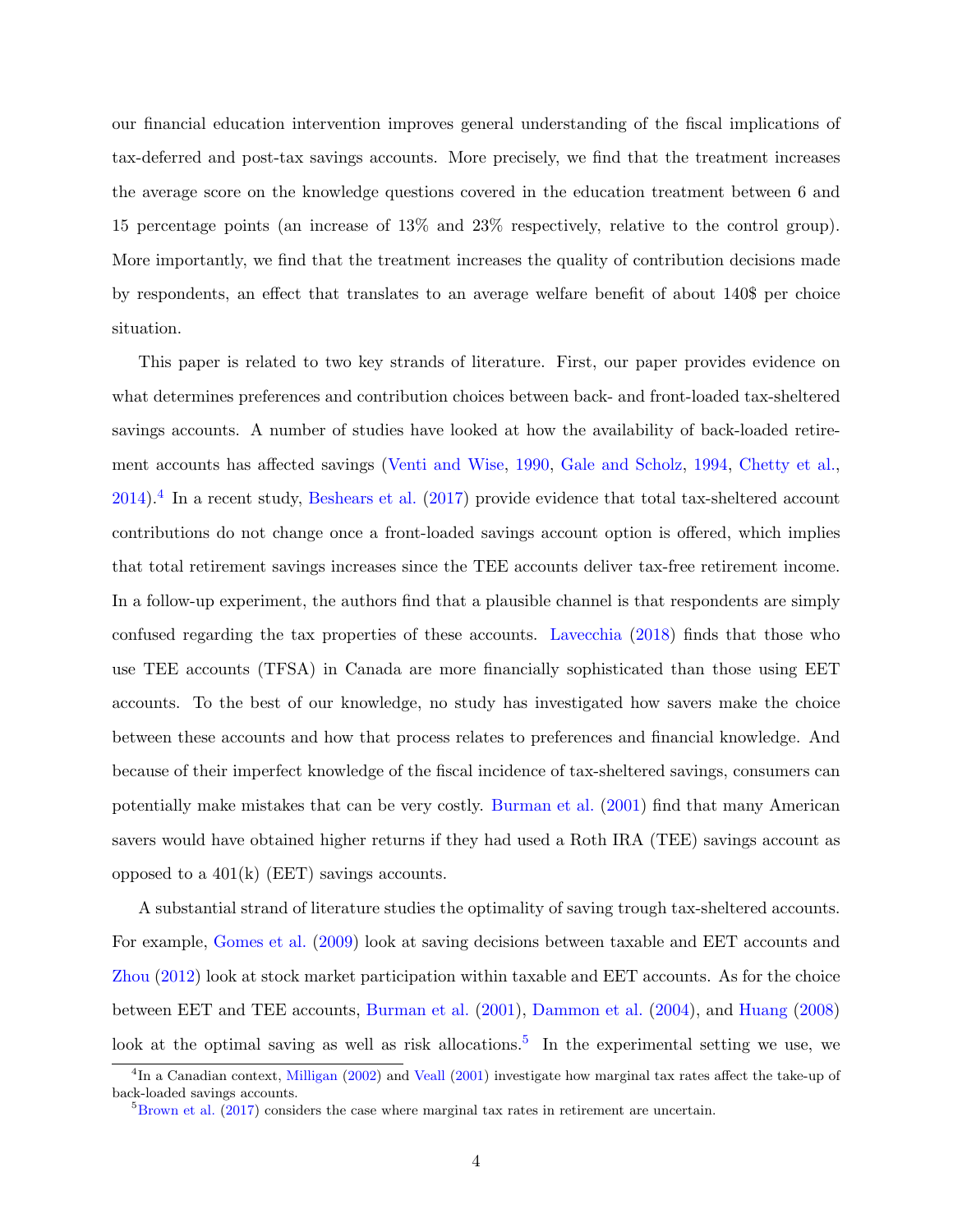are able to construct for each respondent what would be the optimal choice given their elicited risk aversion and preference for present consumption. This allows us to compare the respondents' stated choice between TEE and EET accounts to an optimal benchmark, and compute welfare effects. Although these choice situations are simplified representations of the environment faced by consumers, this simplification allows to diagnose the determinants of that choice process which are also likely to be present in reality.

Our paper's second contribution to the literature is related to the effectiveness of financial education on financial knowledge. Starting with [Lusardi and Mitchell](#page-28-8) [\(2007\)](#page-28-8), a relationship has been established between an individual's level of financial literacy and his/her retirement preparation in a number of domains (see also [Lusardi and Mitchell](#page-28-9) [\(2014\)](#page-28-9)). For example, [Clark et al.](#page-27-10) [\(2017\)](#page-27-10) find that more financially literate workers earn higher annual returns on their  $401(k)$  accounts, whereas [Lusardi et al.](#page-28-10) [\(2017\)](#page-28-10) show that these differences can be generated endogeneously by the accumulation of financial knowledge. While the association between, and in some instances the causality from, financial literacy to retirement savings decisions is well established, there is much less consensus with respect to whether financial education can improve outcomes. For example, an early meta-analysis of financial education intervention found small effects on actual outcomes [\(Fernandes et al.,](#page-27-11) [2014\)](#page-27-11). In a more recent meta-analysis, [Kaiser and Menkhoff](#page-27-12) [\(2017\)](#page-27-12) find evidence that is more positive for proponents of financial literacy interventions. Our paper contributes to this literature by conducting a randomized experiment whereby a financial education intervention can be evaluated on the basis of outcomes that are theoretically well-founded and lend themselves to welfare calculations.

The paper is structured as follows. In Section [2,](#page-7-0) we investigate what should guide the optimal choice between EET and TEE savings accounts in a simple two-period model. In Section [3,](#page-11-0) we present the survey instruments and the choice experiment. We discuss the elicitation of time and risk preferences from the survey instruments in Section [3.2.](#page-12-0) In Section [4,](#page-18-0) we present results from the experiment and measure the effect of the intervention. Finally, we conclude in Section [5.](#page-25-0)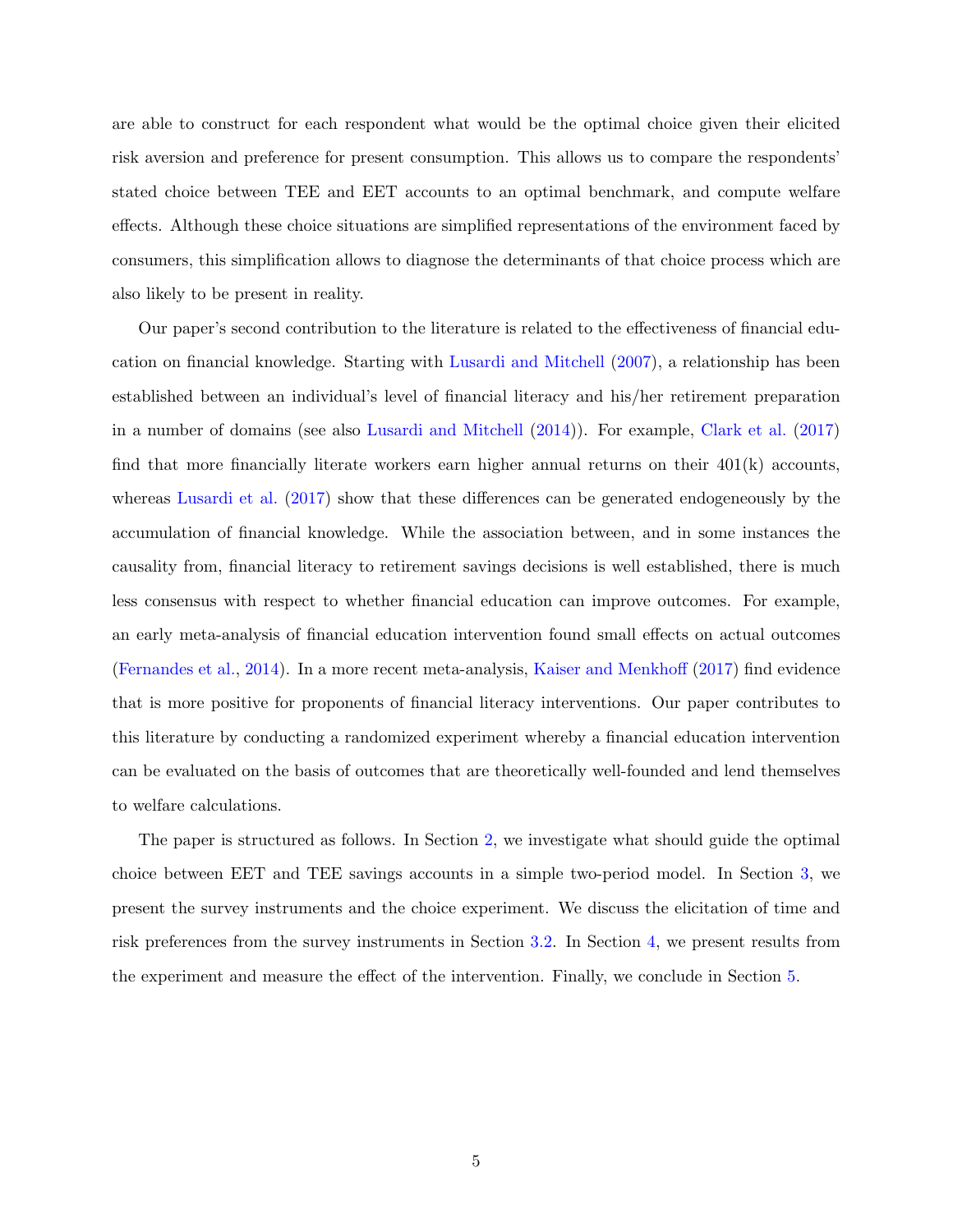## <span id="page-7-0"></span>2 Optimality

## 2.1 Theory

In a world where individuals can adjust their savings, the choice between EET and TEE taxsheltered savings accounts should not depend on preferences, but only on the effective rate of return on savings between the two products. Consider a two-period setting with consumption in each period  $c_1$  and  $c_2$ . After-tax income in the first period is given by  $y_1$  and by  $y_2 = \psi y_1$  in the second period, with  $\psi$  < 1. Marginal tax rates are given by  $\tau_1$  in the first period and  $\tau_2$  in the second period. Denote by s the amount saved in period 1 to be consumed in period 2, and by  $\phi$ , the share of savings invested in an EET account  $(1 - \phi)$  is invested in a TEE account). In this setting, discounted utility V is a function of how much is saved and how the proportion of total savings in the EET account. Letting  $u()$  be a strictly increasing and concave utility function and  $\delta$  be the discount factor of future consumption, discounted utility is thus given by:

$$
V(s, \phi) = u(y_1 - (1 - \phi \tau_1)s) + \delta u(\psi y_1 + (1 - \phi \tau_2)Rs)
$$
\n(1)

Maximizing discounted utility with respect to s and  $\phi$ , subject to the constraint that  $\phi \in [0,1],^6$  $\phi \in [0,1],^6$ yields the following Kuhn-Tucker conditions :

$$
-(1 - \phi)\tau_1 u_1' + \delta(1 - \phi\tau_2)Ru_2' = 0
$$
\n(2)

$$
\tau_1 s u_1' - \delta \tau_2 R s u_2' + \lambda_1 - \lambda_2 = 0 \tag{3}
$$

$$
\lambda_1 \phi = 0 \tag{4}
$$

$$
\lambda_2(\phi - 1) = 0 \tag{5}
$$

where  $\lambda_1$  is the non-negative multiplier for  $\phi \geq 0$  and  $\lambda_2$  for  $\phi \leq 1$  and  $u'_1$  and  $u'_2$  denote the marginal utilities of consumption in each period. Rewriting by substituting the Euler equation into the condition for  $\phi$ , we obtain:

<sup>&</sup>lt;sup>6</sup>The non-negativity constraint on s is immaterial because  $y_2 < y_1$  by assumption.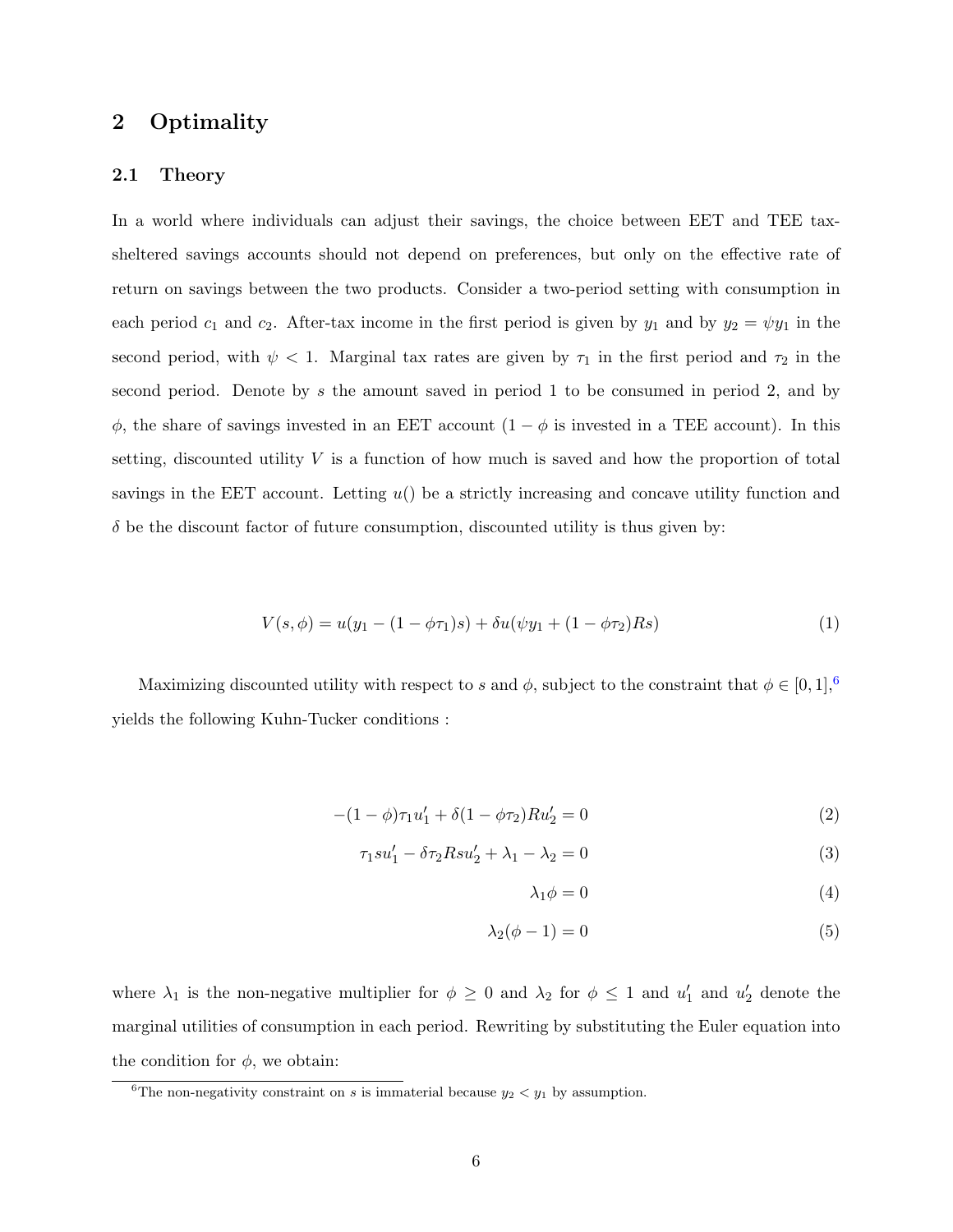$$
R\delta s u_2' \left[ \frac{\tau_1 - \tau_2}{1 - \tau_1 \phi} \right] = \lambda_2 - \lambda_1 \tag{6}
$$

From the boundary conditions on  $\phi$ , we know that  $\lambda_2$  and  $\lambda_1$  cannot be both positive, so that  $\lambda_1 > 0$  if and only if  $\lambda_2 = 0$ . It immediately follows that the optimal tax-sheltered choice is given by :

$$
\phi^* = I\left[\frac{\tau_1}{\tau_2} > 1\right] \tag{7}
$$

where  $I\left[\frac{\tau_1}{\tau_2}\right]$  $\frac{\tau_1}{\tau_2} > 1$  is equal to one if  $\frac{\tau_1}{\tau_2} > 1$  and zero otherwise. In the case where  $\tau_1 = \tau_2$ , the consumer is indifferent between EET and TEE. As we see, the choice of EET and TEE does not depend on preferences since the only thing that matters is how the marginal tax rate during the contributing years compares to the marginal tax rate during the retirement years. We denote this rule the perfect adjustment rule as it allows adjustment of savings. Conditional on the optimal saving vehicle, the optimal level of savings can be obtained from the Euler equation. Whether savings are larger under EET or TEE will depend on the form of the utility function, even though the optimal tax-favoured vehicle does not.

If the consumer is unable to choose how much to save (i.e., he or she is forced to save an amount s), preferences will matter because EET schemes will lead to greater consumption in period 1 than in period 2. Hence, an agent who is impatient, or has higher marginal utility of consumption in period 1 than in period 2, may prefer an EET tax-favoured investment vehicle to a TEE taxfavoured investment vehicle. Hence, for a fixed consumption plan, the choice between EET and TEE will involve preferences.

Let the consumption plan be  $\bar{c}_1$  and  $\bar{c}_2$ . Then the agent's discounted utility from using an EET account is given by

$$
V(s,1) = u(\overline{c}_1 + \tau_1 s) + \delta u(\overline{c}_2 + (1 - \tau_2)Rs), \tag{8}
$$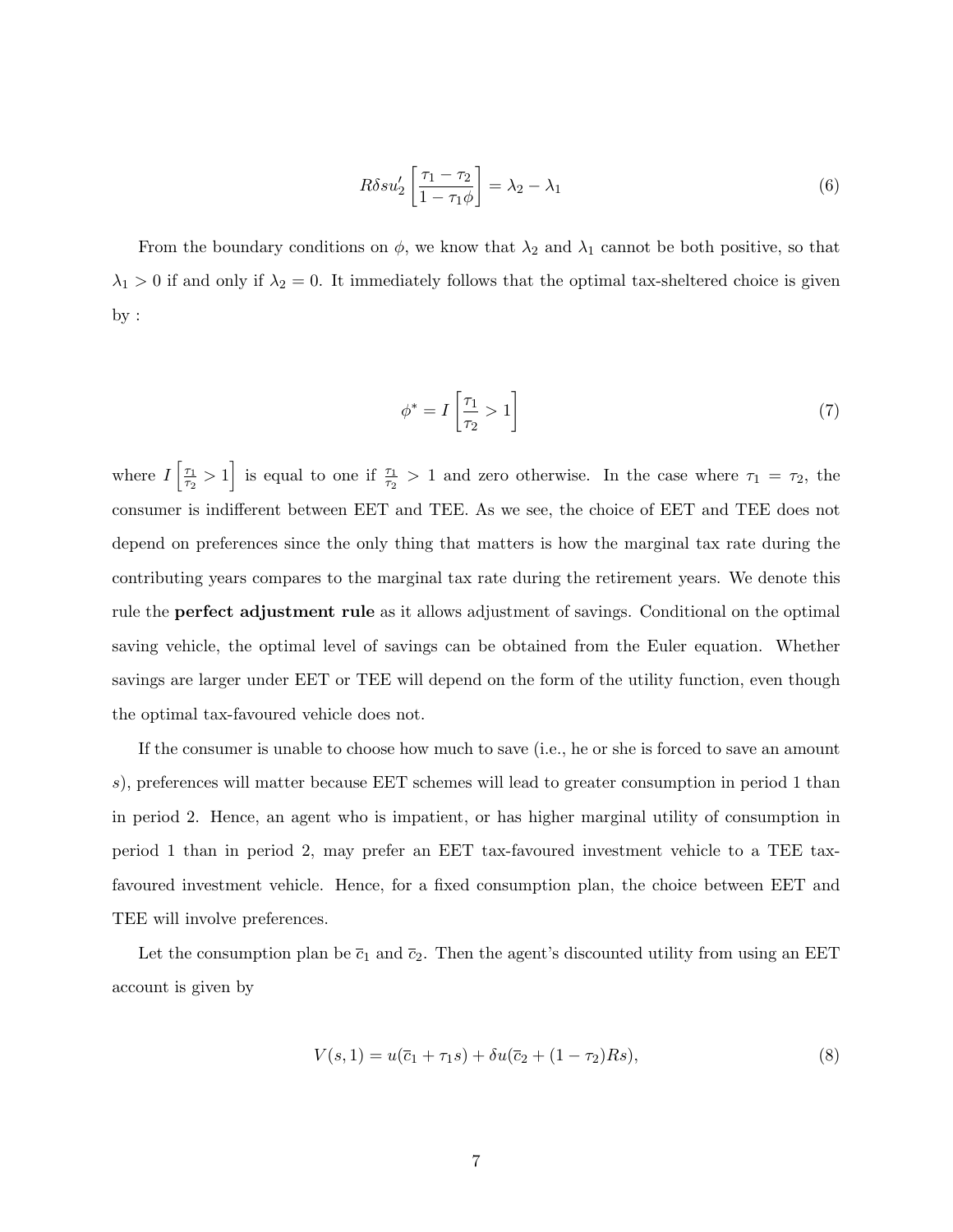whereas the agent's discounted utility from using a TEE account is

$$
V(s,0) = u(\overline{c}_1) + \delta u(\overline{c}_2 + Rs). \tag{9}
$$

Taking a first order Taylor expansion of  $V(s, 1) - V(s, 0)$ , and assuming a power utility function over consumption of the type  $u(c) = c^{1-\sigma}/(1-\sigma)$ , yields the following approximation to the decision rule:

<span id="page-9-0"></span>
$$
\phi^* = I\left[\frac{\tau_1}{\tau_2} > R\delta\left(\frac{\overline{c}_1}{\overline{c}_2 + Rs}\right)^\sigma\right] \tag{10}
$$

Hence, EET is a good choice when  $\delta$  is low (i.e., the agent is impatient),  $\sigma$  is low (i.e., the agent is risk tolerant), both of which imply a higher sensitivity to consumption smoothing. EET will also prove to be a good choice when second period consumption is larger than first period consumption. We denote this the **imperfect adjustment rule**. In its exact form this rule is given by:

<span id="page-9-1"></span>
$$
\phi^* = I[V(s, 1) > V(s, 0)]\tag{11}
$$

Whether consumers re-optimize s when confronted with a choice between two different taxsheltered investment vehicles is important for determining their optimal choice. When re-optimization is allowed, the optimal decision rule only depends on marginal tax rates. Hence, an experiment aiming to test whether individuals use this decision rule and how they use it only involves the manipulation on marginal tax rates. However, when re-optimization is not allowed, the optimal choice will depend on a number of variables which include preferences. Hence, predicting an optimal choice in an experiment where re-optimization is not possible implies that preferences should be measured in the time and risk domains before determining the optimal choice. Furthermore, as can be seen from the approximation rule in equation  $(10)$ , it also requires specification of R as well the each scenario's consumption plan.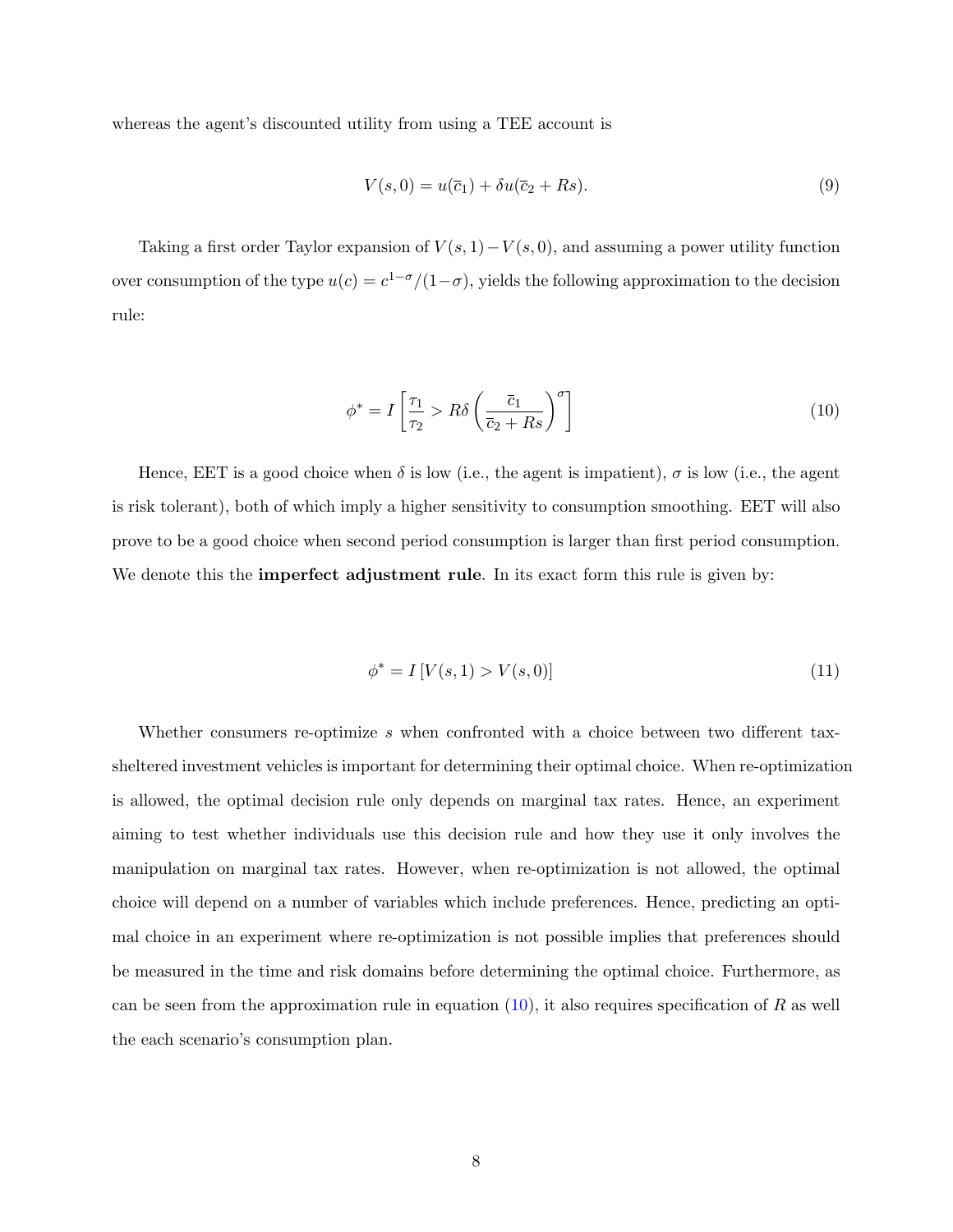## 2.2 Marginal Tax Rates in Canada

Because of the various government transfers and credits available to household during their working years and during retirement, marginal tax rates vary substantially. In Figure [2,](#page-30-0) we show effective marginal tax rates as a function of earnings for a 40 year old single individual living in the province of Quebec (Canada's second largest province), who plans to retire at age 65 with a 50% replacement rate (all retirement income is assumed counted toward his/her taxable income). We use a fiscal calculator that was built to take into account the various transfers available to households in both phases of their lives [\(Boisclair et al.,](#page-27-13) [2018\)](#page-27-13). It is clear from Figure [2](#page-30-0) that, depending on the individual's income during his/her working years, effective marginal tax rates (i.e. including the effect of means-tested programs) during retirement are not always inferior to those while working.

There are three features of the tax and transfer system that are responsible for the possibility that the effective marginal tax rate upon retirement can be greater than the marginal tax rate when working. First, all individuals 65 years old and over are entitled to the Guaranteed Income Supplement (GIS). The GIS provides roughly \$7,000 annually to all senior residents in Canada. This amount is means-tested, however, in the sense that any retirement income (labour, investment returns, rent received) in excess of an exempted amount of \$3,500 is taxed at a rate of 50% for unattached individuals and at a rate of 25% for couples. This clawback has a large impact on effective marginal tax rates in the first (lower) tier of the income distribution. Second, both federal and some provincial governments (such as Quebec) have an "old age tax credit", for which a clawback of 15% applies to all retirement income in excess of roughly \$30,000. Finally, the Old-Age Security (OAS) benefit, which is paid to every senior Canadian, is also means-tested using a clawback rate of 15% starting at a taxable retirement income of approximately \$70,000. These three fiscal features of the Canadian retirement system are such that the effective marginal tax rate in retirement can be much higher than the simple marginal income tax rate that applies to non-senior Canadians in their working years. In some instances, they make TFSAs (TEE) more attractive than RRSPs (EET). In particular, [Marchand](#page-28-11) [\(2018\)](#page-28-11) finds that, because of means-testing, contributing to a TFSA will dominate contributing to a RRSP in a large number of cases.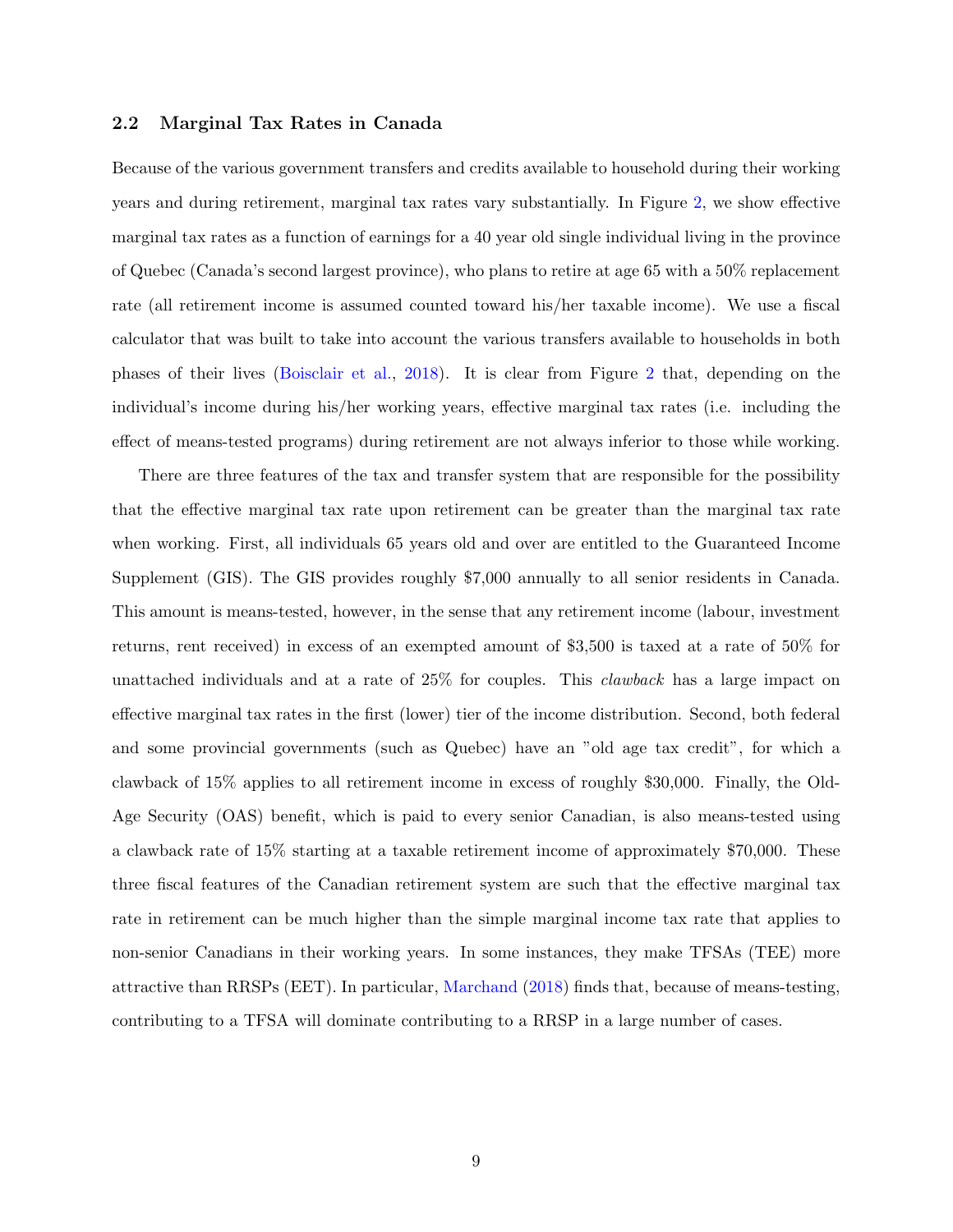## <span id="page-11-0"></span>3 The Survey

Partnering with Asking Canadians, a Canadian online panel survey organization, we conducted a survey on retirement savings in the Spring of 2018. The choice to conduct the survey in the Spring was not innocent; Spring corresponds to the period that follows the most important period in which Canadians contribute to their personal savings plan, so that recent contribution choices would still be fresh in the participants' minds. 3,005 Asking Canadians panel members were selected to participate in this study based on their age (between 35 are 55 years old) and province of residence (Ontario and Quebec, the two largest and most populous provinces of Canada). This age range was chosen because most of the active savings for retirement occur during this period of the lifecycle of Canadians. Respondents are rewarded for their participation with loyalty rewards from their choice of major retailers within a list.<sup>[7](#page-2-0)</sup> We construct survey weights based on the province of residence, age, gender, and education using the 2016 census of Canadians. These weights are used when producing descriptive statistics, but are not used in regression analysis since regression models will often control explicitly for province of residence, age, gender, and education.

The questionnaire, which was available in both French and English, has 4 major parts: 1- A traditional information gathering section; 2- A preference elicitation instrument in which the participants' choices were incentivized; 3- A financial education intervention applied randomly to the participants; and 4- A choice experiment. We describe below each part of the survey questionnaire in turn. The English version of the questionnaire is reproduced in Appendix [B,](#page-46-0) whereas the French version is available from the authors.

## 3.1 Information Gathering

In addition to gathering demographic information from the respondents, such as age, gender, province of residence, and education level attained or completed, we also collect information on the respondents' balance sheet as well as their spending habits and retirement plans. In particular, we ask how much respondents save and have saved in their RRSP (EET) and TFSA (TEE) taxsheltered accounts. For questions where we expected a significant fraction of missing information, such as savings and income, unfolding brackets were used. We then use multiple imputation to

<sup>7</sup>Major retailers, such as Walmart, Petro-Canada, and Aeroplan (Air Canada) are part of the reward program.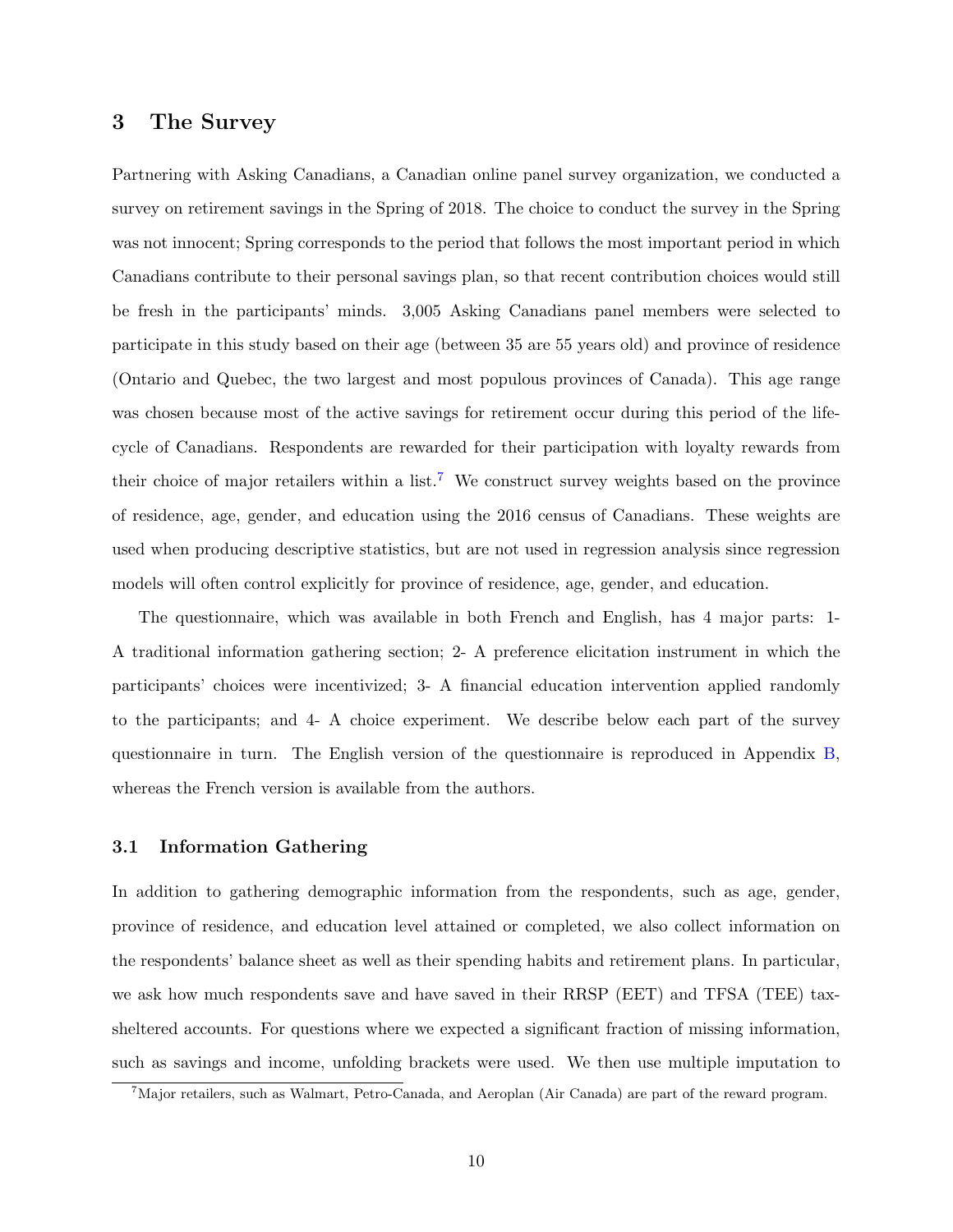assign missing values with information from the bracketing, conditional on basic socio-demographic covariates (age, gender).

Following [Lusardi and Mitchell](#page-28-8) [\(2007\)](#page-28-8), we ask three financial literacy questions on compound interest, purchasing power, and risk diversification. Table 1 reports descriptive statistics of our survey respondents. For instance, the average household annual income is \$62,000, with an average annual spending of \$75,000, with substantial heterogeneity.<sup>[8](#page-2-0)</sup> Overall  $60\%$  of respondents have an RRSP (EET) while 50% have a TFSA (TEE). Among survey respondents, 40% have both a RRSP and a TFSA, which makes the question of how they allocate resources between the two accounts even more relevant. Overall, respondents have on average \$100,000 in their RRSP (EET) and \$24,000 in their TFSA (TEE). The amount accumulated in TFSAs is lower in part due to the fact that it was only introduced in 2009 while RRSPs have been around for more than 30 years. In addition, the maximum that any individual could have contributed over his/her entire life to his/her TFSA by Spring 2018 is \$53,000. In comparison, RRSP contributions for any given year are capped at 18% of earned income, with a maximum of \$26,230 for fiscal year 2017. Some of the information collected in this portion of the survey, such as income, expenditure, and age, is fed into the experiment described in section [3.4.](#page-15-0)

#### <span id="page-12-0"></span>3.2 Preference Elicitation

In order to examine whether individuals choose optimally their tax-sheltered savings vehicle, at least with respect to the imperfect adjustment rule of equation [11,](#page-9-1) we need estimates of risk aversion ( $\sigma$ ) and time preference ( $\delta$ ) at the respondent level. We elicit each respondent's measures of risk aversion and time preference using the approach of [Andersen et al.](#page-27-1) [\(2008\)](#page-27-1), which consists of jointly estimating  $\sigma$  and  $\delta$  using incentivized multiple price lists (MPL) over [Holt and Laury](#page-27-14) [\(2002\)](#page-27-14) lotteries.

We first show respondents an MPL for risk aversion with 10 lotteries (see Question Q35 in Appendix [B\)](#page-46-0). We randomly reward respondents for their choices using a two-step process. First, each participant have a 5% (1 in 20) chance of receiving compensation from his/her lottery choice. Second, each of the respondent's ten lottery choice made has a  $10\%$  (1 in 10) chance of actually

<sup>&</sup>lt;sup>8</sup>We verify that the annual spending is higher on average than the annual income due to a longer right-tail in the distribution of spending. The medians of both variables are much closer.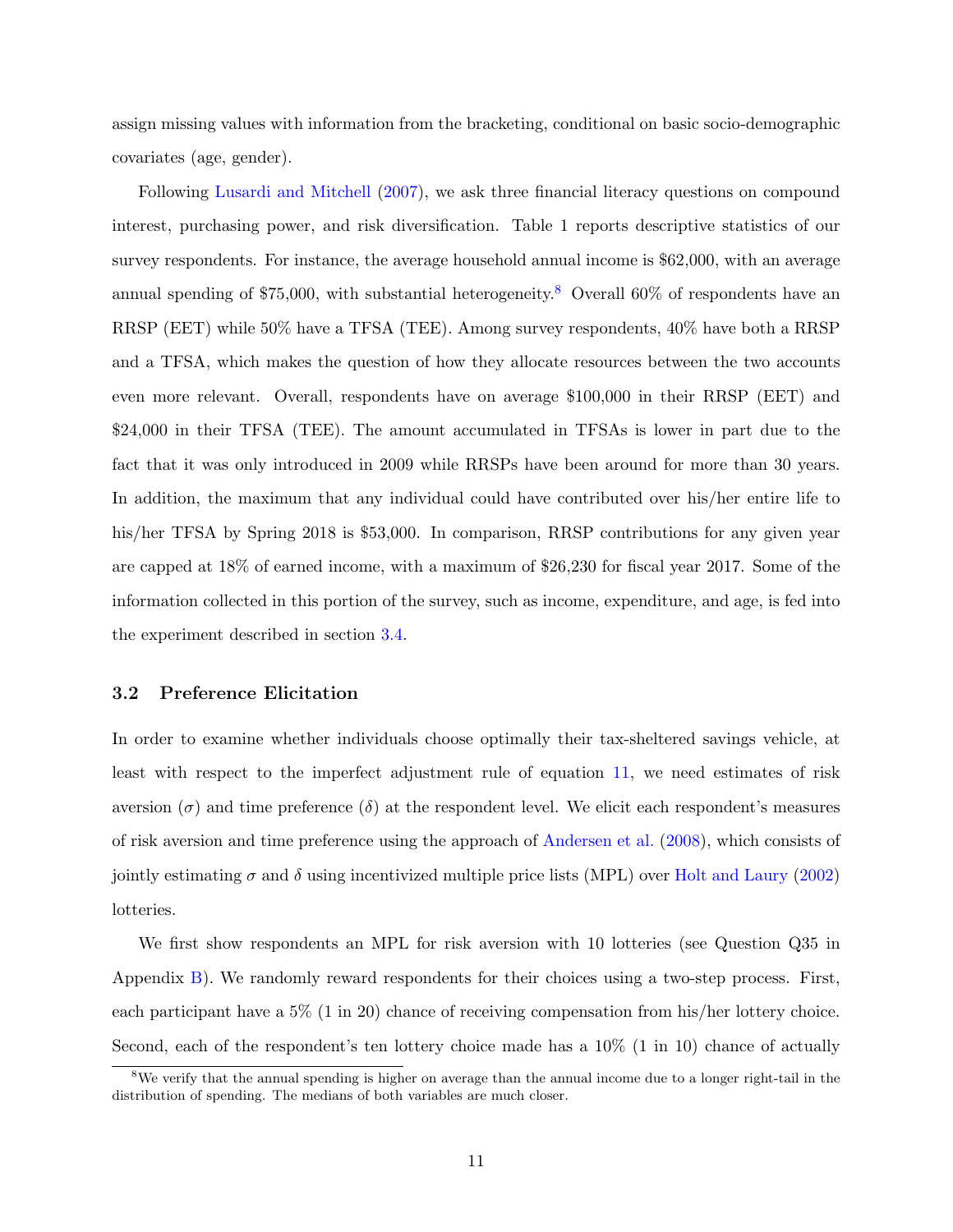being played, with potential payoffs ranging from \$1 to \$39. We use the responses to the lottery choices to the estimate risk aversion bounds for each respondent assuming a power utility function, which displays constant relative risk aversion. Assuming normality, we then impute the conditional mean given the bounds and characteristics of respondents as our best estimate of risk aversion  $\sigma$ for this respondent. We then propose another MPL for time preference offering delayed rewards in one month and thirteen months (see Question Q46 in Appendix [B\)](#page-46-0).

With respect to the time preference choices, we again incentivize the responses by first drawing a one in twenty chance of any respondent being rewarded, and then picking any one of the lottery choices with equal probability. Payoffs range from \$12 for a payout in one month to \$18 for a payout in 13 months. To estimate time-preference when computing discounted utility, we use estimate of each respondent's risk aversion based on their answers to Q35, as in [Andersen et al.](#page-27-1) [\(2008\)](#page-27-1). Because RRSP and TFSA choices have consequences far into the future, simply using the short-term discount factors that can be elicited using this particular experiment would be misleading. In particular, [Andersen et al.](#page-27-1) [\(2008\)](#page-27-1) and [Frederick et al.](#page-27-15) [\(2002\)](#page-27-15), inter alia, show that discount rates decline (i.e., discount factors increase) with the investment or consumption horizon. We shall therefore consider a  $(\beta, \delta)$  specification for time preference where the discount factor for a t horizon decision is  $\beta \delta^{t-1}$ . Because of constraints with how the survey agency could make payments, we were not able to vary the consumption horizon over more than one year. Consequently, we elicit each survey participant's preference for short-term discount factors,  $\beta$ , and fix in our analysis  $\delta$  to be the same across respondents (we use  $\delta = 0.98$ ). Appendix [B](#page-46-0) provides a discussion of the methodology used to estimate risk aversion preference parameters.

We obtain an average estimate of the coefficient of risk aversion,  $\sigma$ , of 0.39 but with a large standard deviation (0.88). Our average estimate of risk aversion (0.39) is lower than the 0.741 obtained by [Andersen et al.](#page-27-1) [\(2008\)](#page-27-1). Less than 13.6% of respondents are risk loving. We find some evidence that risk aversion is negatively correlated with education and with being male. We find no relationship between risk aversion and the respondent's ability to answer correctly all three financial literacy questions. In terms of time preference, we find an average estimate of the shortterm discount factor  $\beta$  of 0.968, which suggests that our respondents are quite relatively patient, at least with respect to the results presented in [Andersen et al.](#page-27-1) [\(2008\)](#page-27-1); whereas we find an average estimate of the discount rate of  $(1/0.968 - 1 = 0.033$ , they find a much higher average discount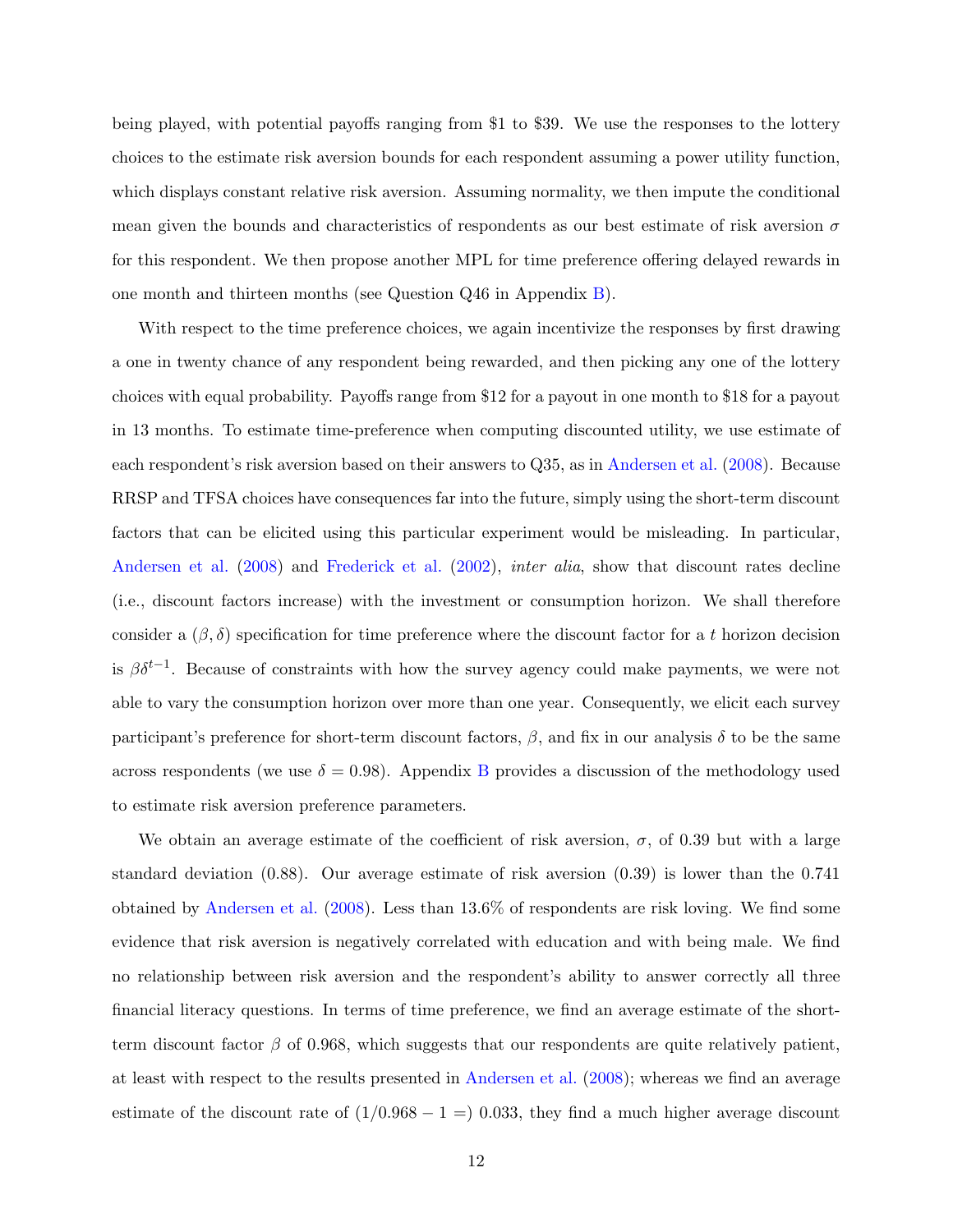rate estimates among Danish respondents of 0.10. We find that patience increases with age and is higher for females. We also find that those respondents who correctly answered correctly the three financial literacy questions have, on average, a 5 percentage point higher discount factor than the other 52.3% of the surveyed population. This is consistent with [Lusardi et al.](#page-28-10) [\(2017\)](#page-28-10) who find that higher time preference leads to more accumulation of financial literacy. In Figure [3,](#page-31-0) we plot the joint distribution of estimates we obtained. We find a positive correlation (coefficient correlation of 0.51) between patience and risk aversion. From a life-cycle saving perspective, if a precautionary motive is present, this positive correlation implies more dispersion in wealth accumulation than what would be obtained if these were uncorrelated.

#### 3.3 Education Intervention

Our financial education intervention is introduced after preferences measurement. We use a randomized financial education treatment for which, aside from a control group, two potential treatment arms are considered. Hence, we have three arms to the intervention. Respondents in the first treatment arm are shown a video that explains the tax implications of front- and back-loaded retirement savings accounts in the context of Canada's TFSA and RRSP. This treatment uses an adaptation of a video produced in English and in French by a major financial institution in Canada. Respondents that find themselves in the second treatment arm view the same video as in the first treatment, but also view a second video explaining that because government transfers depend on income at the time of retirement (including investment income) the *effective* marginal tax rate, once means-tested is taken into account, could be much higher than the marginal income tax rate for non-senior individuals in certain income segments. We do not provide information in either videos on the actual rates that apply. Hence, the videos raise awareness about two dimensions of the optimal choice decisions.

Individuals were randomly selected to be part of one of three groups: 1- No financial education (control); 2- Viewing only the baseline video (tax arm); and 3- Viewing both the baseline video and the video related to the fiscal impact of means-testing (means-testing arm). The two videos are available for viewing; see <https://www.youtube.com/watch?v=OnnCMrOu6Wg> for the baseline (i.e., tax arm) video, and <https://www.youtube.com/watch?v=UkS6ukBfjnA> for the means-testing video.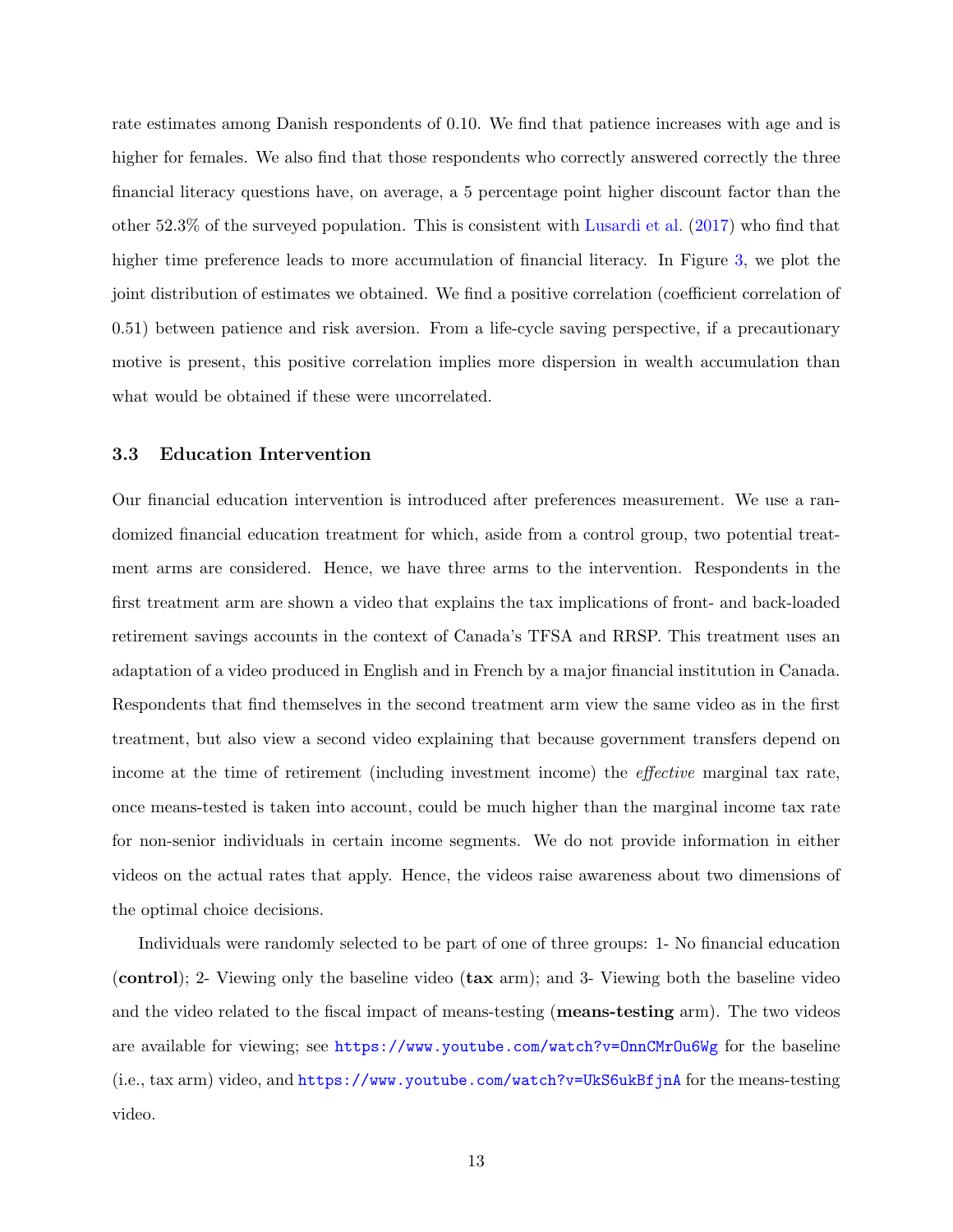Some respondents never completed the survey and dropped-out in the middle of the education intervention, or, for the control group, before the choice experiment. We verified that, conditional on having a completed survey, randomization worked; we find that there are no differences in the respondents' personal socioeconomic characteristics among all three arms of the experiment (that is, the control group, and the two education treatment groups) without needing to take into account the drop-outs.<sup>[9](#page-2-0)</sup> Means of various variables are reported in Table [1,](#page-34-0) along with t-test of the equality of means of each treatments with the control group. We can see that differences are rather small and no differences are statistically significant, except with respect to whether respondents have a RRSP and/or a TFSA savings account. And even in these two cases, differences are only marginally significant at the 5% level.

As a first outcome to measure, we designed a set of 5 questions targeted at measuring knowledge of tax-sheltered accounts (Question Q37 to Q41 in Appendix [B\)](#page-46-0). The first three questions seek to assess the respondents' understanding of the tax treatment contributions, of returns, and of withdrawals. In other words, the goal of these first three questions is to examine whether respondents can correctly classify RRSP as EET and TFSA as TEE. Because both treatment arms seek to raise the respondents' awareness and knowledge of the fiscal incidence of RRSP and TFSA, we anticipate that the intervention should raise the fraction of correct answers for these three questions. We added two questions that measure knowledge of withdrawal penalties (there are none in Canada) and contribution room after withdrawal (contribution room increases with the amount withdrawn only in a TFSA). These two questions are used as placebos; we should see no effect of the intervention on those questions since these topics were not covered in the educational material.

## <span id="page-15-0"></span>3.4 Choice Experiment

After measuring the respondents' knowledge of the fiscal treatment of both RRSP and TFSA following the educational intervention, we administer a choice experiment using 6 scenarios that relate to RRSP and TFSA savings. The baseline scenario is presented below. We create a choice situation that stems from a non-recurring windfall gain event whereby the windfall gain must be invested in a tax-sheltered account (either RRSP or TFSA). The introductory text is reproduced

 ${}^{9}$ It is possible that the socioeconomic characteristics of the drop-outs are different based on the intervention they had. Unfortunately this information was not kept by the organization running the survey.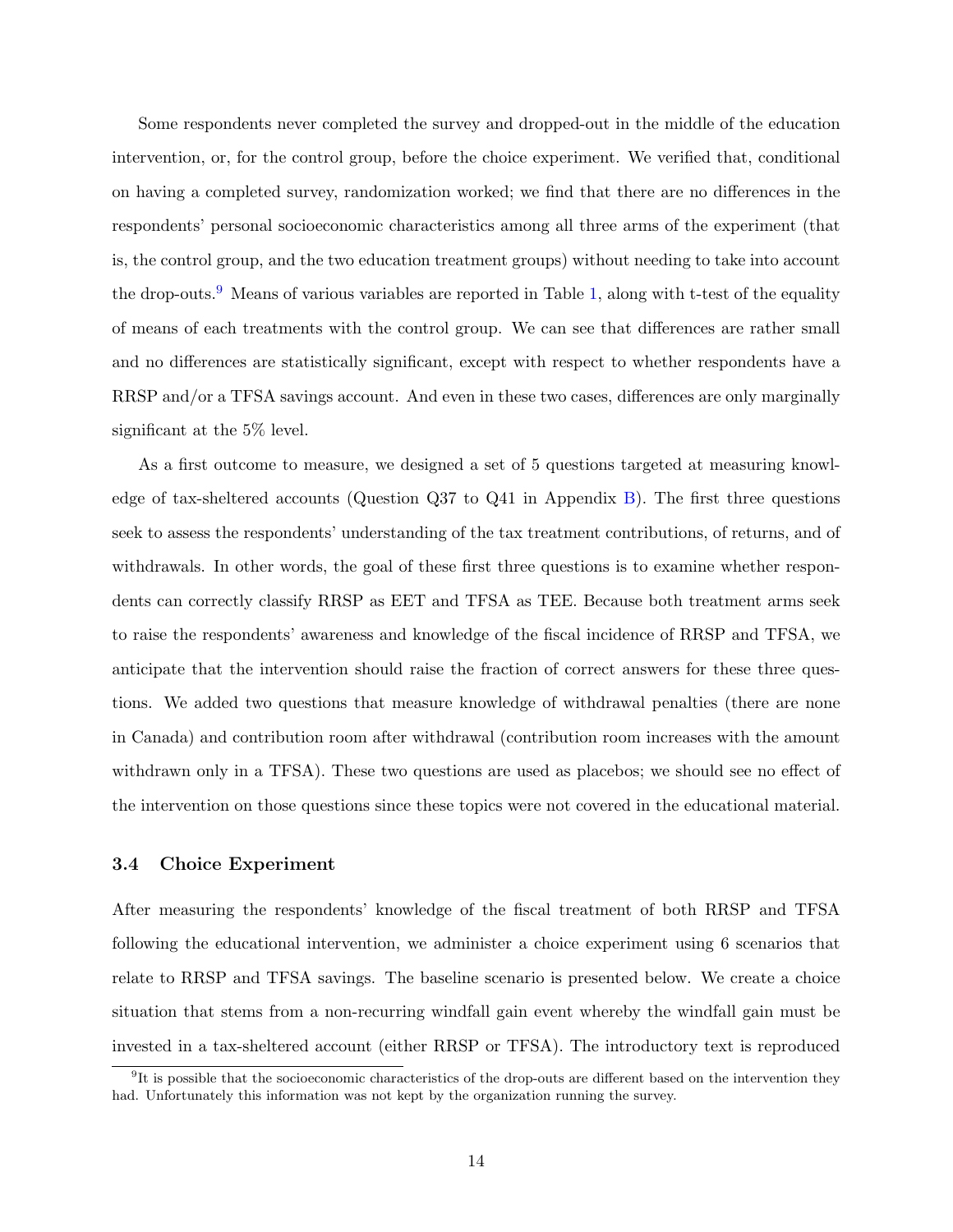below:

Suppose that in October 2018, the government of Canada informs you that you will be eligible to a one-shot, unexpected refundable tax credit worth \$X, which you will receive that same month. However, the government forces you to invest the entire amount either in an RRSP or in a TFSA, and to incur in 2018 any tax implication of this new contribution. In both cases, suppose that you will have to withdraw the entire amount accumulated thanks to this new contribution in [2018+70-QB], at approximately 70 years old, and that the withdrawn amount will not be eligible to pension income splitting.

Finally, suppose that your contribution room is high enough to allow you to contribute the entire amount to either an RRSP or a TFSA; that there is no inflation; and that your marital status stays the way you told us it currently is.

The following questions present hypothetical changes to your personal situation as well as to the rate of return you will obtain with certainty on your new investment in an RRSP or a TFSA.

The amount of the windfall gain s that is available to invest in a tax-sheltered account varies according to the individual's reported income (\$1,000 if income is between \$0 and \$40,000; \$2,000 if between  $$40,000$  and  $$60,000$ ; and  $$5,000$  is above  $$60,000$ . This amount is fixed across the 6 scenarios presented to individuals. Second, the age at which the amount is available for withdrawal is set at 70 years old for each respondent, which implies that the number of years during which the investment grows in the tax-sheltered account varies across respondents.

The objective is to present a choice situation that comes close to the situation faced by respondents. Since we tightly control the respondents' environment, there is no need to know what is the exact retirement plan that respondents expect. The amount saved s is worth Rs in retirement where R is either 1.02<sup>t</sup> or 1.05<sup>t</sup> and  $t = 70 - a$  where a is current age. We do the calculation for respondents and tell them how much this contribution is worth (pre-tax) in retirement. We pre-load information on current consumption expenditures of the household,  $\bar{c}_1$ , and current individual and spousal income,  $y_{r,1}$  and  $y_{p,1}$ , with r for the respondent and p for the partner in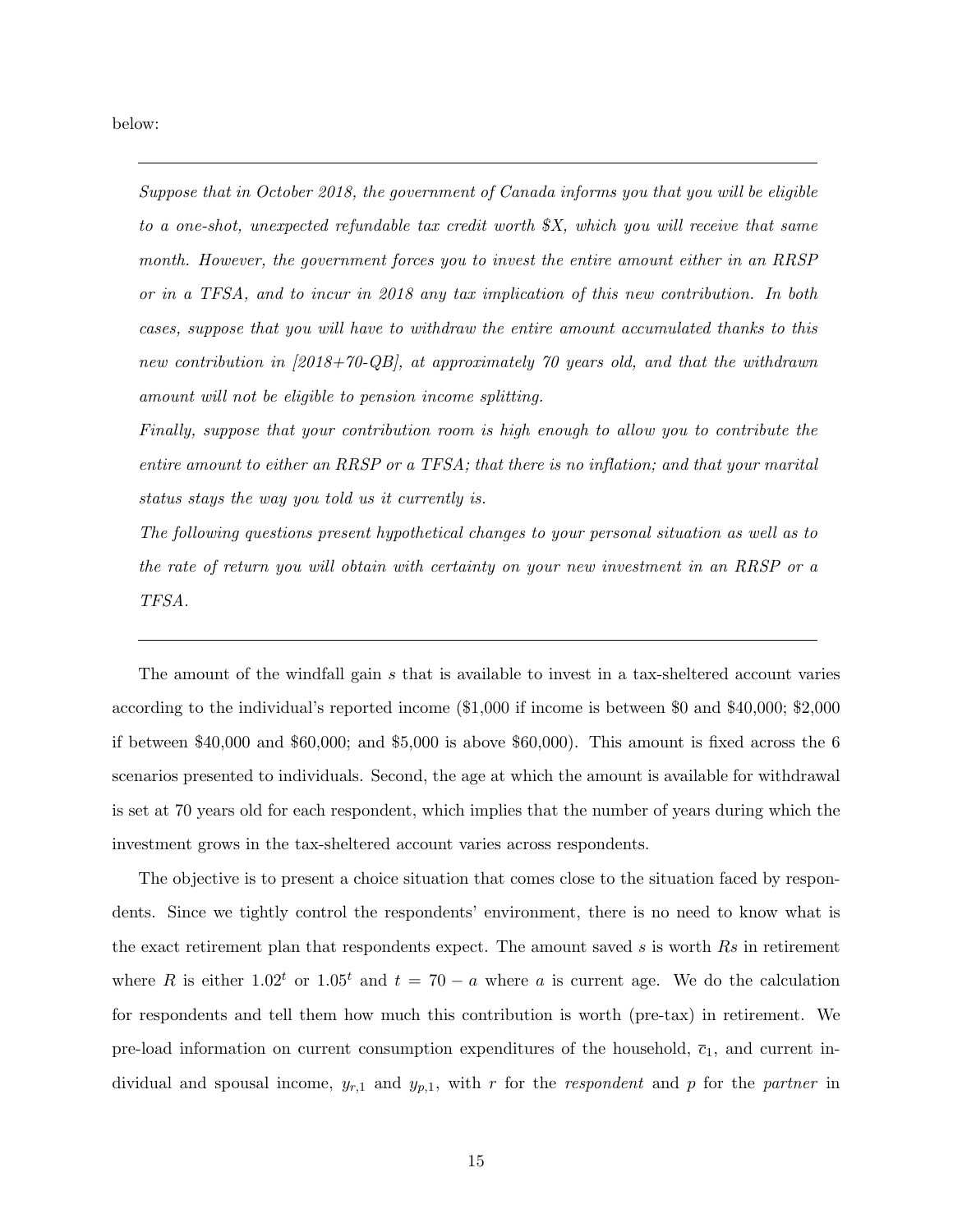life. We round these amounts to the nearest thousand. We also pre-load, from first part of the survey, information related to the respondents' expectation of his household's income replacement rate in retirement,  $\eta$ . We use this to anchor each respondent's expected second period personal and household incomes, and consumption. In order to introduce some uncertainty regarding the respondents' future personal and household incomes, we posit that second period expected personal income to the respondent and his/her partner is given by  $y_{j,2} = \eta_r \gamma \overline{y}_{j,1}$  for  $j = r, p$ , with  $\gamma$  taking either values (0.5, 1, 2) representing the uncertainty in future incomes. We apply the similar rule for second period expected consumption,  $\bar{c}_2$ . Hence, there are 6 combinations of R and  $\gamma$  per respondent, which will represent the six scenarios in which respondents will have to make an investment choice across the two tax-favored savings accounts. We finally compute how much respondents could obtain in Old-Age Security (OAS) and Guaranteed Income Supplement (GIS) based on their reported (or imputed) individual income (for singles) and household income (for couples). Denote these amounts respectively  $\cos = o(y_{r,2})$  and  $\operatorname{gis} = g(y_{r,2}, y_{p,2})$ .<sup>[10](#page-2-0)</sup> We use SimTax<sup>[11](#page-2-0)</sup> to compute both amounts.

Figure [4](#page-32-0) provides a screen shot of a choice situation for a couple living in Ontario. Let  $\tau_1(y)$ be the tax schedule, as a function of taxable income, that results from the piece-wise marginal tax rates shown to the left in the screen shot (when the respondent is responding). When investing in an RRSP, first period consumption is given by

$$
c_1 = \overline{c}_1 + \Delta_{\tau,1}(y_{r,1},s)
$$

where  $\Delta_{\tau,1}(y_{r,1}, s) = \tau_1(y_{r,1}) - \tau_1(y_{r,1} - s)$  is the tax return from the contribution. When investing the windfall gain in a TFSA, there are no tax returns form the contribution so that  $c_1 = \overline{c}_1$ .

Turning to retirement, let  $\tau_2(y)$  be the tax schedule when the respondent is retired (shown to the right on the screen shot). Because of the TEE structure of a TFSA, second period consumption due to the windfall amount earning a return R free of tax is simply  $c_2 = \overline{c}_2 + Rs$ . With an RRSP, let us denote by  $\Delta_{\tau,2}(y_{r,2},Rs) = -\tau_2(y_{r,2}) + \tau_2(y_{r,2} + Rs)$  the increase in taxes from withdrawing the RRSP contribution, and by  $\Delta_o(y_{r,2}, y_{p,2}, Rs)$  and  $\Delta_g(y_{r,2}, y_{p,2}, Rs)$  the loss (i.e., the clawback) in OAS and GIS benefits respectively from withdrawing Rs from the RRSP. consumption is given

 $10$ Recall that GIS sums are based on household income whereas OAS sums are based on individual income.

<sup>&</sup>lt;sup>11</sup>See [Boisclair et al.](#page-27-13)  $(2018)$ .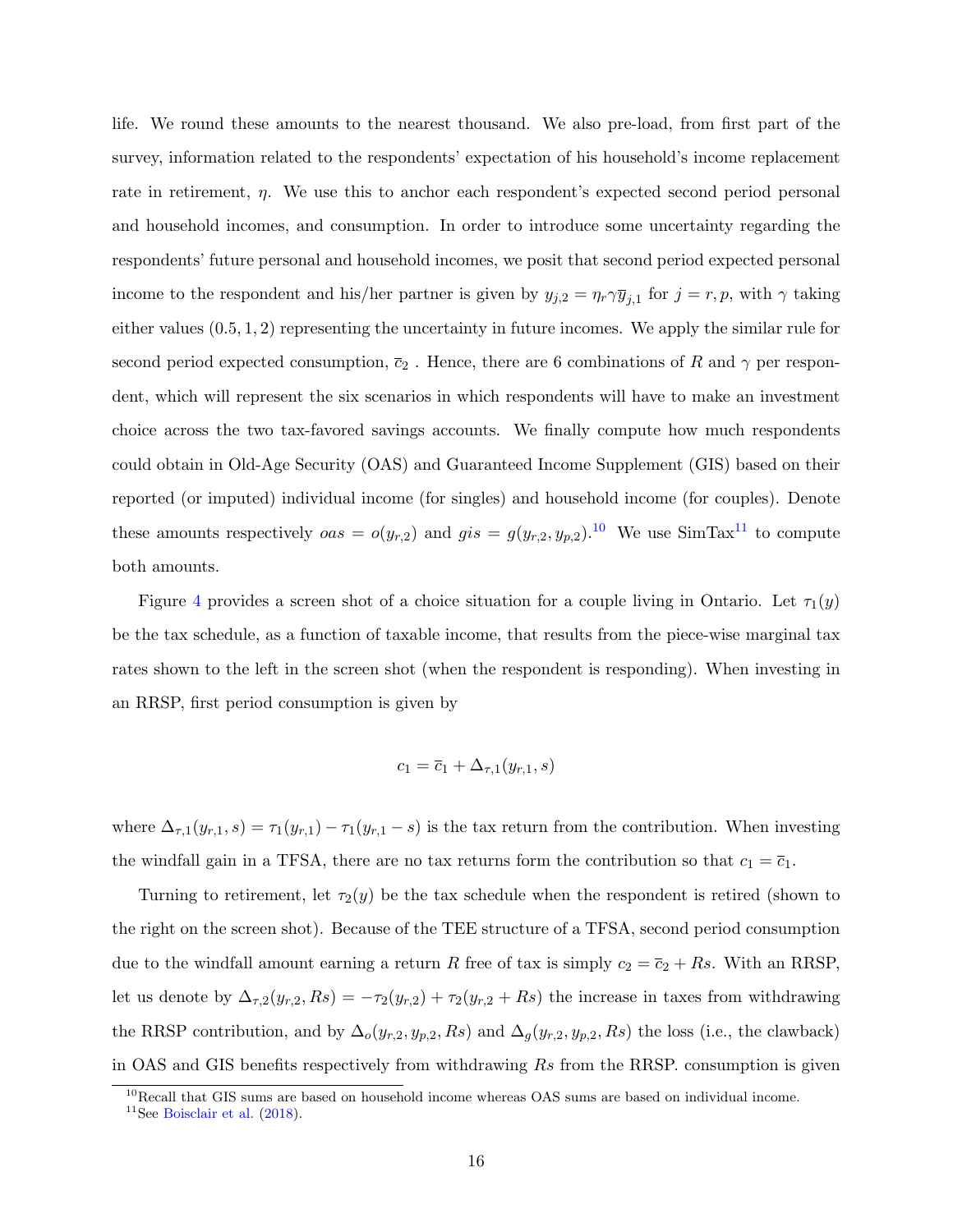$$
c_2 = \overline{c}_2 + Rs - \Delta_{\tau,2}(y_{r,2}, Rs) - \Delta_o(y_{r,2}, y_{p,2}, Rs) - \Delta_g(y_{r,2}, y_{p,2}, Rs)
$$

Tax functions  $\tau_1(y)$  and  $\tau_2(y)$  are computed using the aforementioned SimTax calculator. Clawback rates for OAS are 15% independent of marital status while the GIS clawback rate is 50% for singles and 25% for couples.

The value of investing in a EET  $(d = 1)$  or TEE account  $(d = 0)$  for a given respondent i in scenario  $j$  is given by

<span id="page-18-1"></span>
$$
V_{i,j}^d = u_i(c_{1,i,j}^d) + \beta_i \delta^{t_i} u_i(c_{2,i,j}^d)
$$
\n(12)

where  $c_{1,i,j}^d$  is consumption as defined above for individual i in scenario j investing in account d and similarly for second period. The parameter  $t_i$  is the time horizon (age 70 minus current age). The CRRA utility function using the estimate of  $\sigma$  for each respondent,  $\sigma_i$ , is denoted  $u_i(c)$ , while the discount factor of the respondent is  $\delta_i$ . Given that there are no unknowns in this equation RRSP is optimal when  $\Delta V_{i,j} = V_{i,j}^1 - V_{i,j}^d > 0$ . Hence, the correct choice, given preferences and information from the scenario, is given by  $d_{i,j}^* = I(\Delta V_{i,j} > 0)$ . The reported choice of respondents is  $d_{i,j}$ . Denote by

$$
z_{i,j} = d_{i,t}d_{i,j}^* + (1 - d_{i,t})(1 - d_{i,j}^*)
$$

to be the indicator of whether they answered correctly. We can thus compute the fraction of correct answers as the average of  $z_{i,j}$  over the 6 scenarios that each respondent was presented in the course of the retirement planing exercise. We can, of course, regress the answers to the scenarios over each respondent's personal characteristics.

## <span id="page-18-0"></span>4 Results

#### 4.1 Descriptive Statistics

Examining Table [1](#page-34-0) presented earlier, we first check whether respondents across the three arms have similar characteristics. Although respondents were assigned randomly to the three experiment arms, it is possible that some respondents quit the survey after being assigned to treatment. This

by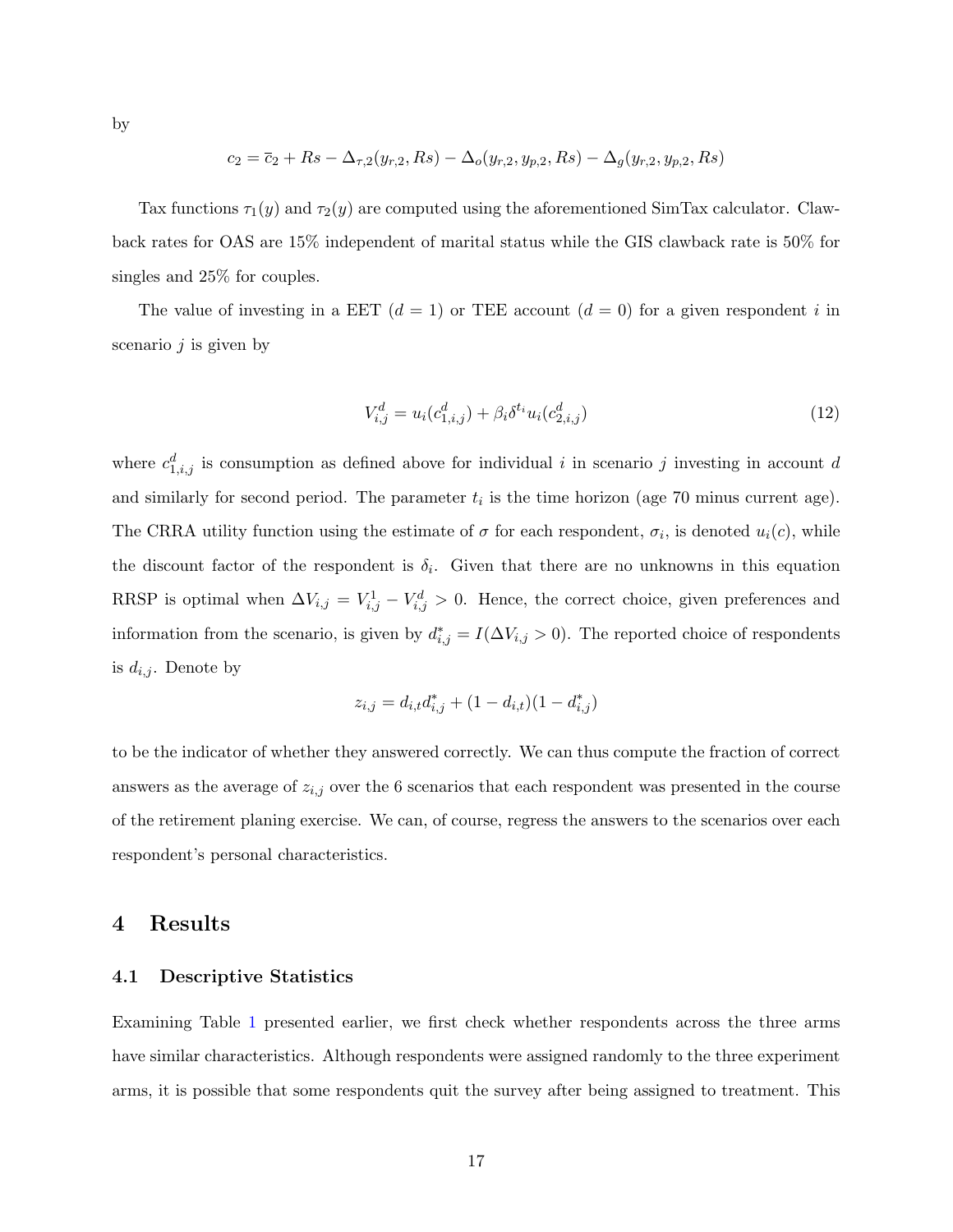behavior may depend on characteristics of the respondents. First, we see that the composition of the group assigned to the means-testing arm (and who completed the survey) is not different than that from the control. A similar pattern emerges for the tax arm except for 2 outcomes related to take-up of RRSP and TFSAs. For these cases, we get mild differences which are statistically significant at the 10% level, but these differences are economically small.

## 4.2 Effect of Interventions

Prior to administering the knowledge questions about RRSPs and TFSAs, participants were randomly selected to be part of one of 3 intervention groups: the first group saw no financial education at all (control), the second group saw a baseline video that explains the difference between RRSP and TFSA accounts (tax arm), and the third group saw the baseline video and an additional intervention slide focusing on the effects of retirement income on government clawbacks (means-testing arm).

#### 4.2.1 Knowledge of RRPS and TFSA Accounts

Table [2](#page-35-0) shows the 5 knowledge questions that we asked respondents regarding basic characteristics of RRSP and TFSA accounts. These were multiple choice questions for which only one of six answers is considered correct. For all the questions, the same subset of possible answers were available to respondents, and in the same order: RRSP only, TFSA only, Both, Neither, Don't know, No answer. The first question asks whether the contributions to RRSP and TSFA are deductible from taxable income. 72.85% of the sample correctly identified that only contributions made to RRSP accounts are deductible. Question 2 asks whether withdrawals from RRSP and TFSA accounts are subject to income tax in the year of the withdrawal. 76.47% of the sample correctly identified that only withdrawals to RRSP are subject to income tax. Question 3 asks whether the returns in these accounts are subject to income tax in the year during which they are generated. 46.59% of the sample correctly identified that neither the RRSP not the TFSA returns are taxed in the year investment returns and generated. Question 4 asks whether there is a penalty with withdrawing funds from either types of accounts. Only 16.94% of the respondents correctly identified that none of these accounts have such penalty. Finally, Question 5 asks whether an amount withdrawn from the account is added back to future contribution room. Almost one quarter of respondents (24.83%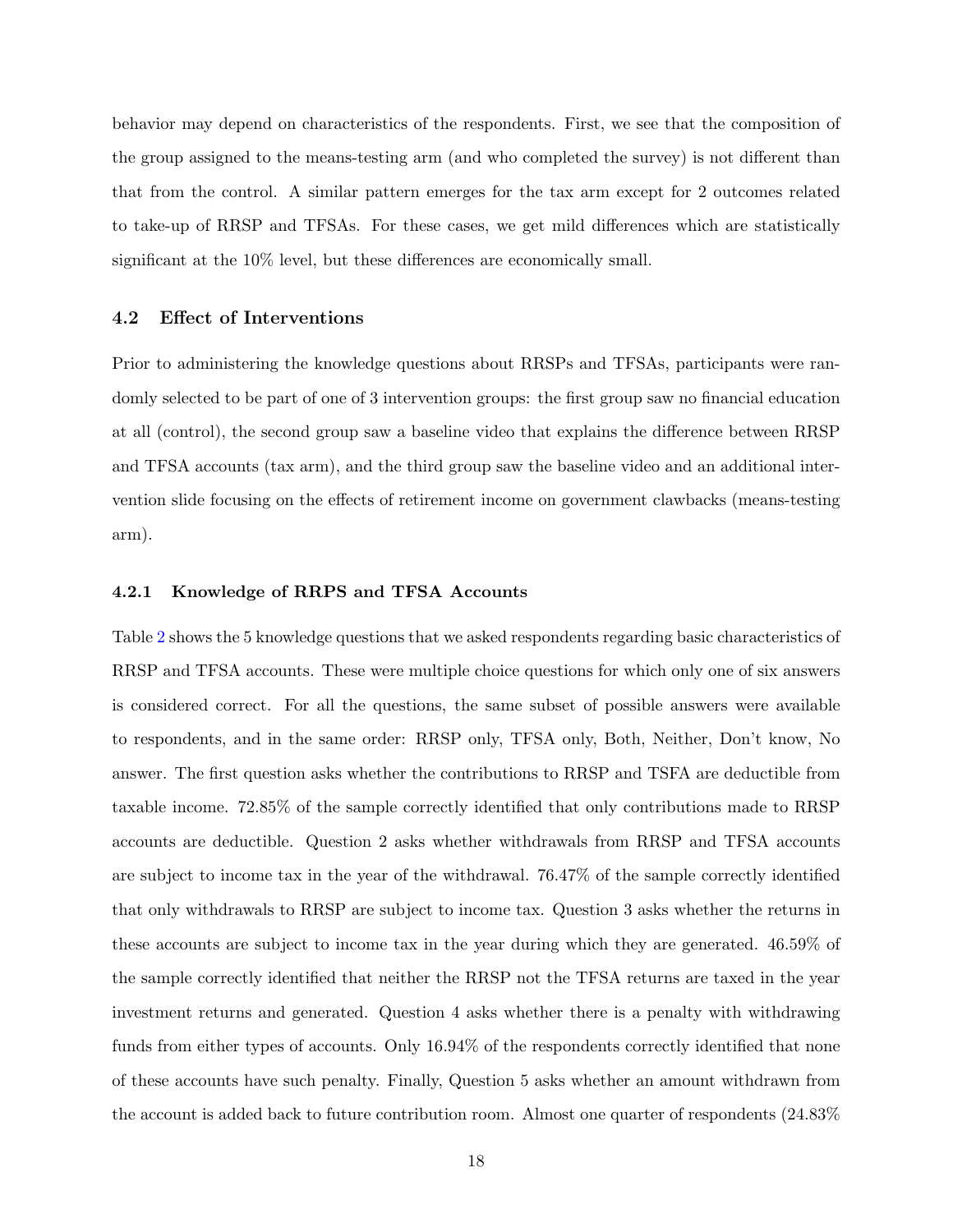to be exact) identified that it is only the case with TFSA accounts. The proportion of respondents who answered correctly all five questions is close to 10%, which tells us that, overall, Canadians have limited knowledge of how these tax-favoured accounts work.

Table [3](#page-36-0) presents the determinants of the average score on the knowledge questions for the control group, that is, for the respondents that did not receive any education intervention. This explains the relatively small number of observations. By design, possible scores range from 0 to 5. The baseline specification controls for having and RRSP and a TFSA as well as age in quadratic form. Although age is not correlated with the average score, having an RRSP (resp. a TFSA) account increases the score by 20 (resp. 12) percentage points. The second specification adds marital status and annual income. Annual income has a small positive effect on the knowledge score so that a one standard deviation increase in income (about \$50,000) increase the knowledge score by about 2 percentage points. The third specification add education; compared to respondents with at most a high school diploma, having a bachelor degree or more increases the knowledge score by 8 percentage points. Finally, the last specification adds the answers to the typical financial literacy questions. Having 1, 2, or 3 correct answers to the questions increases the knowledge score by 11, 20 and 34 percentage points, respectively. Hence, there is a strong correlation between knowledge of financial topics and knowledge of tax-deferred saving vehicles, even conditional on having such products. The difference in terms of financial literacy is much larger than for education, while at the same time trumping any effect educations levels had in the previous specification.

#### 4.2.2 The Nature of the Intervention

As we see, there are two levels of educational intervention that were developed for this survey. In the first intervention, the so-called baseline video identifies that RRSP contributions can be deducted for the contributor's total income, which is not the case for TFSA contribution that must come from after-tax income. The baseline video also highlights the fact that returns reinvested in either savings account are not taxed in the year they are generated, and that withdrawals are taxed as regular income when originating from an RRSP account, but not when originating from a TFSA account. The baseline video does not mention that withdrawals from TFSA accounts are added back to future contribution limits, which is not the case for RRSP withdrawals, nor does it say anything related to penalties for early withdrawals either (there are none in Canada, but that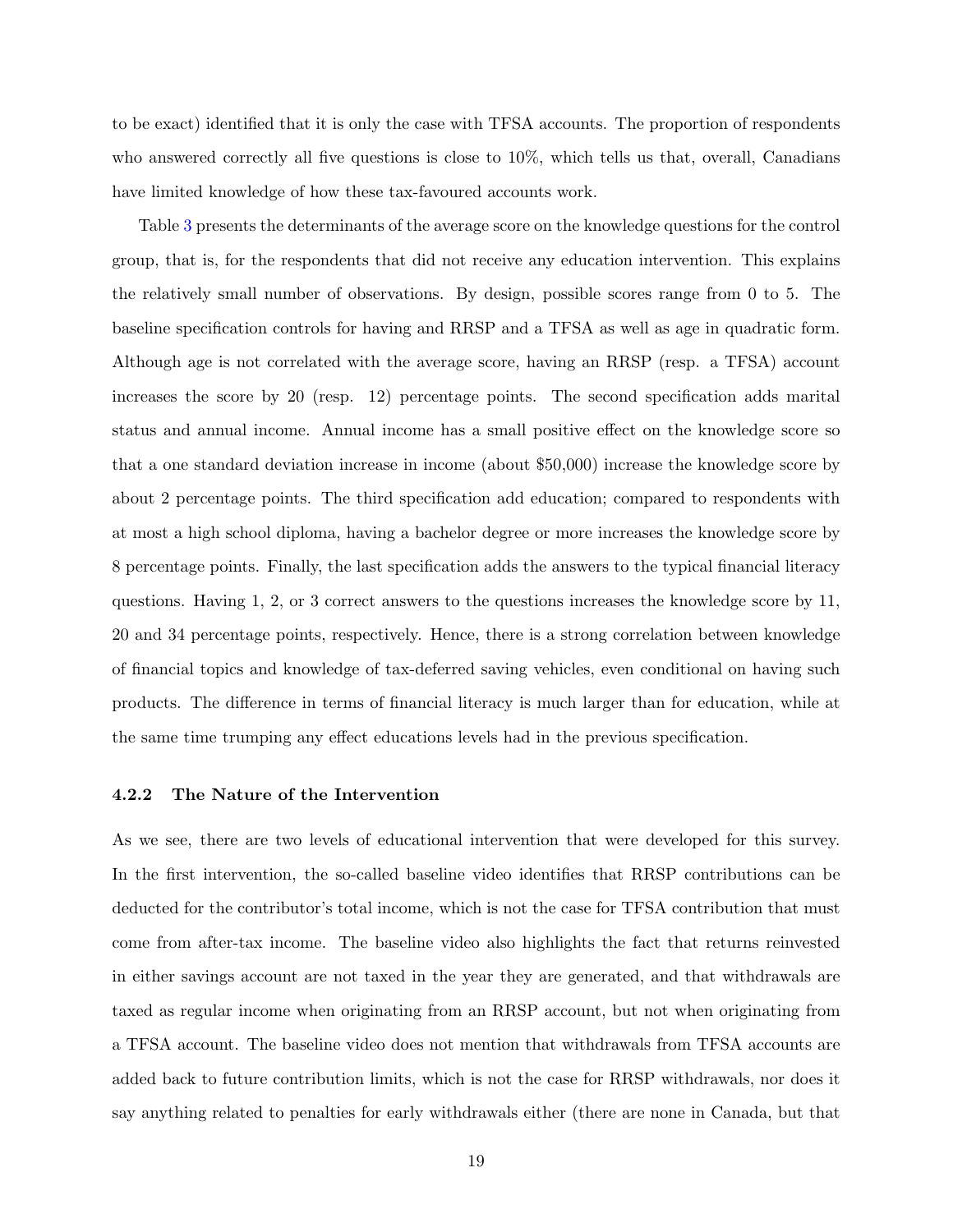was not mentioned). In this sense, the video teaches about Questions 1, 2, and 3, but not about Questions 4 and 5. This provides a natural placebo test as the intervention should not affect these dimension of knowledge regarding tax-deferred savings vehicles.

The second educational treatment consists in an additional intervention regarding meanstesting, which adds information about benefits that are available to Canadians when they turn 65 years old: The Old Age Security (OAS) and the Guaranteed Income Supplement (GIS). The single educational slide explicitly mentions that, depending on total retirement income, an increase in RRSP withdrawals could decrease or even eliminate OAS and GIS benefits. In contrast, the slide mentions that withdrawals from TFSA accounts will leave the OAS and GIS benefits unchanged. This information can be highly relevant in the case of some of the scenarios presented to respondents.

Table [4](#page-37-0) reports the effect of our intervention on the answers provided by respondents to questions related to the fiscal treatment of RRSP and TFSA tax-favored accounts. Because the basic intervention video provided information that was useful in answering only the 3 first questions, it is comforting to see that the effect of the educational treatment is limited to these questions. Respondents having seen the baseline video either by itself or in combination with the additional slide on potential government clawbacks are between 15 and 14 percentage points more likely to correctly identify that only contributions made to RRSP accounts are deductible from income tax. This represents a 22% increase on a baseline of 64%. We also find that either intervention induces a similar increase of between 14 and 15 percentage points in the proportion of respondents that accurately identify that withdrawals are only taxed out of RRSP accounts. This represents again about 22% increase on a baseline of 67%. Concerning the question on returns in the accounts being taxed, the video intervention increases the probability of correctly answering that none of the returns in these accounts are subject to income tax by 6 percentage points on a baseline of 45%. The additional slide on potential government clawbacks treatment renders this effect null, however. This could be because the additional slide stresses that withdrawals from RRSP would have fiscal implications on OAS and GIS benefits, which, we imagine, could have been misunderstood by some respondents as meaning that returns in RRSP accounts are implicitly taxed. Finally, Questions 4 and 5 were neither covered in the baseline video nor in the additional slide. Accordingly, these interventions have no impact on the probability that the respondents answered Questions 4 or 5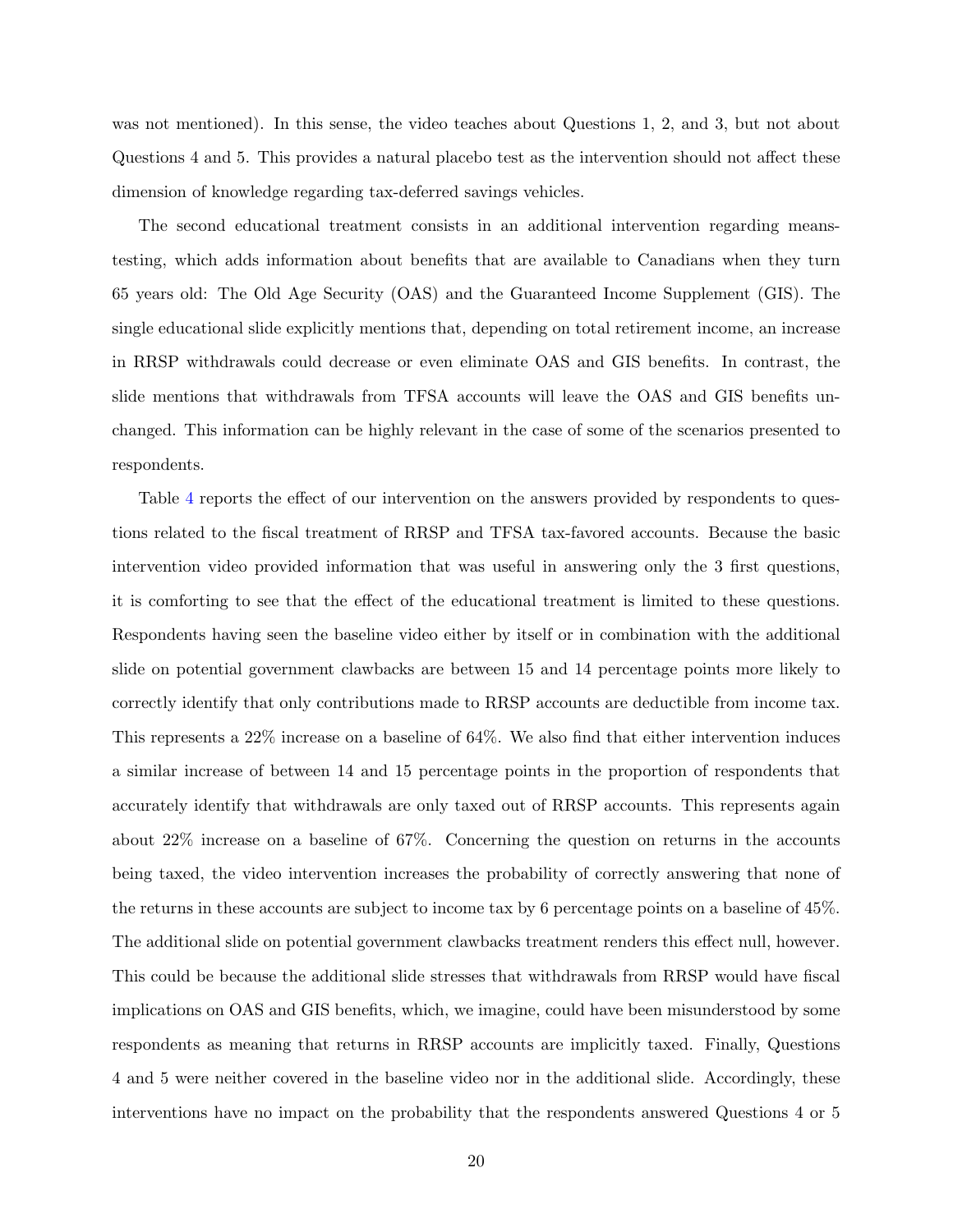correctly. In aggregate, as a percentage score to the 5 questions, respondents in the control group were able to answer correctly 43% of the questions, which represents merely two right answers out of the five questions. Compared to this control-group baseline of 43%, the basic video intervention and the additional slide on potential government clawbacks increase the respondents' score by an average of 8.4% and 6.8%, respectively.<sup>[12](#page-2-0)</sup> These effects are large given that the intervention lasts only a few minutes. In terms of the differences found for the control group, the intervention effects are of the magnitude of the differences in terms of whether respondents already have tax-favored savings account (TFSA or RRSP) or their score on the basic financial literacy questions.

## 4.3 Choice between RRSP and TFSA

Table [5](#page-38-0) reports the tax-favored account to which respondents stated they would contribute their windfall gain in each of the 6 scenarios to which they were confronted. On average, respondents stated that they would contribute to TFSA accounts approximately 60% of the time. This matches roughly the actual mix of contributions made in Canada over the last few years (see introduction). There is no particular trend across the 6 scenarios in terms of preference for TFSA over RRSP.

We calculate the effect of our intervention on the participants' probability of choosing the optimal tax-favored savings account givent their personal situation. We use two measures of optimality: The first is solely based on effective marginal tax rates (amount of taxes paid, including meanstesting, as a ratio of the withdrawal or deposit), and the second is based on the individuals' ability to choose the contribution vehicle that gives his/her the greatest discounted utility given his level of risk aversion and preference for current consumption (that is, optimality is governed by equation  $(11)$ .

With respect to the first optimality measure, there are two interpretations as to why simply comparing effective marginal tax rates could be considered optimal individual behavior. The first interpretatio is that comparing marginal tax rates is simple rule-of-thumb so that if the effective marginal tax rate is lower (resp. higher) in retirement than at the time contributions are made, then the optimal choice should be to invest in an RRSP (resp. TFSA). A second interpretation is

 $12$ We test for heterogeneous effects of the treatment across different groups of respondents but find no strong evidence of differences based on education level (F-stat=0.65, p-value=0.52 for the means-testing arm and F-stat=1.94, p-value=0.14 for the tax arm), number of correct answers to the financial literacy questions (F-stat=0.36, p-value=0.78 for the means-testing arm and F-stat=2.43, p-value=0.06 for the tax arm), and for high risk aversion and high time discounting (F-stat=2.79, p-value=0.07 for the means-testing arm and F-stat=0.73, p-value=0.48 for the tax arm).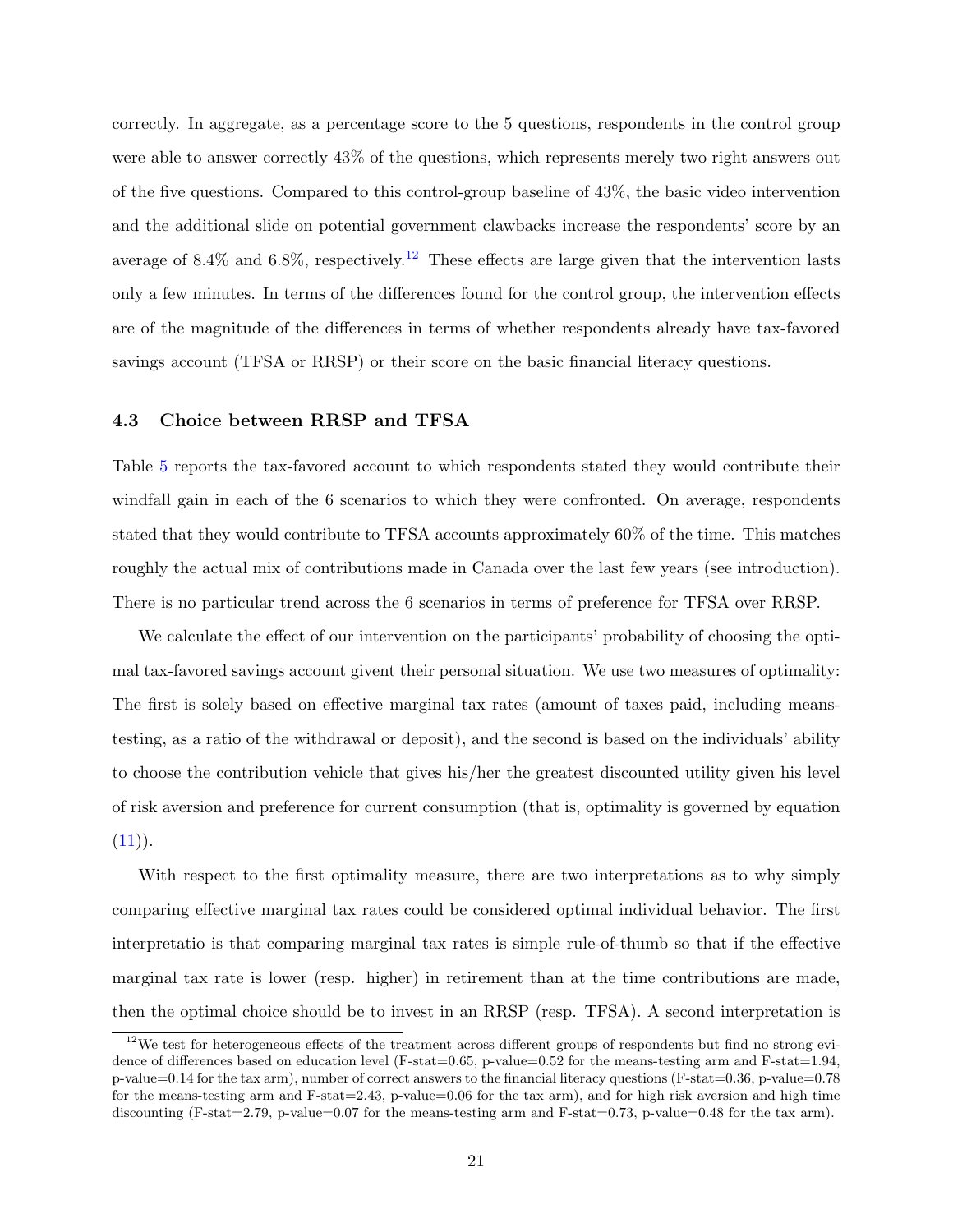that comparing effective marginal tax rates requires a high level of sophistication if one takes into account the possibility for individuals to re-optimize with respect to other savings. As we saw in section 2, the decision of investing in a TFSA or RRSP is independent of preference in a world with perfect capital markets and where agents are sophisticated and can re-optimize their other savings. Using this decision rule, we present in Panel A of Table [6](#page-39-0) our findings. The control group that was not exposed to any educational material choose correctly in which tax-favored account to contributed between 50% and 60% of the time (with an average of 56%, as shown in the last column). Hence, respondents in the control group make contributions decisions that are close to random (i.e., they are right half of the time). In comparison to this baseline coin-flip average for the control group, the means-testing arm of our treatment increases the average score by 8.7 percentage points. The effects of the means-testing arm vary from 4.9 to 13 percentage points depending on the scenario. With respect to the tax arm treatment, we find, generally, no effect of the intervention on the participants' ability to make an optimal effective-marginal-tax-rate contribution choice. On possible interpretation of our results is that means-testing is the key dimension affecting the optimal choice in these scenarios.

According to the second measure of optimality, which uses equation [\(11\)](#page-9-1) to derive the account that yields the highest utility, we find that the means-testing arm increases the propensity to make the right choice by an average of 7.8 percentage point. Compared with an average base score of 54% for the control group, this is a 14% improvement . The tax arm treatment has a moderately lower effect, increasing on average the score by merely 2.6 percentage point. Depending on the scenarios, this effect varies from zero to increasing by 7 percentage points. Hence, we find substantial (and similar) effects whether we use the effective marginal tax rate rule or a rule that account for preference differences.

We find very little evidence of heterogeneous effects. In Table [7,](#page-40-0) we report heterogeneous effects of these results based on education. We find no evidence that the level of education interacts with the treatment we administer to improve the score on both knowledge and optimal account choices. Similar findings are found for other characteristics of respondents.<sup>[13](#page-2-0)</sup> This may be interpreted as

<sup>&</sup>lt;sup>13</sup>We also find no strong evidence of differences based on number of correct answers to the financial literacy questions (F-stat=0.26, p-value=0.85 for the means-testing arm and F-stat=1.17, p-value=0.32 for the tax arm), and for high risk aversion and high time discounting  $(F-stat=0.12, p-value=0.88$  for the means-testing arm and F-stat=0.01, p-value=0.99 for the tax arm).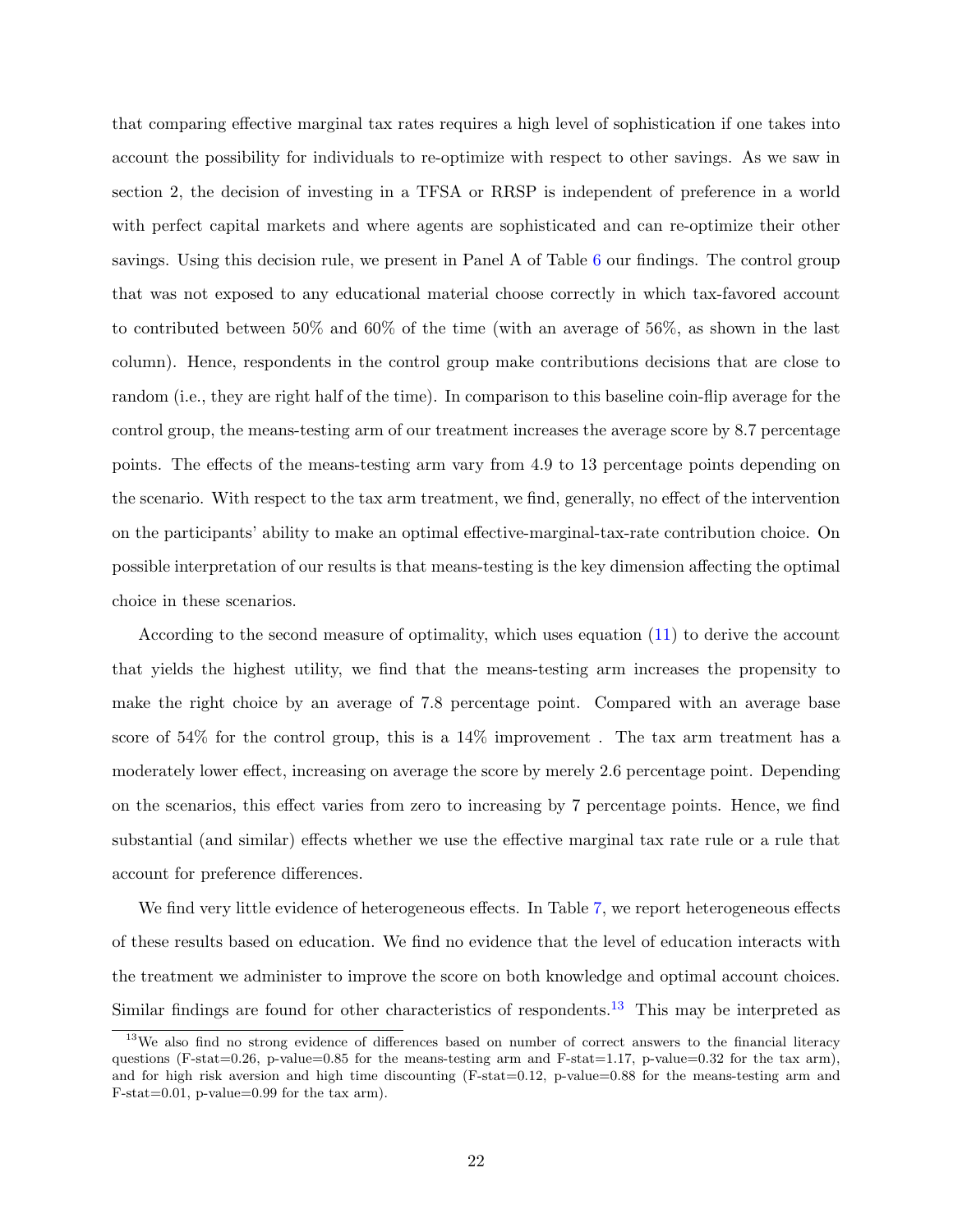evidence that the intervention had a relatively uniform impact of the quality of decision making. A similar result emerges if we look at the treatment effect distribution. We look whether the fraction of respondents with a different number of correct answers changes significantly as a result of the intervention. These results are presented in Figure [5.](#page-33-0) We find that the effect of the intervention on the knowledge scores is larger at the bottom of the distribution, which suggest that the intervention helped in particular respondents who had limited knowledge of the intervention. These impacts are large. On the other hand, the effect of much more constant for the score of actual choices, in particular for the means-testing arm. For the tax-arm, effects are positive at the bottom and the top but not statistically significant towards the center of the distribution.

Next, to measure the effect of our intervention on individual welfare, we compute the dollar amount equivalent welfare loss from making the wrong choice between contributing to an RRSP instead of a TFSA, and vice-versa. We use equation [\(12\)](#page-18-1) to compute the utility equivalent value of making the optimal choice, and the choice observed by the respondent. We than invert this differential to obtain the cost of making the wrong decision in present-value dollar amounts. Table [8](#page-41-0) presents different specifications based on different demographic control variables used in studying this welfare loss. Column (1) regresses the average welfare loss on the interventions indicators. This shows that the control group on average has a \$400 welfare loss. If an individual was administered the means-testing arm of the intervention, his/her welfare loss is only \$255 (\$145 lower loss). This improvement is stable and consistent across all specifications presented in Table [8.](#page-41-0) The tax arm of the intervention does not significantly improve the welfare of participants, although we find a stable effect of about \$70 across specifications.

In column Column (2) of the table, we include in the regression the individuals' risk aversion ( $\sigma$ ) and their preference for the present  $(\beta)$ , both of which were elicited from the respondents answers to an early part of the survey. The effect of these parameters in explaining the welfare loss is economically important. Increasing  $\beta$  by 0.1 is associated with a higher welfare loss of about \$45 and \$6 for  $\sigma$ . These numbers are stable across the different specifications presented in Table [8.](#page-41-0) They imply that, for both, higher values of  $\beta$  and  $\sigma$  (that is more risk averse and more patient individuals) are associated with lower welfare losses when the choice is incorrect, as well as a higher propensity to make incorrect choices. At the extreme, someone with  $\beta = 0$  should always pick the RRSP since he only has utility from the tax return under RRSP and no loss from the RRSP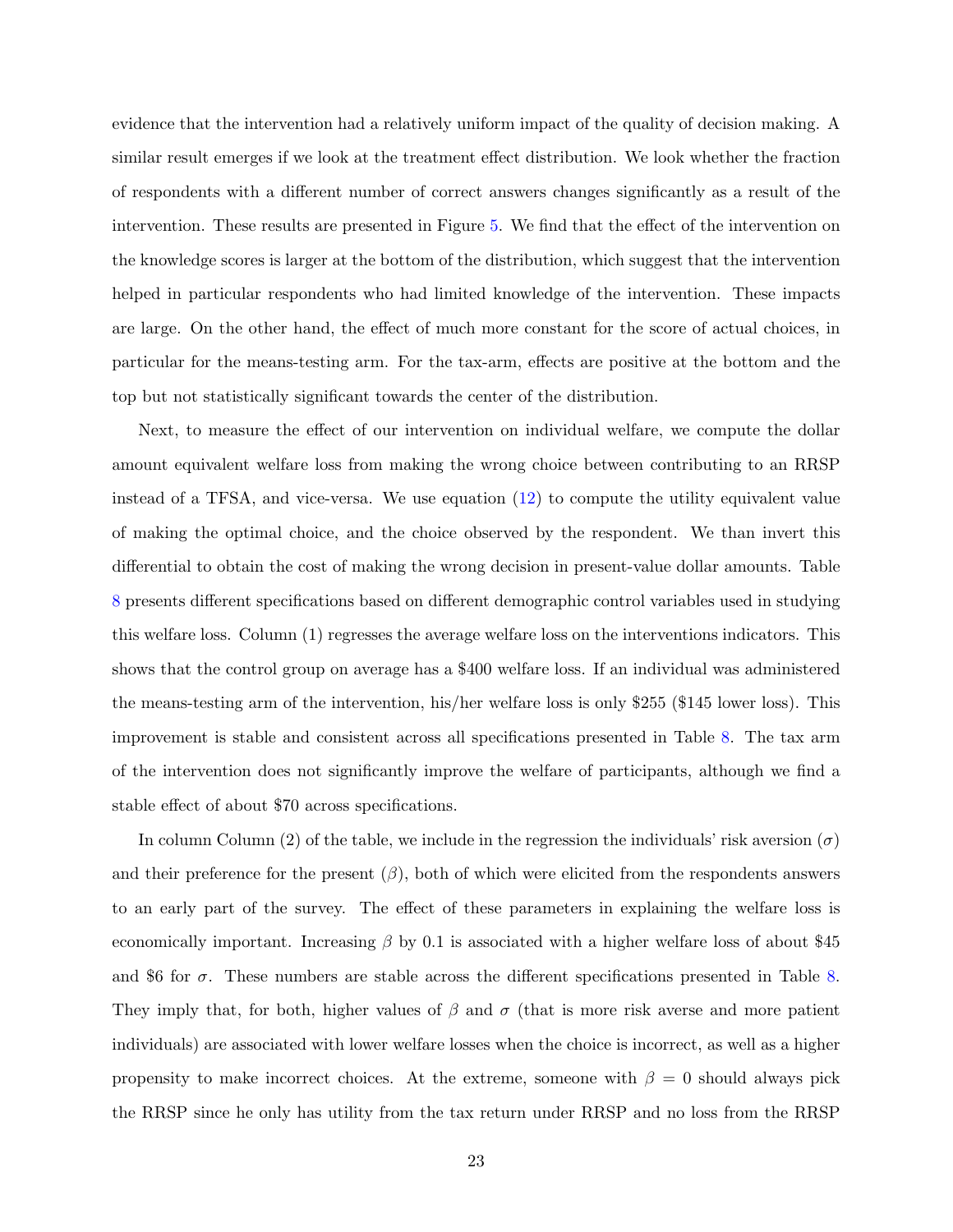withdrawal being taxed. Column (3) add the a quadratic form in age and indicators of whether the respondent has an RRSP and a TFSA. Having a TFSA reduces the welfare loss by about \$110, and this number is stable across specifications. Column (4) includes marital status and income. Increasing income by one standard deviation (approximately \$50,000) increases the welfare loss by \$163. A non-monotonic relationship is found for financial literacy.

## <span id="page-25-0"></span>5 Conclusion

Much of the literature on individual saving decisions in general, and on the determinants of retirement saving decisions in particular, has generally focused on how much individuals and households save or should save. An equally important determinant of individual and household wealth accumulation for retirement is how productive those savings have been in terms of return or in terms of their risk and return relationship. In this paper, we focus on one particular dimension of that choice which is the use of tax-sheltered (or tax-favored) savings vehicles. When they are appropriately used, tax-favored vehicles should typically increase the effective rate of return on savings vis-a-vis traditional taxable savings. We first document in this paper that Canadians have a modest understanding of how these products work. We also document that when Canadians are confronted with choice situations between back-loaded (EET) and front-loaded (TEE) savings savings account − known in our Canadian context as Registered Retirement Savings Plans (RRSP) and Tax-Free Savings Accounts (TFSA), respectively − they do not choose any better than if they had flipped a coin.

We then implement a financial education intervention within the choice experiment to see whether we can improve upon the survey respondents' lack of knowledge about tax-favored retirement vehicles. In other words, we seek to investigate whether financial literacy with respect to savings vehicles for retirement can be modified an improved, and whether such educational interventions can improve the quality of decision making. We find that a rapid, relatively modest, and straightforward intervention can raise both the knowledge of how tax-favored instruments work, as well as the quality of the decisions made, at least in terms of optimality benchmarks based either on marginal tax rates or on discounted utility functions. This has important implications for educators and regulators as modest and cost-effective interventions could be designed to increase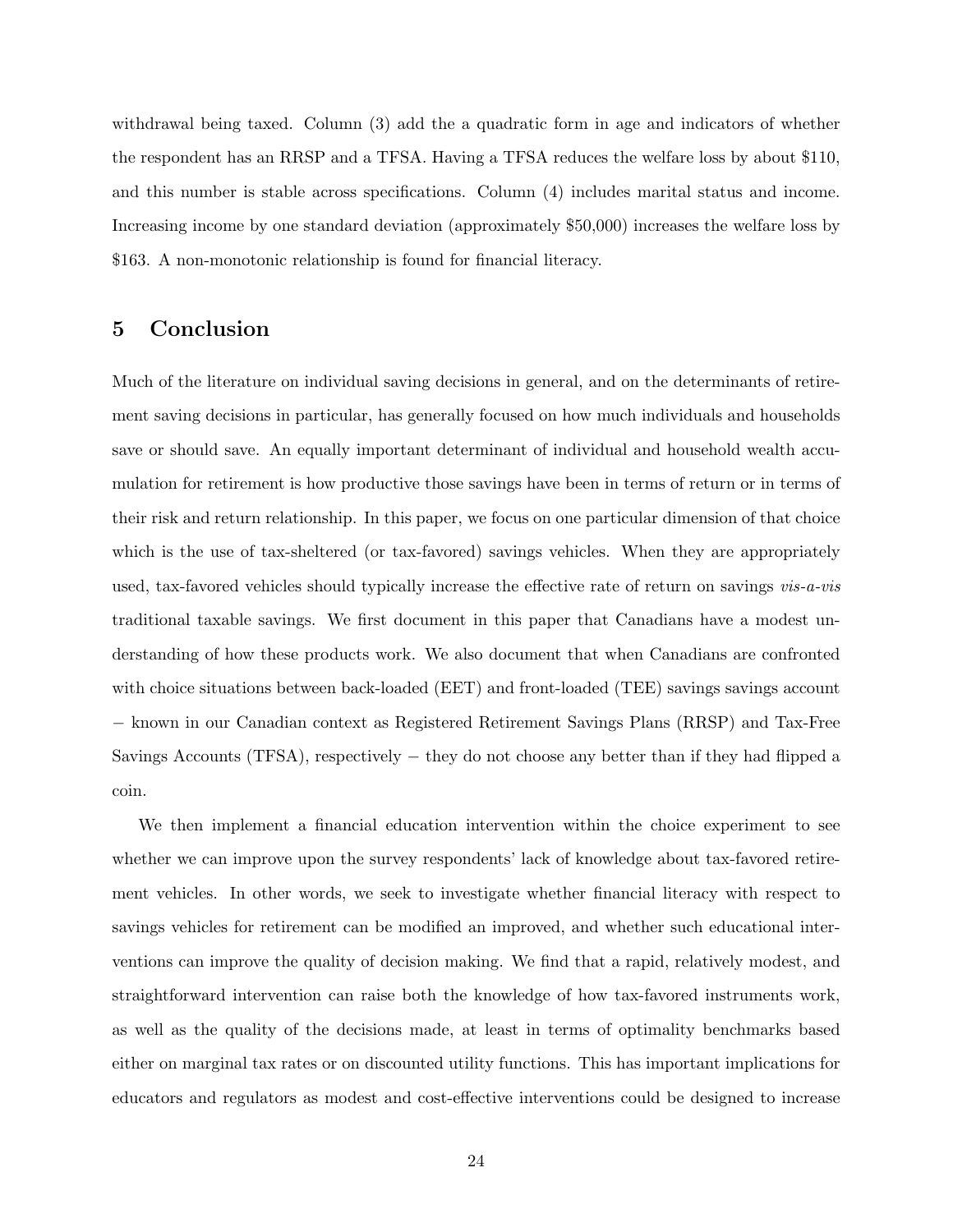not only contributions to retirement savings plans, but, perhaps more importantly, the welfare of savers.

Our paper makes another important contribution in constructing a choice experiment in which there is a clear benchmark in terms of what respondents should do. We do this both in a sophisticated framework where only effective marginal tax rates, in retirement and during the contribution years, matter, and a less-sophisticated framework in which preferences intervene because respondents do not adjust how much they save following a once-in-a-lifetime unexpected windfall gain. Because this optimal choice rule is heterogeneous across the population, it this implies that identifying an unambiguous outcome for evaluating such interventions cannot be done without postulating a clear benchmark. The framework we propose can therefore be extended to other experimental choice dimensions in which an education intervention occurs, as well as to other types of real life interventions.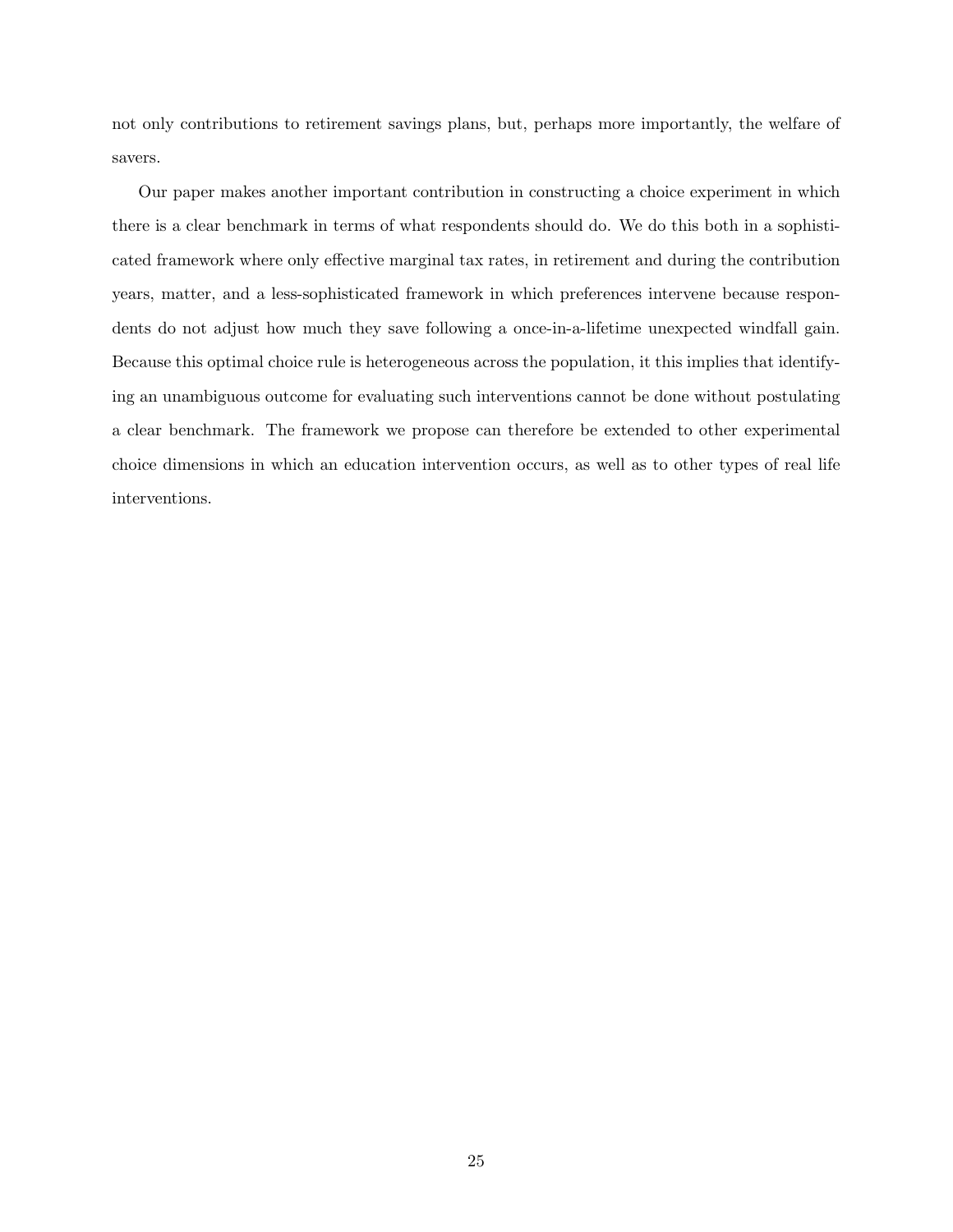## References

- <span id="page-27-1"></span>ANDERSEN, S., G. W. HARRISON, M. I. LAU, AND E. E. RUTSTRÖM (2008): "Eliciting Risk and Time Preferences," Econometrica, 76, 583–618.
- <span id="page-27-5"></span>BESHEARS, J., J. J. CHOI, D. LAIBSON, AND B. C. MADRIAN (2017): "Does front-loading taxation increase savings? Evidence from Roth 401(k) introductions," Journal of Public Economics, 151, 84–95.
- <span id="page-27-13"></span>BOISCLAIR, D., G. LACROIX, S. MARCHAND, AND P.-C. MICHAUD (2018): "Individual financial returns from Quebec pension plan reform options: Analyzing proposals to renew a second-pillar retirement income program," Canadian Public Policy, 44.
- <span id="page-27-9"></span>BROWN, D. C., S. CEDERBURG, AND M. S. ODOHERTY (2017): "Tax uncertainty and retirement savings diversification," Journal of Financial Economics, 126, 689–712.
- <span id="page-27-3"></span>Burman, L. E., W. G. Gale, and D. Weiner (2001): "The Taxation of Retirement Saving: Choosing Between Front-Loaded and Back-Loaded Options," National Tax Journal, 54, 689–702.
- <span id="page-27-0"></span>Chetty, R., J. N. Friedman, S. Leth-Petersen, T. H. Nielsen, and T. Olsen (2014): "Active vs. Passive Decisions and Crowd-Out in Retirement Savings Accounts: Evidence from Denmark," The Quarterly Journal of Economics, 129, 1141–1219.
- <span id="page-27-10"></span>CLARK, R., A. LUSARDI, AND O. S. MITCHELL  $(2017)$ : "Financial knowledge and  $401(k)$  investment performance: a case study," Journal of Pension Economics & amp; Finance, 16, 324–347.
- <span id="page-27-7"></span>DAMMON, R. M., C. S. SPATT, AND H. H. ZHANG (2004): "Optimal Asset Location and Allocation with Taxable and Tax-Deferred Investing," The Journal of Finance, 59, 999–1037.
- <span id="page-27-11"></span>FERNANDES, D., J. G. LYNCH, AND R. G. NETEMEYER (2014): "Financial Literacy, Financial Education, and Downstream Financial Behaviors," Management Science, 60, 1861–1883.
- <span id="page-27-15"></span>FREDERICK, S., G. LOEWENSTEIN, AND T. ODONOGHUE (2002): "Time Discounting and Time Preference: A Critical Review," Journal of Economic Literature, 40, 351–401.
- <span id="page-27-4"></span>GALE, W. G. AND J. K. SCHOLZ (1994): "IRAs and Household Saving," The American Economic Review, 84, pp. 1233–1260.
- <span id="page-27-6"></span>GOMES, F., A. MICHAELIDES, AND V. POLKOVNICHENKO (2009): "Optimal savings with taxable and tax-deferred accounts," Review of Economic Dynamics, 12, 718–735.
- <span id="page-27-14"></span>HOLT, C. A. AND S. K. LAURY (2002): "Risk Aversion and Incentive Effects," American Economic Review, 92, 1644–1655.
- <span id="page-27-2"></span>Holzmann, R. and R. Hinz (2005): Old-Age Income Support in the 21st Century, The World Bank.
- <span id="page-27-8"></span>Huang, J. (2008): "Taxable and Tax-Deferred Investing: A Tax-Arbitrage Approach," Review of Financial Studies, 21, 2173–2207.
- <span id="page-27-12"></span>KAISER, T. AND L. MENKHOFF (2017): "Does Financial Education Impact Financial Literacy and Financial Behavior, and If So, When?" The World Bank Economic Review, 31, 611–630.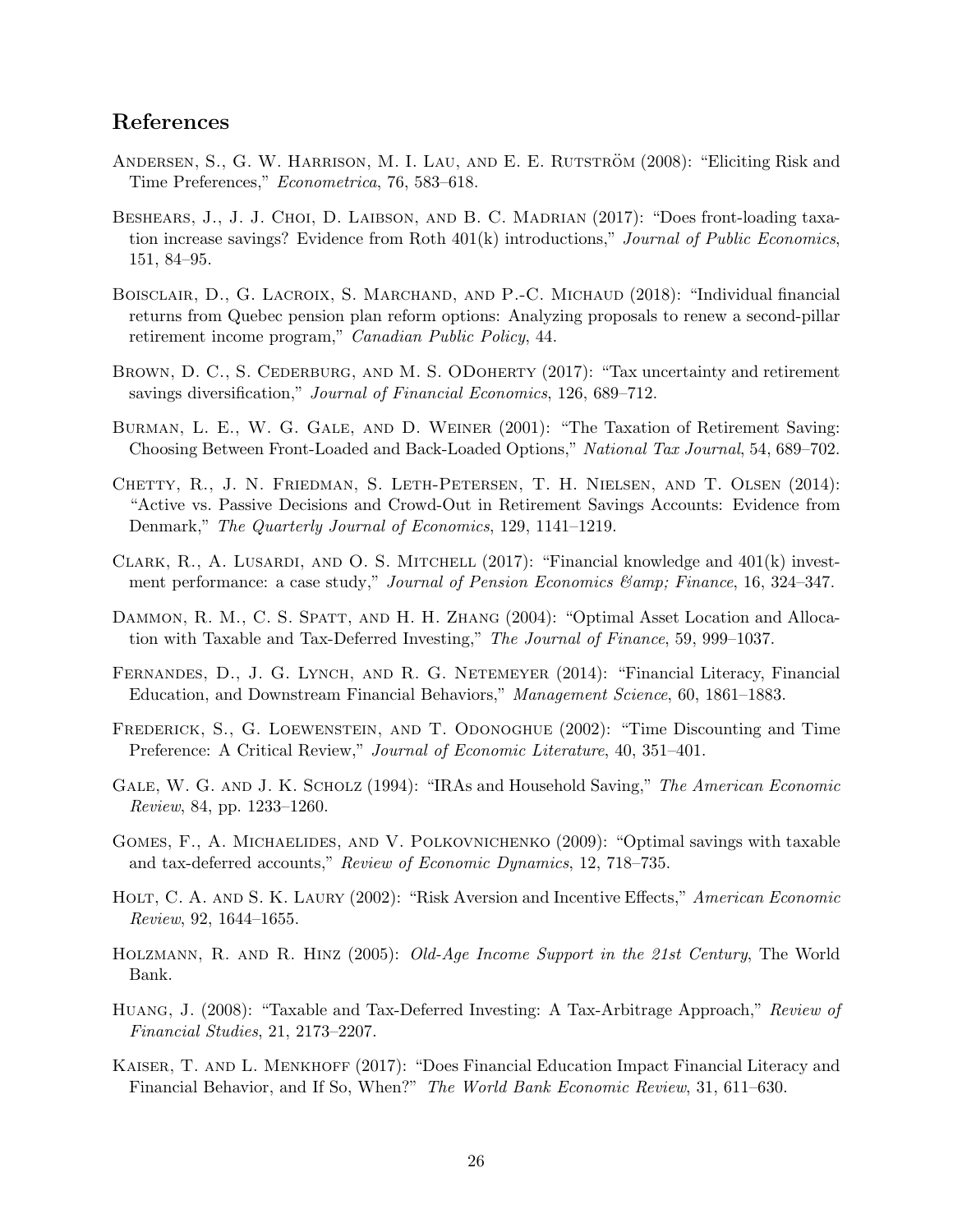- <span id="page-28-2"></span>LANDONI, M. AND S. P. ZELDES (2018): "Should the Government Be Paying Investment Fees on \$3 Trillion of Tax-Deferred Retirement Assets?" .
- <span id="page-28-4"></span>LAVECCHIA, A. (2018): "Tax-Free Savings Accounts: Who Uses Them and How?".
- <span id="page-28-10"></span>LUSARDI, A., P.-C. MICHAUD, AND O. MITCHELL (2017): "Optimal financial knowledge and wealth inequality," Journal of Political Economy, 125.
- <span id="page-28-8"></span>Lusardi, A. and O. Mitchell (2007): "Financial Literacy and Retirement Preparedness: Evidence and Implications for Financial Education," Business Economics, 42, 35–44.
- <span id="page-28-9"></span>LUSARDI, A. AND O. S. MITCHELL (2014): "The Economic Importance of Financial Literacy: Theory and Evidence," Journal of Economic Literature, 52, 5–44.
- <span id="page-28-11"></span>MARCHAND, S. (2018): "Who Benefits from Tax-Preferred Savings Accounts?" CEDIA Working *Papers #18-12, 37p.*
- <span id="page-28-6"></span>Milligan, K. (2002): "Tax-preferred savings accounts and marginal tax rates: evidence on RRSP participation," Canadian Journal of Economics/Revue Canadienne d'Economique, 35, 436–456.
- <span id="page-28-0"></span>SKINNER, J. (2007): "Are You Sure You're Saving Enough for Retirement?" The Journal of Economic Perspectives, 21, pp. 59–80.
- <span id="page-28-7"></span>Veall, M. R. (2001): "Did tax flattening affect RRSP contributions?" Canadian Journal of Economics/Revue Canadienne d'Economique, 34, 120–131.
- <span id="page-28-3"></span>Venti, S. F. and D. A. Wise (1990): "Have Iras Increased U. S. Saving?: Evidence From Consumer Expenditure Surveys," The Quarterly Journal of Economics, 105, 661–698.
- <span id="page-28-1"></span>YOO, K.-Y. AND A. DE SERRES (2004): "Tax Treatment of Private Pension Savings in OECD Countries and the Net Tax Cost Per Unit of Contribution to Tax-favoured Schemes," .
- <span id="page-28-5"></span>Zhou, J. (2012): "Life-cycle stock market participation in taxable and tax-deferred accounts," Journal of Economic Dynamics and Control, 36, 1814–1829.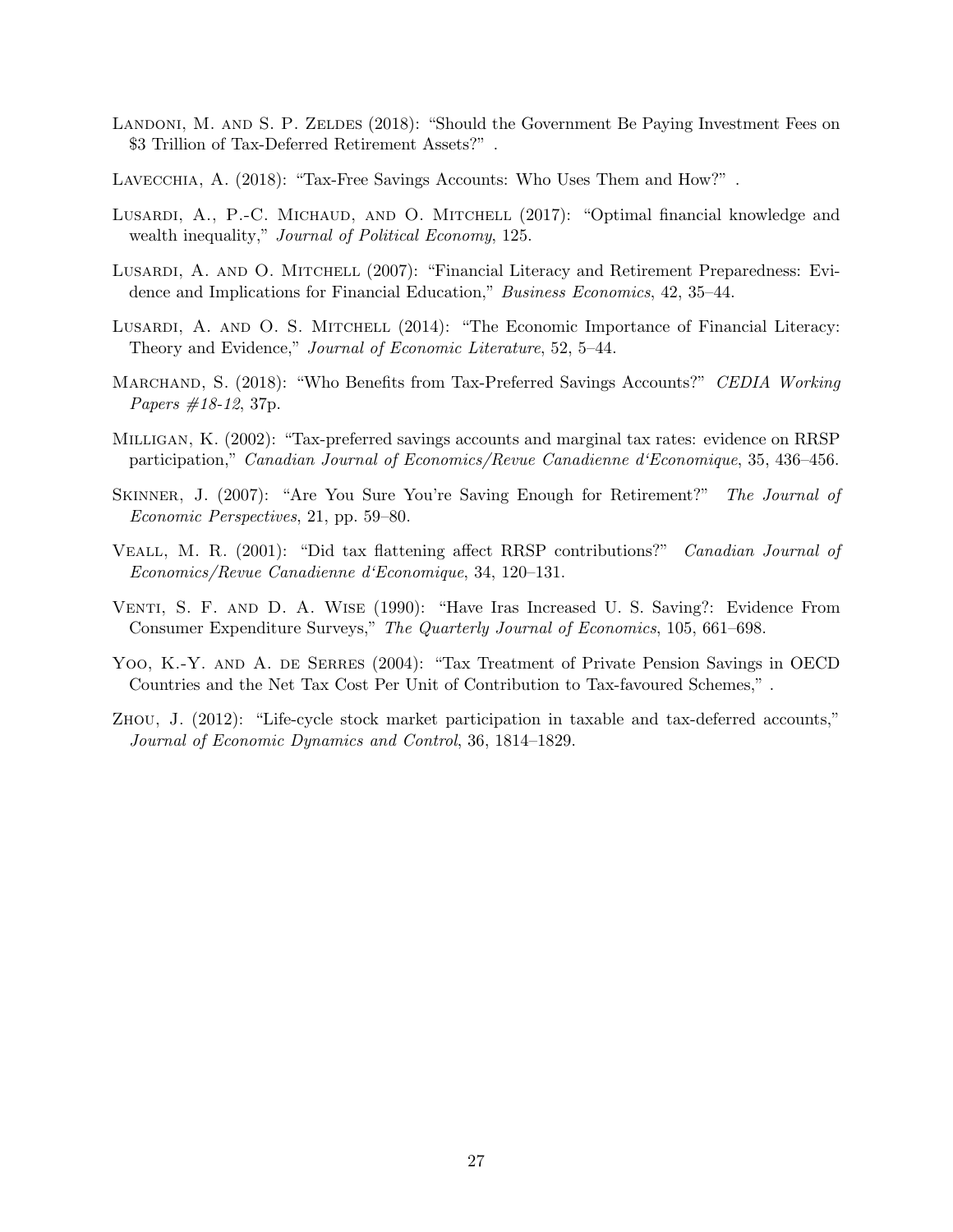# <span id="page-29-0"></span>Figures



Figure 1: Tax Advantage: Gain in retirement income from contributing 1000\$ to a TFSA compared to an RRSP (in percentage) as a function of the difference in marginal tax rates (MTR) at retirement and when contributing (work). We assume a 3% real return and that the contribution is made at age 30 and withdrawn at age 65. We fix the marginal tax rate when contributing to 30%.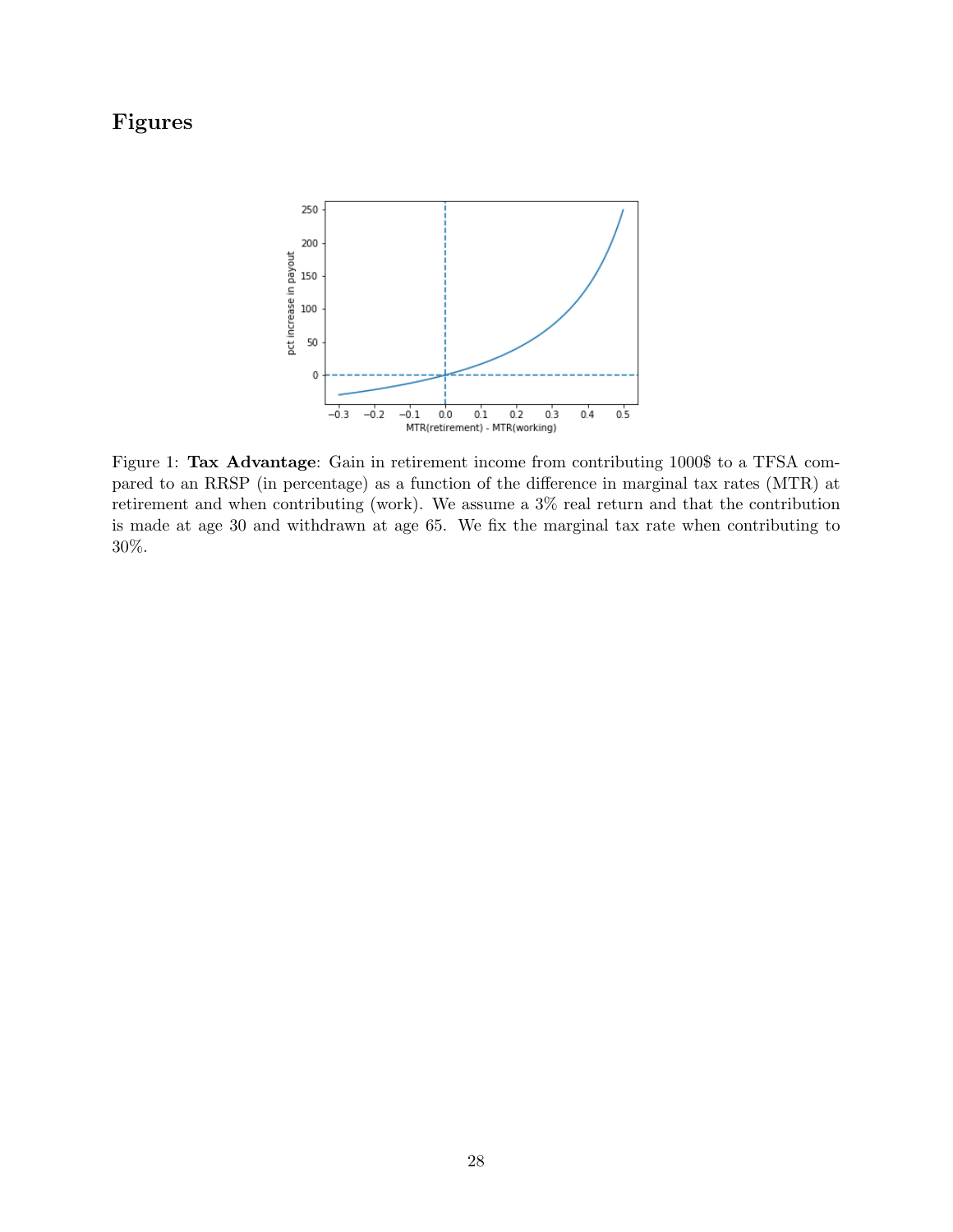<span id="page-30-0"></span>

Figure 2: Effective Marginal Tax Rates: Effective Marginal Tax Rates for a single individual age 30 working in Quebec who plans to retire at 65 as a function of earnings a replacement rate (in terms of taxable retirement income) of 50%. These estimates are based on a calculator described and used in [\(Boisclair et al.,](#page-27-13) [2018\)](#page-27-13).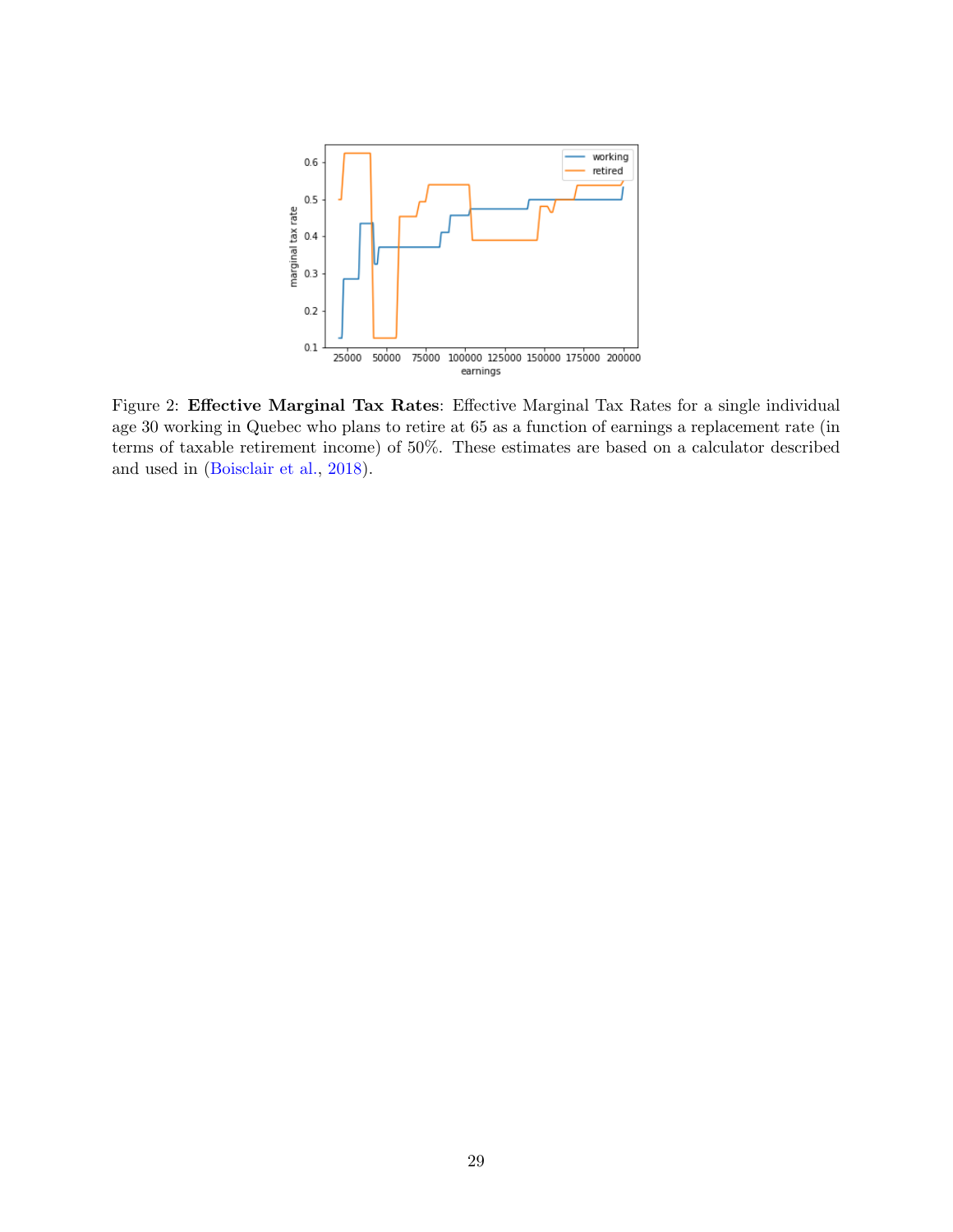<span id="page-31-0"></span>

Figure 3: Joint Distribution of Time and Risk Preference: This figure shows the twodimensional density estimate of the distribution of the short-term discount factors  $\beta$  and relative risk aversion coefficients  $\sigma$ . The procedure to impute these preference parameters from the two Multiple Price lists we used in presented in Appendix [A.](#page-42-0)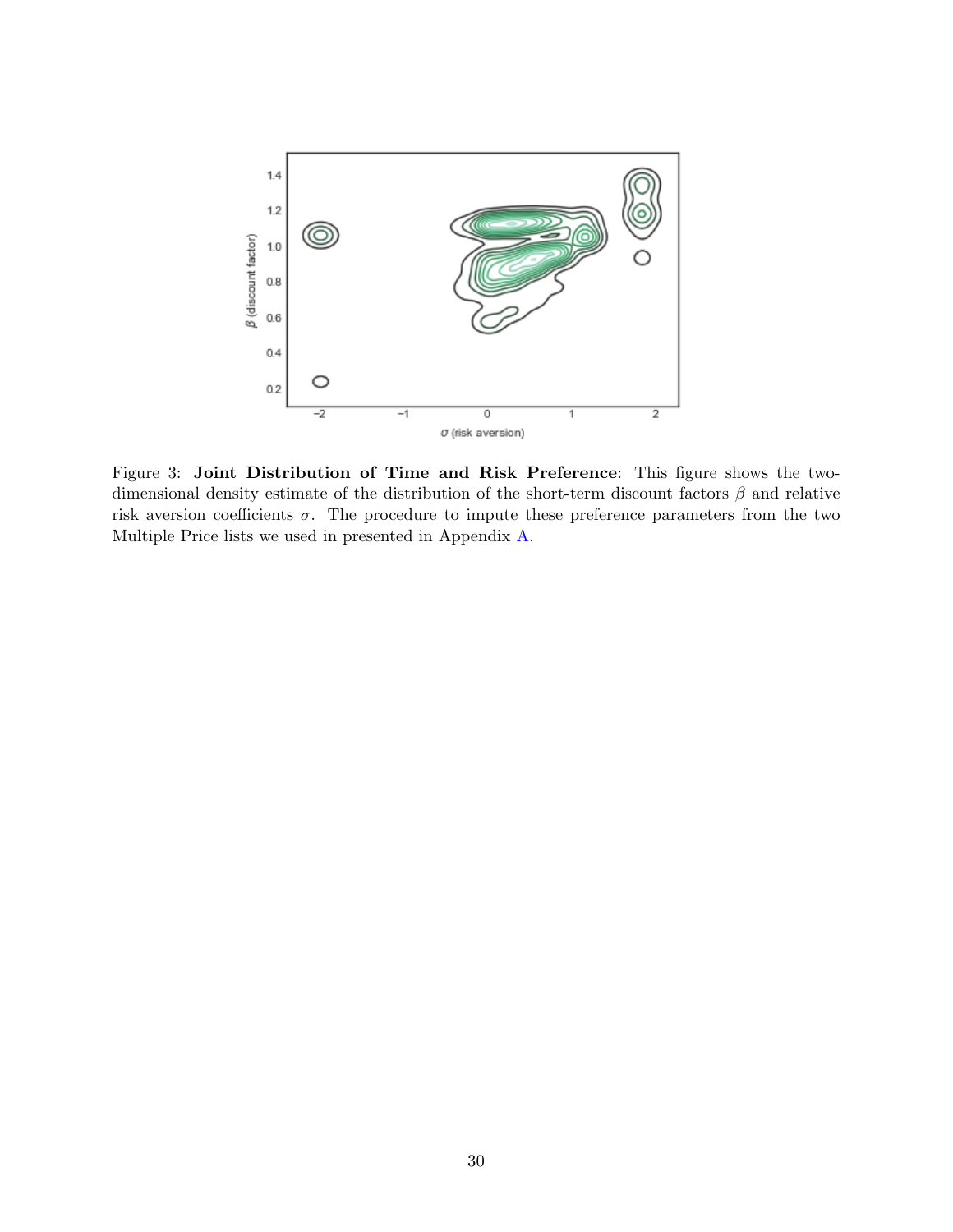<span id="page-32-0"></span>

Figure 4: Screenshot of a Choice Situation: This figure is a screenshot of the choice situation for a respondent from Ontario (with illustrative numbers). On the left side is information provided on marginal tax rates when making a contribution and. On the right side, we show the marginal tax rate in retirement. The scenario specifies total individual and household income and expenditures by pre-loading information from the survey. When the respondent is 70 years old, we show projected income, total income and spending as well as how much the respondent receives in GIS and OAS benefits. This provides an indication to the respondent that he could loose some of those benefits if he invests in an RRSP. In the paragraph below we explain that the contributed amount will be worth \$20,690 at age 70. We also mention the rate of return.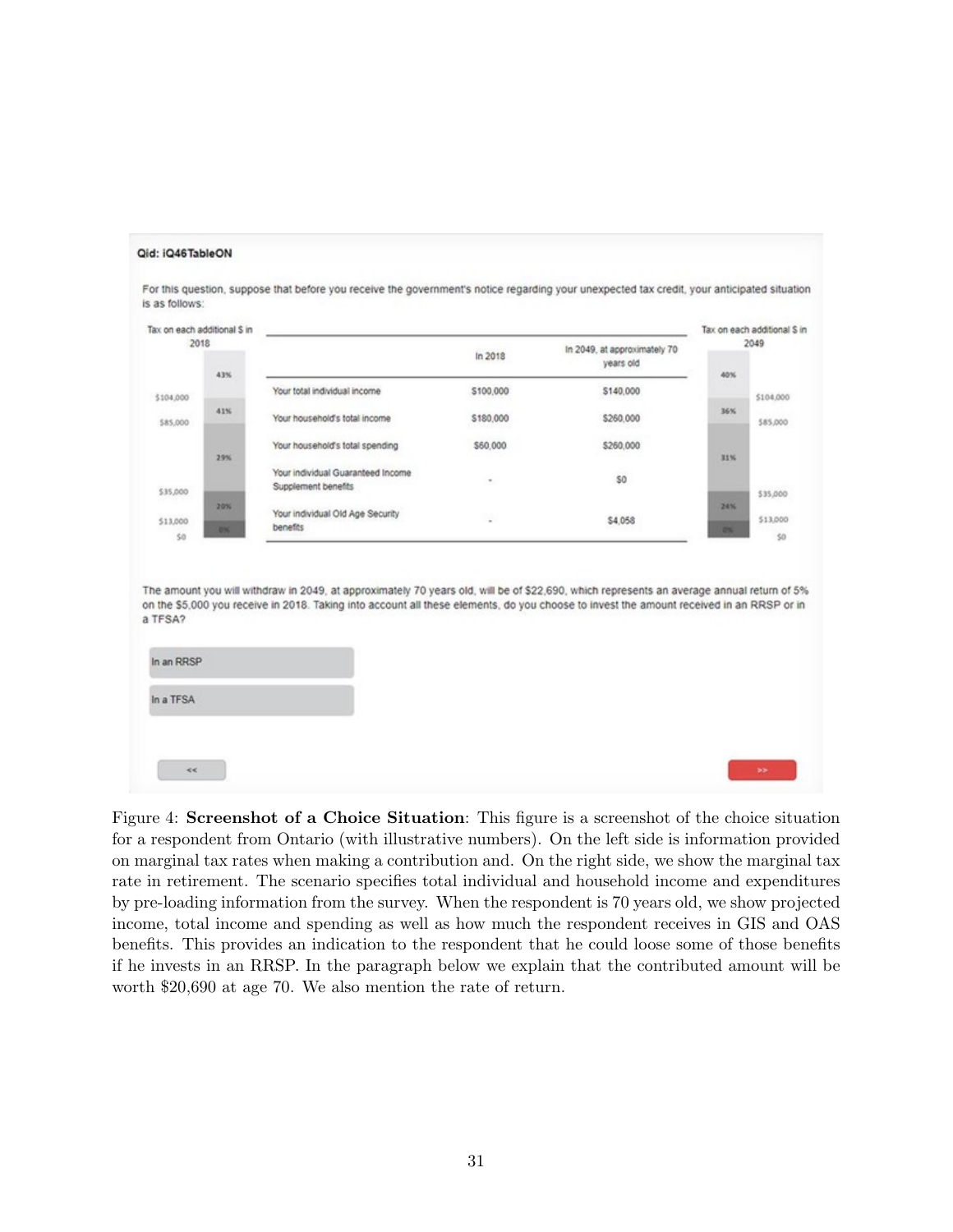<span id="page-33-0"></span>

(a) Knowledge score distribution



(b) Scenario score distribution

Figure 5: Treatment effect distribution: This figure presents the effect of the means-testing and tax arm treatments on the distributions of knowledge score and optimal scenario choice score (based on the imperfect adjustment rule), relative to the control group. Each point represents the effect of the treatment in increasing the score of individuals who have a score below the level in the x-axis to a level equal or above that. The omitted group is individuals with a score of zero.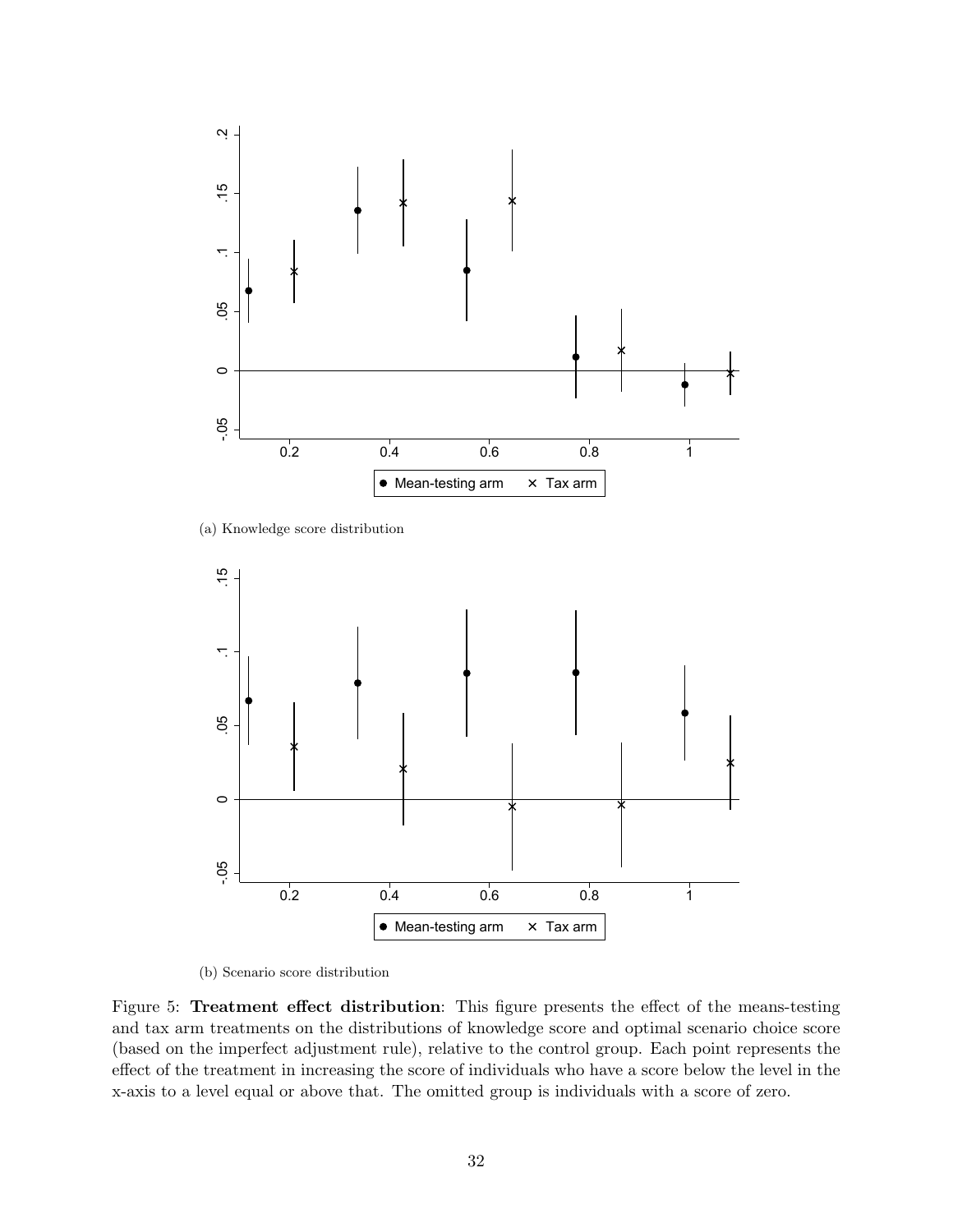# <span id="page-34-0"></span>Tables

|                                       | Sample           | Diff. $w/$ control (std. err.) |           |
|---------------------------------------|------------------|--------------------------------|-----------|
|                                       | Mean (std. dev.) | Means-testing arm              | Tax arm   |
| A. Demographics                       |                  |                                |           |
| Age                                   | 44.43            | 0.18                           | 0.19      |
|                                       | (6.26)           | (0.28)                         | (0.27)    |
| Male $(\%)$                           | 45.70            | $-0.49$                        | $-1.89$   |
|                                       |                  | (2.23)                         | (2.22)    |
| Married or common-law $(\%)$          | 61.39            | $-0.70$                        | $-1.24$   |
|                                       |                  | (2.15)                         | (2.14)    |
| Widowed, separated or divorced $(\%)$ | 11.10            | 1.53                           | 0.64      |
|                                       |                  | (1.40)                         | (1.42)    |
| Never married $(\%)$                  | 27.51            | $-0.83$                        | 0.60      |
|                                       |                  | (1.94)                         | (1.92)    |
| High school or less $(\%)$            | 62.42            | $-1.28$                        | 0.80      |
|                                       |                  | (1.80)                         | (1.76)    |
| College or some university $(\%)$     | 14.46            | 3.31                           | 0.84      |
|                                       |                  | (2.08)                         | (2.09)    |
| Bachelor degree or more $(\%)$        | 23.11            | $-2.03$                        | $-1.64$   |
|                                       |                  | (2.23)                         | (2.22)    |
| <b>B.</b> Income and Savings          |                  |                                |           |
| Annual income ('000 \$)               | 61.59            | 1.98                           | $-0.27$   |
|                                       | (55.43)          | (2.41)                         | (2.44)    |
| Annual spending ('000 \$)             | 75.29            | $-5.15$                        | $-15.32*$ |
|                                       | (185.42)         | (8.05)                         | (8.65)    |
| Has RRSP $(\%)$                       | 59.70            | $-3.67*$                       | $-4.31**$ |
|                                       |                  | (2.03)                         | (2.02)    |
| RRSP amount $('000 \text{ $})$        | 100.83           | 20.76                          | $19.11*$  |
|                                       | (246.95)         | (12.89)                        | (11.34)   |
| Has TFSA $(\%)$                       | 49.44            | 1.20                           | $-4.31**$ |
|                                       |                  | (2.21)                         | (2.19)    |
| TFSA amount $('000 \text{ $$})$       | 23.50            | 1.57                           | 2.38      |
|                                       | (31.48)          | (2.26)                         | (2.14)    |
| Has TFSA and RRSP $(\%)$              | 39.55            | 0.68                           | $-4.42**$ |
|                                       |                  | (2.22)                         | (2.22)    |
| C. Financial Literacy                 |                  |                                |           |
| 1 correct answer $(\%)$               | 15.97            | $-1.50$                        | 0.46      |
|                                       |                  | (1.36)                         | (1.30)    |
| 2 correct answers $(\%)$              | 29.55            | $-3.10$                        | 0.67      |
|                                       |                  | (1.94)                         | (1.89)    |
| 3 correct answers $(\%)$              | 46.80            | $4.26*$                        | $-1.84$   |
|                                       |                  | (2.19)                         | (2.16)    |
| D. Preferences                        |                  |                                |           |
| $\sigma$                              | 0.43             | 0.01                           | $-0.01$   |
|                                       | (0.94)           | (0.04)                         | (0.04)    |
| $\beta$                               | 0.97             | $0.01\,$                       | 0.01      |
|                                       | (0.21)           | (0.01)                         | (0.01)    |

Table 1: Differences in Characteristics by Treatment Arms and Control: This table reports the differences between the means-testing and tax arms of the treatment. \*\*\*, \*\*, and \* represent significance at the 1, 5 and 10 percent level, respectively.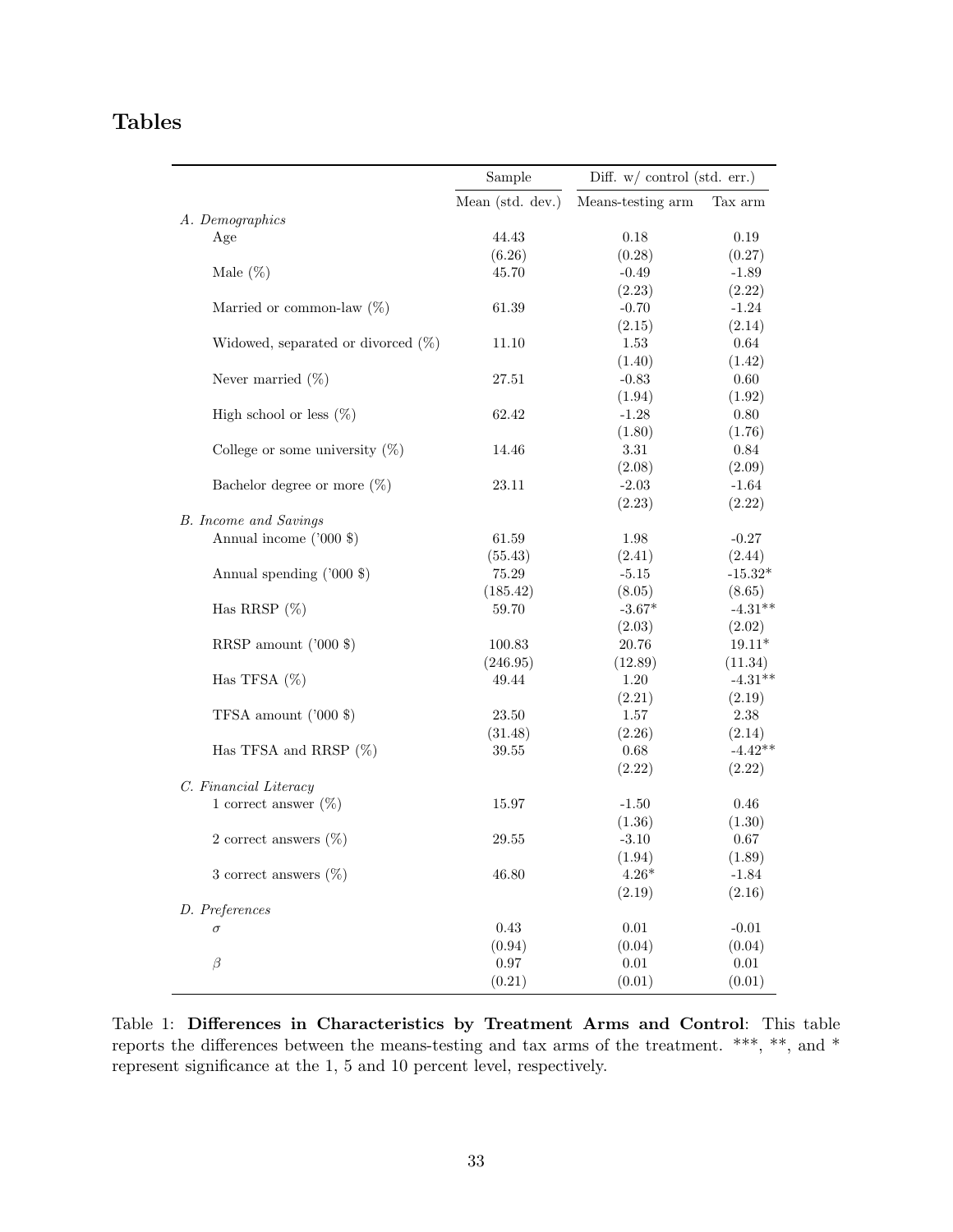<span id="page-35-0"></span>

|                                                                                                         | Frequency | Percent | Cum. Percent |
|---------------------------------------------------------------------------------------------------------|-----------|---------|--------------|
| Q1. According to you, are the contributions made to an RRSP or to a TFSA deductible                     |           |         |              |
| from taxable income?                                                                                    |           |         |              |
| Correct: RRSP only                                                                                      | 2,189     | 72.85   | 72.85        |
| Wrong: TFSA only                                                                                        | 145       | 4.83    | 77.67        |
| Wrong: both                                                                                             | 382       | 12.71   | 90.38        |
| Wrong: none                                                                                             | 112       | 3.73    | 94.11        |
| Don't Know                                                                                              | 150       | 4.99    | 99.10        |
| Refuse                                                                                                  | 27        | 0.90    | 100.00       |
| Q2. According to you, when money is withdrawn from an RRSP or from a TFSA, is it subject to             |           |         |              |
| income tax in the year of the withdrawal? Assume the withdrawn amount is not used for the               |           |         |              |
| Home Buyers Plan (HBP) or the Lifelong Learning Plan                                                    |           |         |              |
| Correct: RRSP only                                                                                      | 2,298     | 76.47   | 76.47        |
| Wrong: TFSA only                                                                                        | 112       | 3.73    | 80.20        |
| Wrong: both                                                                                             | 310       | 10.32   | 90.52        |
| Wrong: none                                                                                             | 73        | 2.43    | 92.95        |
| Don't Know                                                                                              | 188       | 6.26    | 99.20        |
| Refuse                                                                                                  | 24        | 0.80    | 100.00       |
| Q3. Money invested in an RRSP or in a TFSA can generate returns in the form of interest,                |           |         |              |
| dividends or capital gains. According to you, are these returns subject to income tax in the            |           |         |              |
| year during which they were generated?                                                                  |           |         |              |
| Wrong: RRSP only                                                                                        | 719       | 23.93   | 23.93        |
| Wrong: TFSA only                                                                                        | 182       | 6.06    | 29.98        |
| Wrong: both                                                                                             | 351       | 11.68   | 41.66        |
| Correct: none                                                                                           | 1,400     | 46.59   | 88.25        |
| Don't Know                                                                                              | 328       | 10.92   | 99.17        |
| Refuse                                                                                                  | 25        | 0.83    | 100.00       |
| Q4. According to you, is there a penalty associated with withdrawing money from an RRSP or              |           |         |              |
| from a TFSA before retirement? Assume the withdrawn amount is not used for the Home Buyers              |           |         |              |
| Plan (HBP) or the Lifelong Learning Plan (LLP).                                                         |           |         |              |
| Wrong: RRSP only                                                                                        | 1,901     | 63.26   | 63.26        |
| Wrong: TFSA only                                                                                        | 75        | 2.50    | 65.76        |
| Wrong: both                                                                                             | 254       | 8.45    | 74.21        |
| Correct: none                                                                                           | 509       | 16.94   | 91.15        |
| Don't Know                                                                                              | 239       | 7.95    | 99.10        |
| Refuse                                                                                                  | 27        | 0.90    | 100.00       |
| Q5. Lets assume you withdraw \$1,000 from an RRSP or from a TFSA. According to you, will this withdrawn |           |         |              |
| amount be added to your future contribution room?                                                       |           |         |              |
| Wrong: RRSP only                                                                                        | 468       | 15.57   | 15.57        |
| Correct: TFSA only                                                                                      | 746       | 24.83   | 40.40        |
| Wrong: both                                                                                             | 546       | 18.17   | 58.57        |
| Wrong: none                                                                                             | 558       | 18.57   | 77.14        |
| Don't Know                                                                                              | 656       | 21.83   | 98.97        |
| Refuse                                                                                                  | 31        | 1.03    | 100.00       |

Table 2: Answers to Survey Questions: This table reports the answers to general knowledge questions about RRSP and TFSA accounts. RRSPs are tax-deferred (EET) accounts and TFSAs are post-tax (TEE) accounts.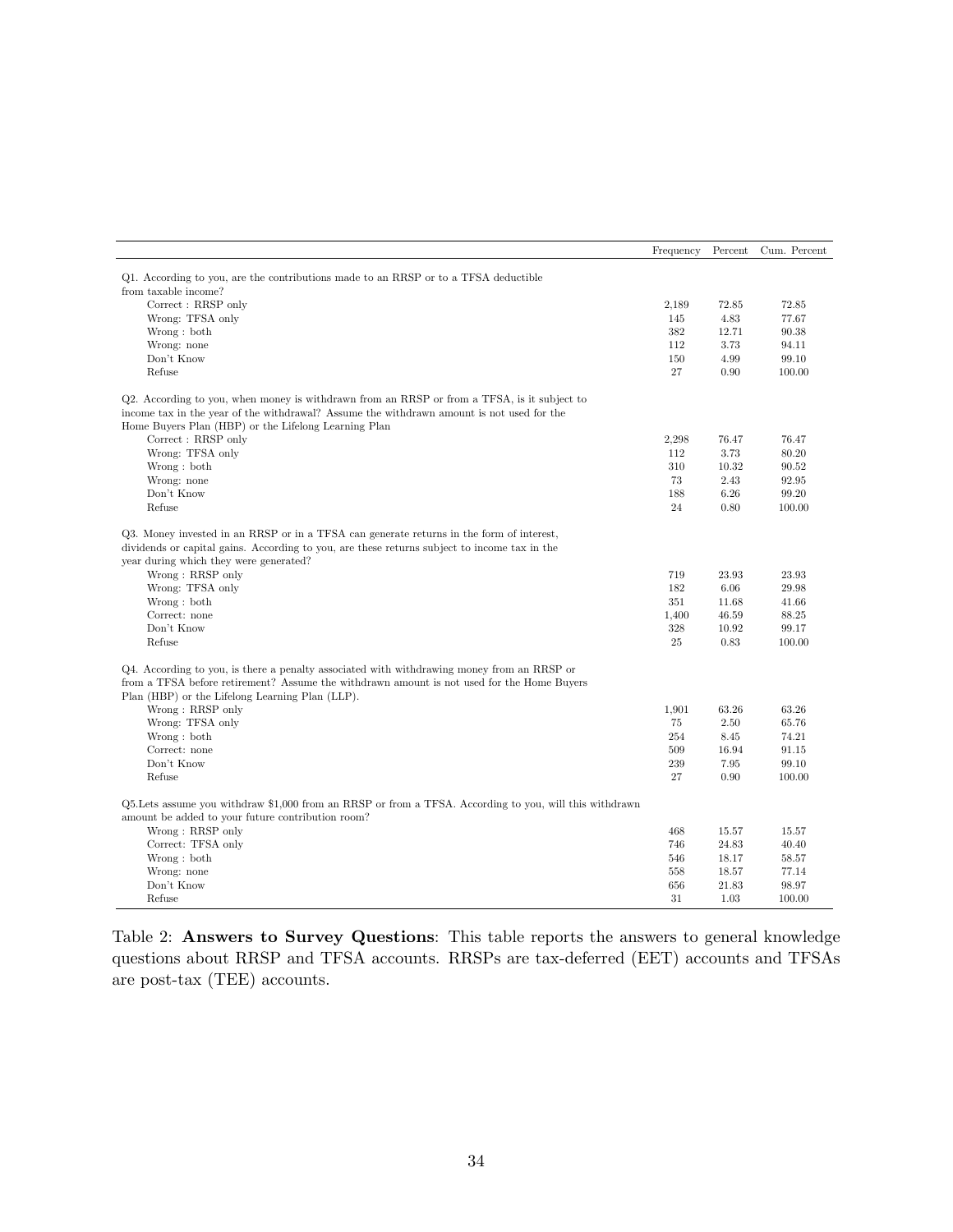|                                               | (1)        | (2)              | (3)              | (4)                 |
|-----------------------------------------------|------------|------------------|------------------|---------------------|
| Has RRSP                                      | $0.20***$  | $0.19***$        | $0.17***$        | $0.13***$           |
|                                               | (0.019)    | (0.019)          | (0.019)          | (0.018)             |
| Has TFSA                                      | $0.12***$  | $0.11***$        | $0.11***$        | $0.11***$           |
|                                               | (0.017)    | (0.017)          | (0.018)          | (0.016)             |
| Age                                           | 0.015      | 0.013            | 0.010            | $-0.0045$           |
|                                               | (0.022)    | (0.022)          | (0.022)          | (0.021)             |
| Age <sup>2</sup>                              | $-0.00015$ | $-0.00013$       | $-0.000090$      | 0.000058            |
|                                               | (0.00025)  | (0.00025)        | (0.00025)        | (0.00023)           |
| <b>Marital Status</b>                         |            |                  |                  |                     |
| (Married ommitted)                            |            |                  |                  |                     |
| Widow, separated or divorce                   |            | 0.0091           | 0.012            | 0.016               |
| Never married                                 |            | (0.025)<br>0.024 | (0.025)<br>0.027 | (0.023)<br>$0.030*$ |
|                                               |            | (0.019)          | (0.019)          | (0.017)             |
| Annual income $(100,000)$ 's)                 |            | $0.039***$       | $0.029*$         | 0.018               |
|                                               |            | (0.015)          | (0.015)          | (0.014)             |
| Education                                     |            |                  |                  |                     |
| (High School or less omitted)                 |            |                  |                  |                     |
| Some university                               |            |                  | $0.041*$         | 0.0072              |
|                                               |            |                  | (0.023)          | (0.022)             |
| Bachelor degree or more                       |            |                  | $0.083***$       | 0.033               |
|                                               |            |                  | (0.023)          | (0.022)             |
| <b>Financial Literacy</b>                     |            |                  |                  |                     |
| (0 Right answer ommitted)<br>1 correct answer |            |                  |                  | $0.11***$           |
|                                               |            |                  |                  | (0.039)             |
| 2 correct answers                             |            |                  |                  | $0.20***$           |
|                                               |            |                  |                  | (0.035)             |
| 3 correct answers                             |            |                  |                  | $0.34***$           |
|                                               |            |                  |                  | (0.034)             |
| $R^2$                                         | 0.196      | 0.202            | 0.212            | 0.325               |
| Observations                                  | 1,043      | 1,043            | 1,043            | 1,043               |
|                                               |            |                  |                  |                     |

Table 3: Determinants of Score on Knowledge Questions for the Control Group: This table reports the correlation between observable characteristics and the score on knowledge questions (in percentage) using OLS regressions. \*\*\*, \*\*, and \* represent significance at the 1, 5 and 10 percent level, respectively.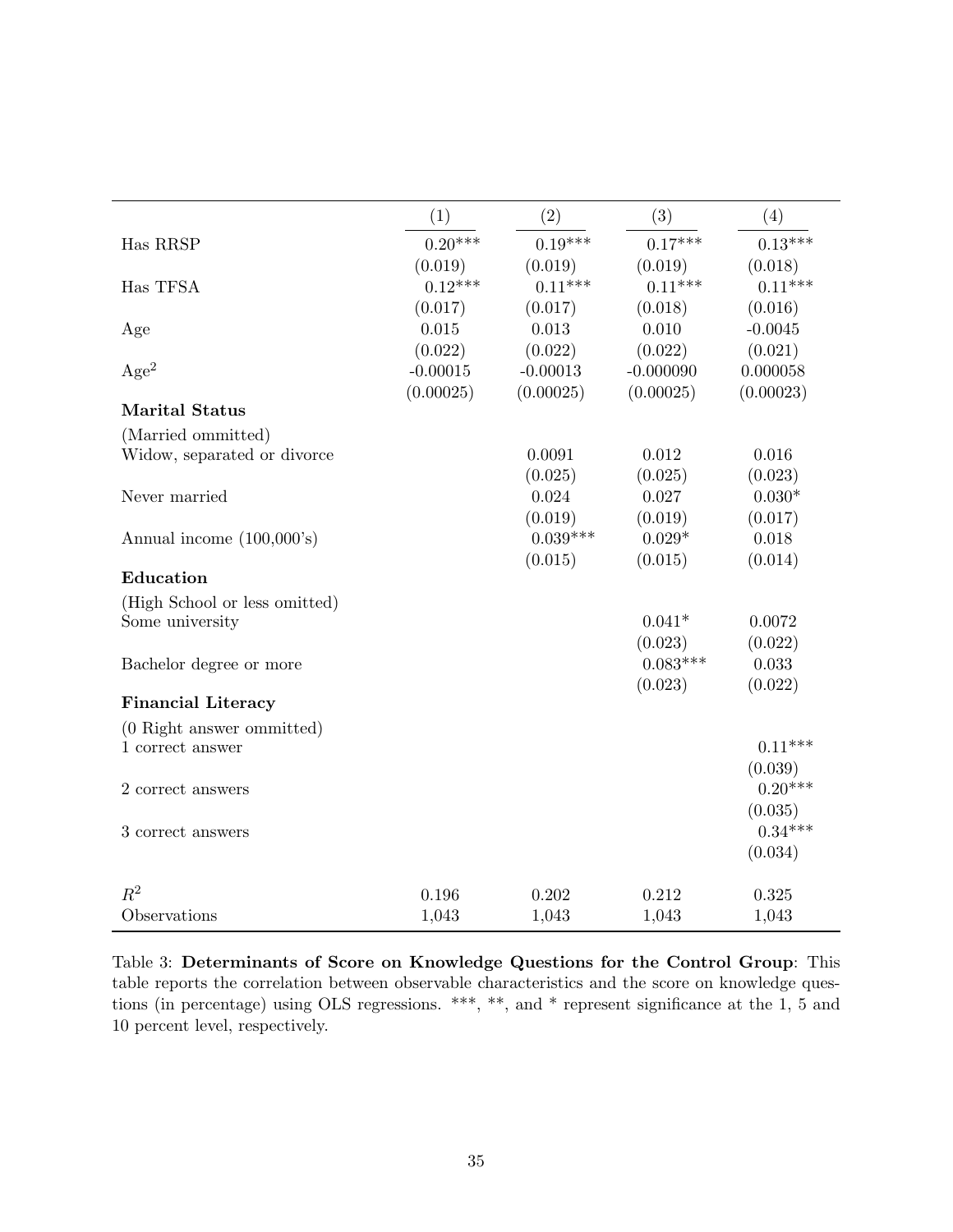|                            | Contributions<br>Deductible? | Withdrawals<br>Taxed? | Returns<br>Taxed? | Withdrawal<br>Penalty? | Contribution<br>Room? | Score/100  |
|----------------------------|------------------------------|-----------------------|-------------------|------------------------|-----------------------|------------|
| Means-testing arm          | $0.14***$                    | $0.14***$             | 0.0014            | $-0.016$               | 0.021                 | $0.068***$ |
|                            | (0.020)                      | (0.019)               | (0.022)           | (0.017)                | (0.019)               | (0.015)    |
| Tax arm                    | $0.15***$                    | $0.15***$             | $0.060***$        | 0.0057                 | 0.028                 | $0.084***$ |
| Control avg.               | (0.020)                      | (0.019)               | (0.022)           | (0.017)                | (0.019)               | (0.014)    |
|                            | 0.64                         | 0.67                  | 0.45              | 0.17                   | 0.23                  | 0.43       |
| $R^2$                      | 0.019                        | 0.023                 | 0.002             | 0.001                  | 0.001                 | 0.019      |
| <i><b>Observations</b></i> | 3.005                        | 3,005                 | 3,005             | 3,005                  | 3.005                 | 3,005      |

Table 4: Is the answer to the question correct? This table reports marginal effects calculated after probit estimations of Y=1 if correct answer, and 0 otherwise for each of the questions asked to respondents. We report the effect of the treatments on the answer given to the questions, as listed in Table [2.](#page-35-0) \*\*\*, \*\*, and \* represent significance at the 1, 5 and 10 percent level, respectively.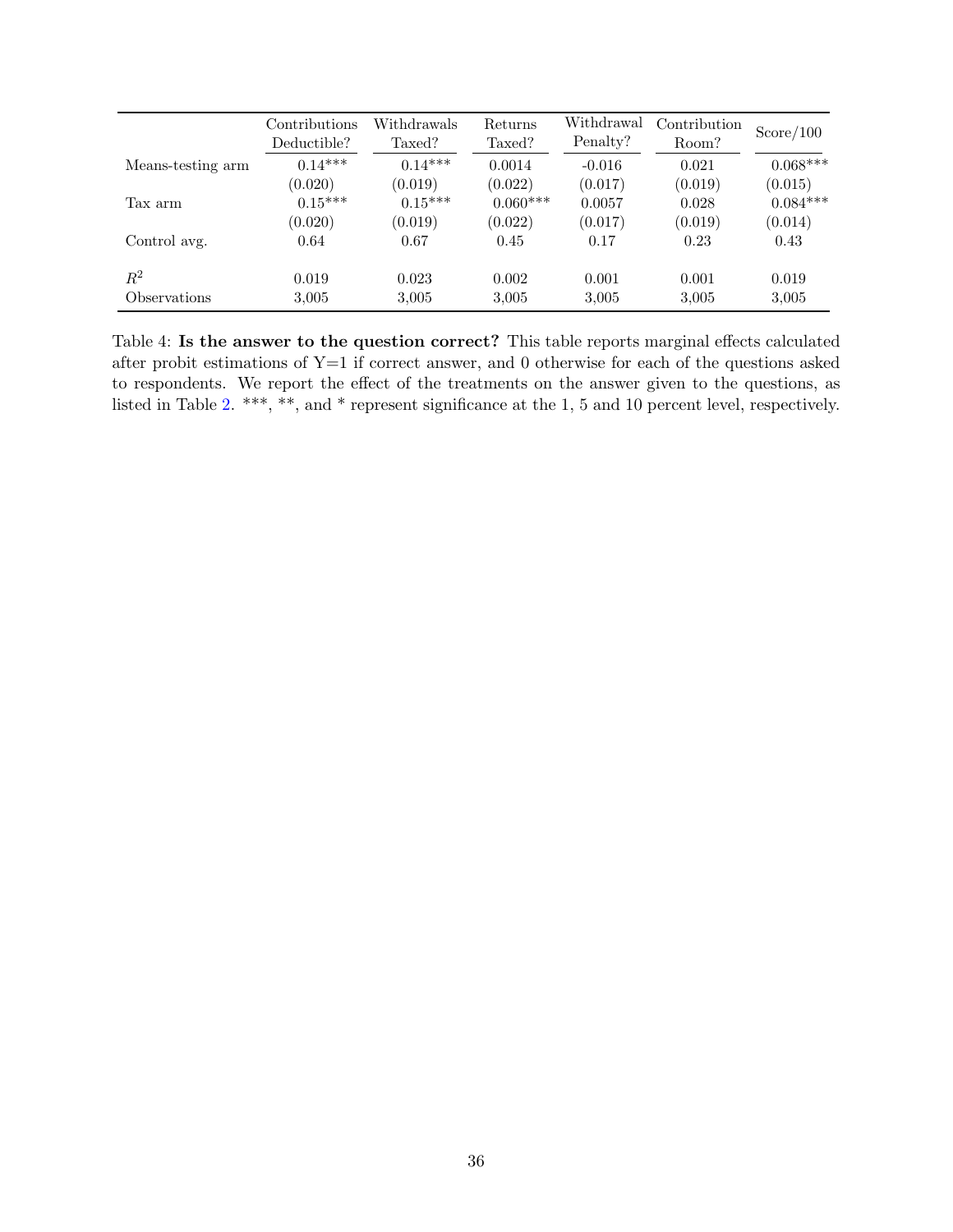|                            | Scn 1                                                    | Scn 2          | Scn 3          | Scn 4          | Scn 5          | Scn 6          |  |
|----------------------------|----------------------------------------------------------|----------------|----------------|----------------|----------------|----------------|--|
| <b>RRSP</b><br><b>TFSA</b> | the control of the control of the con-<br>37.66<br>62.34 | 36.71<br>63.29 | 41.71<br>58.29 | 37.19<br>62.81 | 36.17<br>63.83 | 40.84<br>59.16 |  |

Table 5: Respondents' choice in each scenarios: This table reports the percentage of respondents in the sample who chose RRSP and TFSA in each of the 6 scenarios presented to them. A total of 26 respondents refused to answer or chose "do not know" when these options were available in the soft launch of the online survey.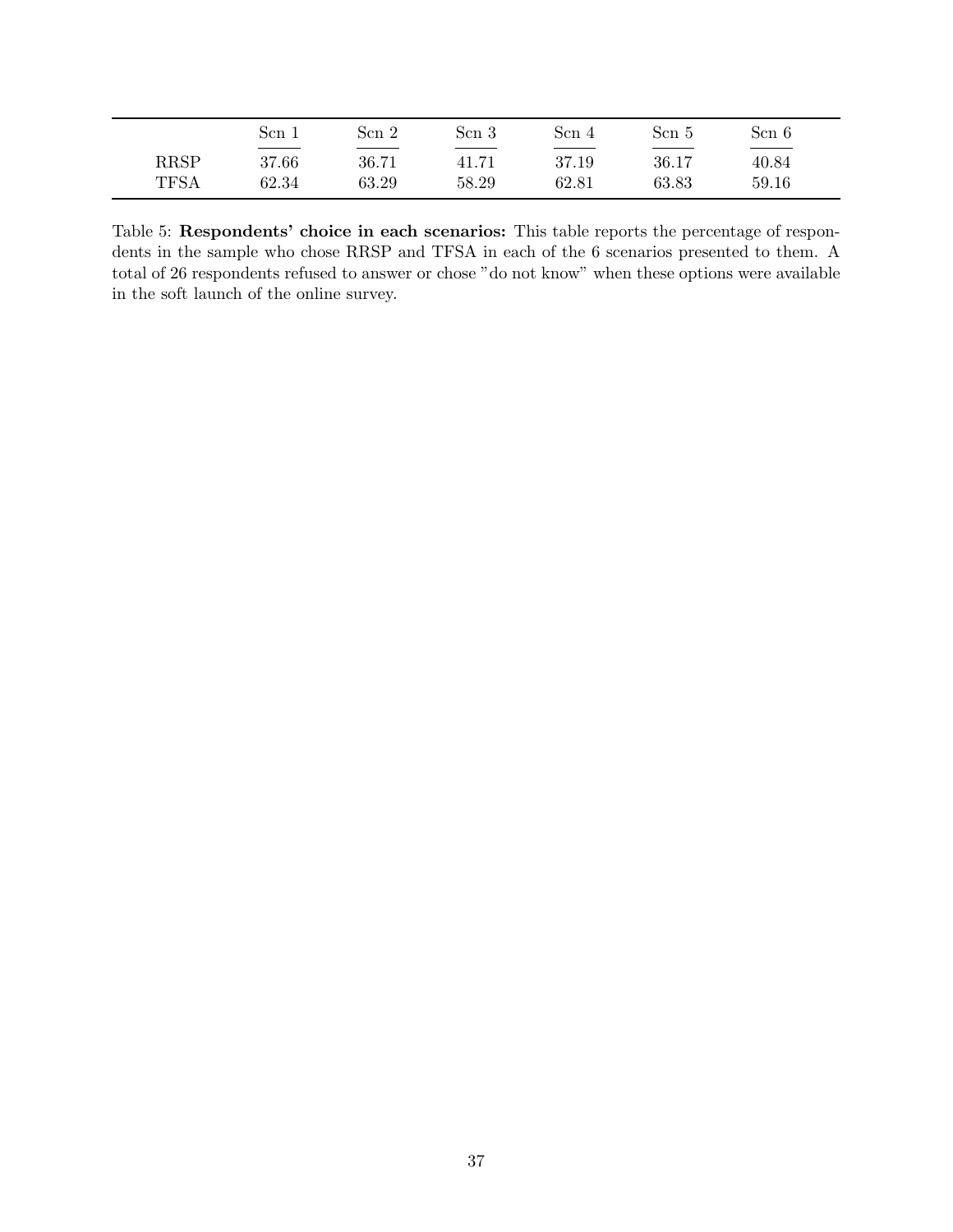|                                   | Scn1       | Scn2       | Scn <sub>3</sub> | Scn4       | Scn5       | Scn6       | Score      |
|-----------------------------------|------------|------------|------------------|------------|------------|------------|------------|
| A. Based on Marginal Tax Rates    |            |            |                  |            |            |            |            |
| Means-testing arm                 | $0.13***$  | $0.082***$ | $0.049**$        | $0.096***$ | $0.10***$  | $0.064***$ | $0.087***$ |
|                                   | (0.021)    | (0.021)    | (0.025)          | (0.022)    | (0.021)    | (0.024)    | (0.015)    |
| Tax arm                           | 0.015      | 0.0072     | $0.043*$         | 0.035      | 0.0060     | $0.046*$   | 0.024      |
|                                   | (0.022)    | (0.022)    | (0.025)          | (0.022)    | (0.022)    | (0.025)    | (0.015)    |
| Control avg.                      | 0.56       | 0.59       | 0.52             | 0.57       | 0.59       | 0.52       | 0.56       |
|                                   |            |            |                  |            |            |            |            |
| $R^2$                             | 0.010      | 0.004      | 0.001            | 0.005      | 0.007      | 0.002      | 0.012      |
| Observations                      | 3,005      | 3,005      | 2,450            | 3,005      | 3,005      | 2,450      | 3,005      |
| <b>B.</b> Based on Utility Values |            |            |                  |            |            |            |            |
| Means-testing arm                 | $0.079***$ | 0.039      | $0.049*$         | $0.12***$  | $0.083***$ | $0.081***$ | $0.078***$ |
|                                   | (0.024)    | (0.024)    | (0.027)          | (0.023)    | (0.023)    | (0.026)    | (0.015)    |
| Tax arm                           | 0.0091     | $-0.011$   | $0.070***$       | $0.048**$  | 0.0043     | 0.039      | $0.026*$   |
|                                   | (0.024)    | (0.024)    | (0.026)          | (0.024)    | (0.023)    | (0.026)    | (0.015)    |
| Control avg.                      | 0.54       | 0.52       | 0.51             | 0.55       | 0.58       | 0.52       | 0.54       |
|                                   |            |            |                  |            |            |            |            |
| $\mathbb{R}^2$                    | 0.004      | 0.001      | 0.003            | 0.008      | 0.005      | 0.003      | 0.011      |
| Observations                      | 2,597      | 2,597      | 2,130            | 2,597      | 2,597      | 2,130      | 2,597      |

Table 6: Did respondents make the right choice? This table presents marginal effects calculated after probit estimations of  $Y=1$  if correct answer, and 0 otherwise for each of the scenarios presented to respondents. We report the probability of making the right choice between an RRSP and a TFSA account, given the scenario provided and an optimality rule based on either comparing effective marginal tax rates during the working life and at retirement (perfect adjustment rule), or based on utility values derived from a theoretical model using a multi-period CRRA utility function where each participant's risk aversion and inter-temporal discount factor were elicited using incentivized lottery choices (imperfect adjustment rule). \*\*\*, \*\*, and \* represent significance at the 1, 5 and 10 percent level, respectively.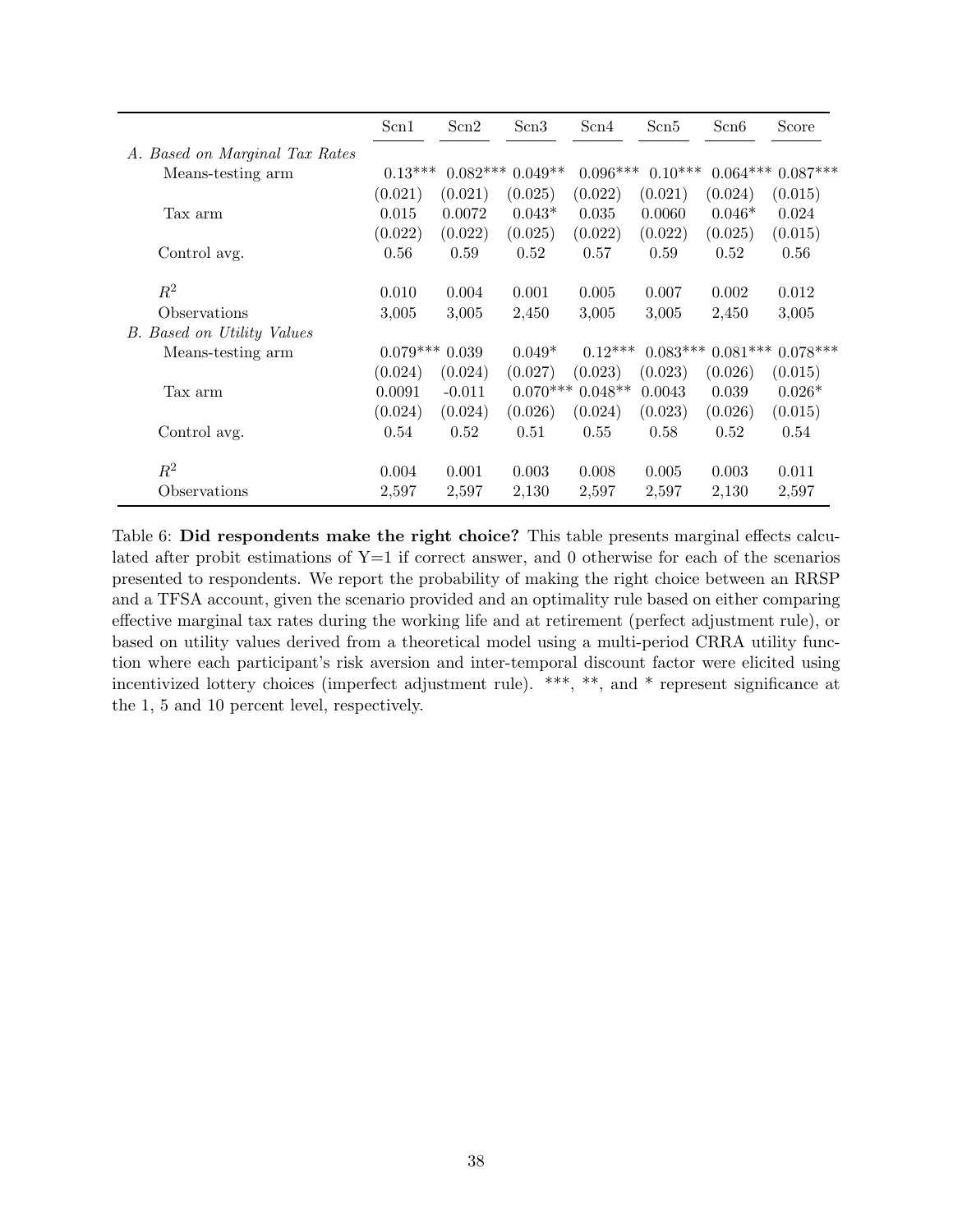|                                             | Knowledge  | $RRSP/TFSA$ (rates) | RRSP/TFSA (utility) |
|---------------------------------------------|------------|---------------------|---------------------|
| Means-testing $arm \times Some$ university  | $-0.036$   | $-0.022$            | $-0.0054$           |
|                                             | (0.032)    | (0.042)             | (0.043)             |
| Means-testing $arm \times Bachelor degree+$ | $-0.026$   | $-0.020$            | $-0.024$            |
|                                             | (0.030)    | (0.039)             | (0.040)             |
| Tax $arm \times Some$ university            | $-0.062*$  | 0.0066              | $-0.00091$          |
|                                             | (0.032)    | (0.042)             | (0.043)             |
| Tax $arm \times Bachelor degree+$           | $-0.050$   | $-0.0027$           | 0.0023              |
|                                             | (0.031)    | (0.040)             | (0.040)             |
| Intervention                                |            |                     |                     |
| (Control omitted)                           |            |                     |                     |
| Means-testing arm                           | $0.081***$ | $0.10***$           | $0.092***$          |
|                                             | (0.025)    | (0.033)             | (0.035)             |
| Tax arm                                     | $0.12***$  | 0.023               | 0.026               |
|                                             | (0.026)    | (0.034)             | (0.034)             |
| Education                                   |            |                     |                     |
| (High School or less omitted)               |            |                     |                     |
| Some university                             | $0.11***$  | $-0.0057$           | $-0.0038$           |
|                                             | (0.022)    | (0.029)             | (0.030)             |
| Bachelor degree+                            | $0.19***$  | $-0.025$            | $-0.014$            |
|                                             | (0.021)    | (0.028)             | (0.028)             |
| $R^2$                                       | 0.074      | 0.014               | 0.012               |
| Observations                                | 3,005      | 3,005               | 2,597               |

Table 7: Heterogeneous Effects in Terms of Education: This table reports the treatment effects for different education levels. \*\*\*, \*\*, and \* represent significance at the 1, 5 and 10 percent level, respectively.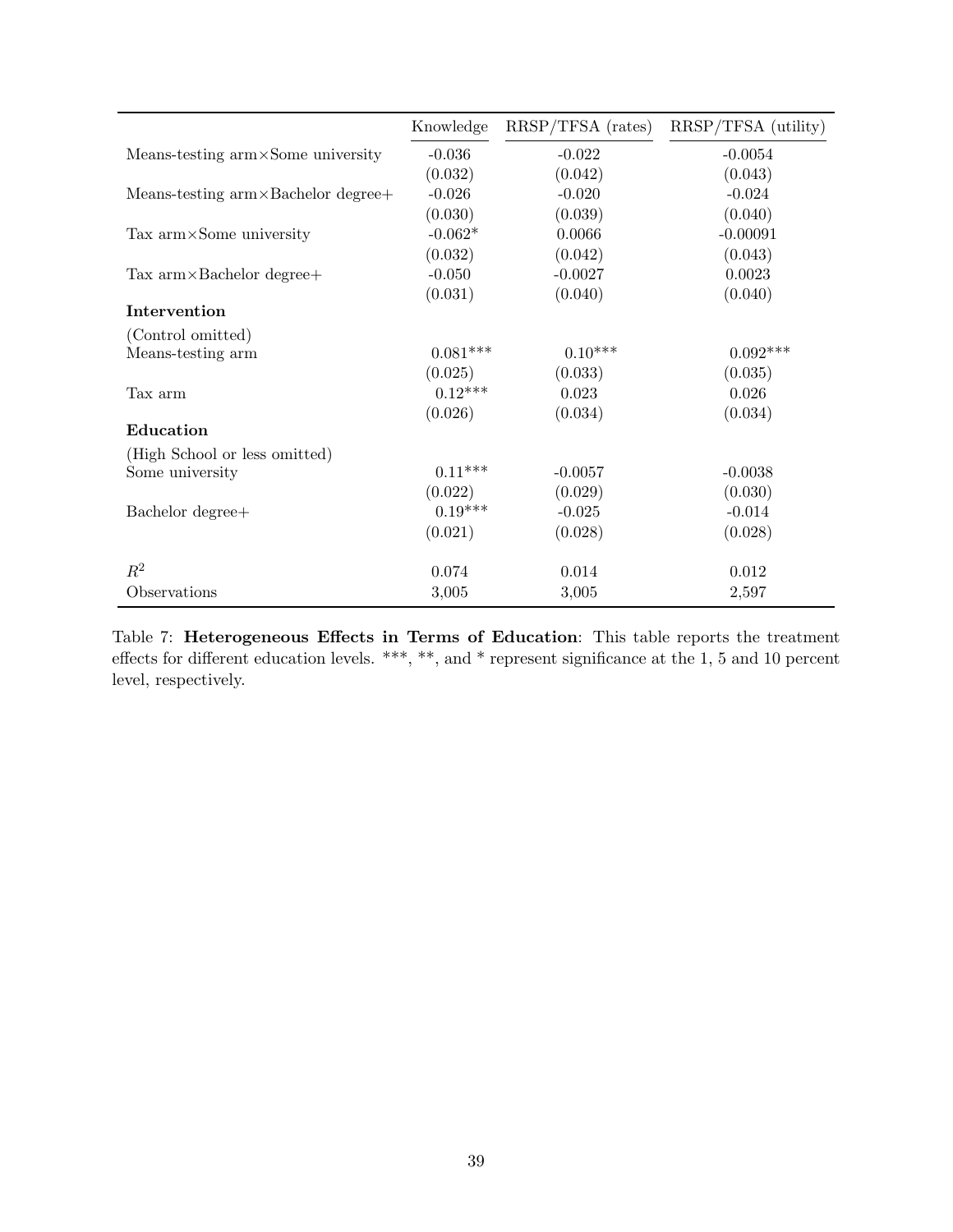|                               | (1)     | (2)                 | (3)        | (4)        | (5)        | (6)         |
|-------------------------------|---------|---------------------|------------|------------|------------|-------------|
| Intervention                  |         |                     |            |            |            |             |
| (Control omitted)             |         |                     |            |            |            |             |
| Means-testing arm             |         | $-145.9***137.1***$ | $-140.3**$ | $-134.2**$ | $-133.3**$ | $-140.6**$  |
|                               | (55.1)  | (55.0)              | (55.0)     | (54.9)     | (54.9)     | (54.8)      |
| Tax arm                       | $-76.2$ | $-68.4$             | $-66.2$    | $-66.9$    | $-66.5$    | $-64.5$     |
|                               | (54.4)  | (54.3)              | (54.3)     | (54.1)     | (54.1)     | (54.0)      |
| $\sigma$                      |         | $58.8**$            | $55.6*$    | $66.3**$   | $66.8**$   | $64.8**$    |
|                               |         | (29.9)              | (29.9)     | (30.0)     | (30.0)     | (29.9)      |
| $\beta$                       |         | $447.3***$          | $465.5***$ | $449.0***$ | $449.0***$ | 449.2***    |
|                               |         | (129.2)             | (129.4)    | (129.2)    | (129.3)    | (129.2)     |
| Has RRSP                      |         |                     | 53.7       | 20.9       | 12.3       | 37.5        |
|                               |         |                     | (53.4)     | (54.0)     | (54.5)     | (55.2)      |
| Has TFSA                      |         |                     | $-107.9**$ | $-118.6**$ | $-122.1**$ | $-125.6***$ |
|                               |         |                     | (48.5)     | (48.6)     | (49.2)     | (49.2)      |
| Age                           |         |                     | 101.2      | 97.7       | 94.8       | 93.3        |
|                               |         |                     | (62.1)     | (61.9)     | (61.9)     | (61.8)      |
| Age <sup>2</sup>              |         |                     | $-1.16*$   | $-1.14*$   | $-1.11$    | $-1.08$     |
|                               |         |                     | (0.69)     | (0.68)     | (0.68)     | (0.68)      |
| <b>Marital Status</b>         |         |                     |            |            |            |             |
| (Married ommitted)            |         |                     |            |            |            |             |
| Widow, separated or divorce   |         |                     |            | $165.4**$  | $162.5***$ | $161.3**$   |
|                               |         |                     |            | (74.5)     | (74.6)     | (74.4)      |
| Never married                 |         |                     |            | $-74.7$    | $-71.5$    | $-70.3$     |
|                               |         |                     |            | (52.8)     | (52.9)     | (52.8)      |
| Annual income $(100,000)$ 's) |         |                     |            | $163.1***$ | 159.7***   | $169.3***$  |
|                               |         |                     |            | (45.5)     | (46.5)     | (46.6)      |
| Education                     |         |                     |            |            |            |             |
| (High School or less omitted) |         |                     |            |            |            |             |
| Some university               |         |                     |            |            | 108.2      | $126.2*$    |
|                               |         |                     |            |            | (66.3)     | (66.5)      |
| Bachelor degree or more       |         |                     |            |            | 72.3       | 105.4       |
|                               |         |                     |            |            | (64.7)     | (65.6)      |
| <b>Financial Literacy</b>     |         |                     |            |            |            |             |
| (0 Right answer ommitted)     |         |                     |            |            |            |             |
| 1 correct answer              |         |                     |            |            |            | 273.4**     |
|                               |         |                     |            |            |            | (129.5)     |
| 2 correct answers             |         |                     |            |            |            | 58.7        |
|                               |         |                     |            |            |            | (117.5)     |
| 3 correct answers             |         |                     |            |            |            | $-8.55$     |
|                               |         |                     |            |            |            | (113.0)     |
| Constant                      |         | $408.4***-48.8$     | $-2208.4$  | $-2152.4$  | $-2156.6$  | $-2216.8$   |
|                               |         |                     |            | (1388.8)   |            |             |
|                               | (38.2)  | (126.0)             | (1393.6)   |            | (1389.0)   | (1390.2)    |
| $R^2$                         | 0.003   | $0.014\,$           | 0.018      | 0.026      | 0.027      | $\,0.032\,$ |
| Observations                  | 2,572   | $2,\!591$           | 2,591      | 2,591      | 2,591      | 2,591       |
|                               |         |                     |            |            |            |             |

Table 8: Determinants of Welfare Loss (in \$): This table reports OLS regressions of the welfare loss, computed from the utility specification in the text on various controls. \*\*\*, \*\*, and \* represent significance at the 1, 5 and 10 percent level, respectively.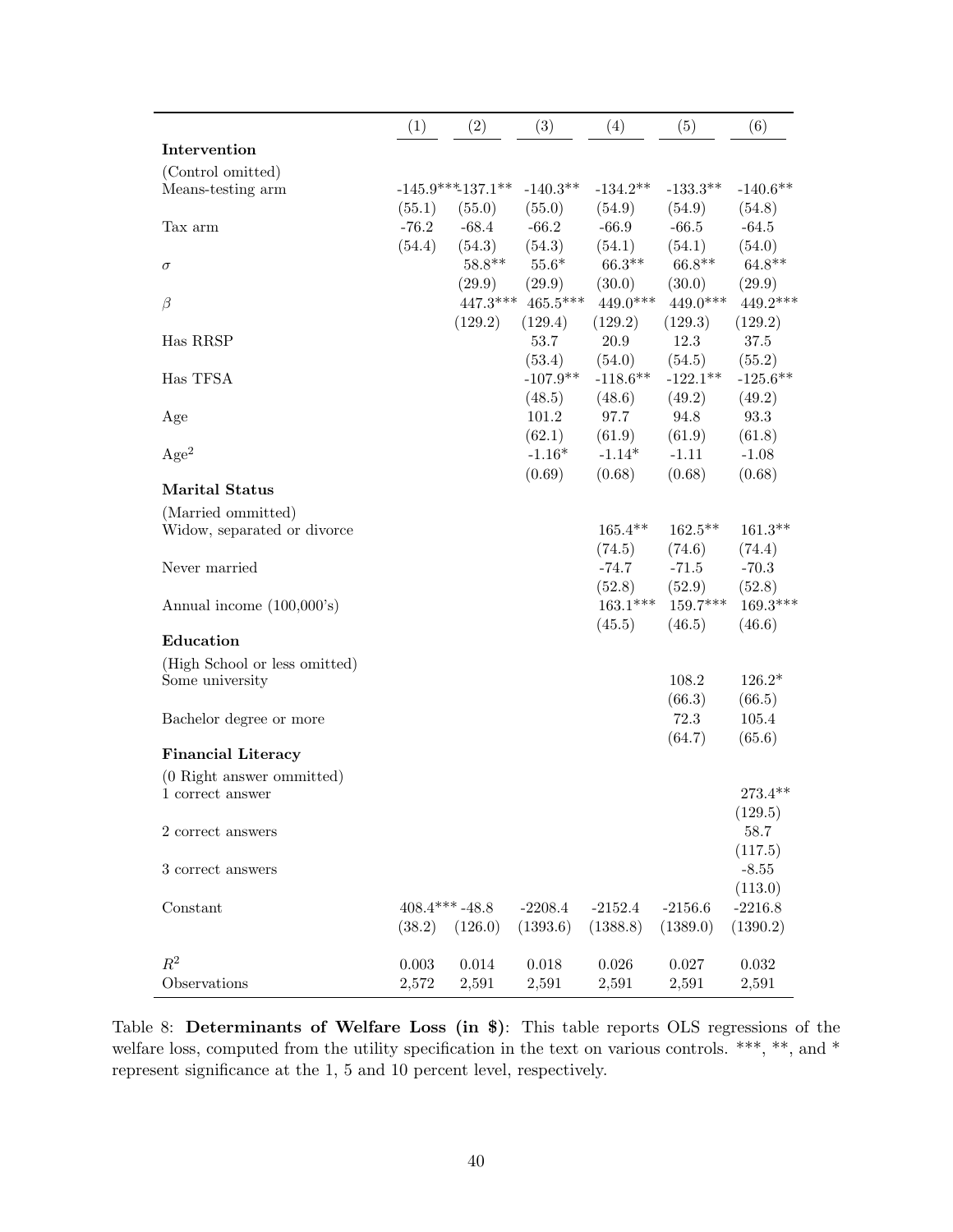### A Preference Estimation

The general approach to preference estimation is inspired by the methodology developped by [An](#page-27-0)[dersen et al.](#page-27-0) [\(2008\)](#page-27-0). We first estimate  $\sigma$  for each individual using an MPL involving two lotteries. We then use this estimate of  $\sigma$  as an input to estimate, with a second MPL, the discount factor  $\beta$ . Each MPL provides a bounded estimate of these parameters and we use parametric assumptions to recover a respondent level unbiased estimate of each parameter.

### A.1 Risk Aversion

<span id="page-42-0"></span>We use the MPL found in Q35 of Appendix [B](#page-46-0) which is adapted from [Holt and Laury](#page-27-1) [\(2002\)](#page-27-1). In Table [A.1,](#page-42-0) we report the MPL along with the expected value of each lotteries and the bounds on σ for each switching point. For example, a switch at lottery 5 implies that σ is between 0.164 and 0.426.

|                | $p_A$ | $w_{A,1}$   | $1-p_A$ | $w_{A,2}$ | $Ew_A$ | $p_B$ | $w_{B,1}$ | $1-p_B$ | $w_{B,2}$ | $Ew_B$ | $\sigma_{\min}$ | $\sigma_{\rm max}$ |
|----------------|-------|-------------|---------|-----------|--------|-------|-----------|---------|-----------|--------|-----------------|--------------------|
|                | 0.1   | 20.0        | 0.9     | 16.0      | 16.4   | 0.1   | 39.0      | 0.9     | 1.0       | 4.8    | $-\infty$       | $-1.672$           |
| $\overline{2}$ | 0.2   | <b>20.0</b> | 0.8     | 16.0      | 16.8   | 0.2   | 39.0      | 0.8     | 1.0       | 8.6    | $-1.672$        | $-0.916$           |
| 3              | 0.3   | <b>20.0</b> | 0.7     | 16.0      | 17.2   | 0.3   | 39.0      | 0.7     | 1.0       | 12.4   | $-0.916$        | $-0.462$           |
| 4              | 0.4   | <b>20.0</b> | 0.6     | 16.0      | 17.6   | 0.4   | 39.0      | 0.6     | 1.0       | 16.2   | $-0.462$        | $-0.122$           |
| 5              | 0.5   | <b>20.0</b> | 0.5     | 16.0      | 18.0   | 0.5   | 39.0      | 0.5     | 1.0       | 20.0   | $-0.122$        | 0.164              |
| 6              | 0.6   | <b>20.0</b> | 0.4     | 16.0      | 18.4   | 0.6   | 39.0      | 0.4     | 1.0       | 23.8   | 0.164           | 0.426              |
| 7              | 0.7   | <b>20.0</b> | 0.3     | 16.0      | 18.8   | 0.7   | 39.0      | 0.3     | 1.0       | 27.6   | 0.426           | 0.689              |
| 8              | 0.8   | <b>20.0</b> | 0.2     | 16.0      | 19.2   | 0.8   | 39.0      | 0.2     | 1.0       | 31.4   | 0.689           | 0.981              |
| 9              | 0.9   | <b>20.0</b> | 0.1     | 16.0      | 19.6   | 0.9   | 39.0      | 0.1     | 1.0       | 35.2   | 0.981           | 1.376              |
| 10             | 1.0   | <b>20.0</b> | 0.0     | 16.0      | 20.0   | 1.0   | 39.0      | 0.0     | 1.0       | 39.0   | 1.376           | $\infty$           |

Table A.1: Multiple Price List of Lotteries: Each respondent is presented with two lotteries A and B, with probabilities  $p_j$  of obtaining  $w_{j,1}$  and  $1 - p_j$  of obtaining  $w_{j,2}$  for  $J = A, B$ . We also report the expected value of each lotteries  $Ew_J$  for  $J = A, B$  and the bounds on  $\sigma$  compatible with a switch from  $A$  to  $B$  for a particular lottery.

We have 3005 respondents with reported switch points. Some respondents switch multiple times which is inconsistent with Expected Utility Theory (EUT). We keep the last switch respondents make. 784 respondents have these inconsistent patterns. If respondents have not switched by the 10th lottery, their choice is not coherent with EUT given that they have under A a sure gain that is higher than the sure gain under B. We discard these observations (392 lost). Hence, we have a total of 2613 respondents with valid answers. The distribution of switch points is provided in Table [A.2.](#page-42-1)

<span id="page-42-1"></span>

|                                                                            |  |  |  |  |  | 1 2 3 4 5 6 7 8 9 10 total |
|----------------------------------------------------------------------------|--|--|--|--|--|----------------------------|
| frequency 174.0 28.0 37.0 118.0 497.0 488.0 437.0 295.0 244.0 295.0 2613.0 |  |  |  |  |  |                            |
| percent 6.7 1.1 1.4 4.5 19.0 18.7 16.7 11.3 9.3 11.3 100.0                 |  |  |  |  |  |                            |

Table A.2: Distribution of Switch Points for Risk MPL: We report both frequencies as well as percentage of total.

We apply the bounds to the switch points and Figure [A.1](#page-43-0) shows the distribution of lower and upper bounds for the distribution of  $\sigma$ . The median lower bound is 0.16 while the median upper bound is 0.426. 25% of respondents have a lower bound of 0.688 of higher and an upper bound of 0.98.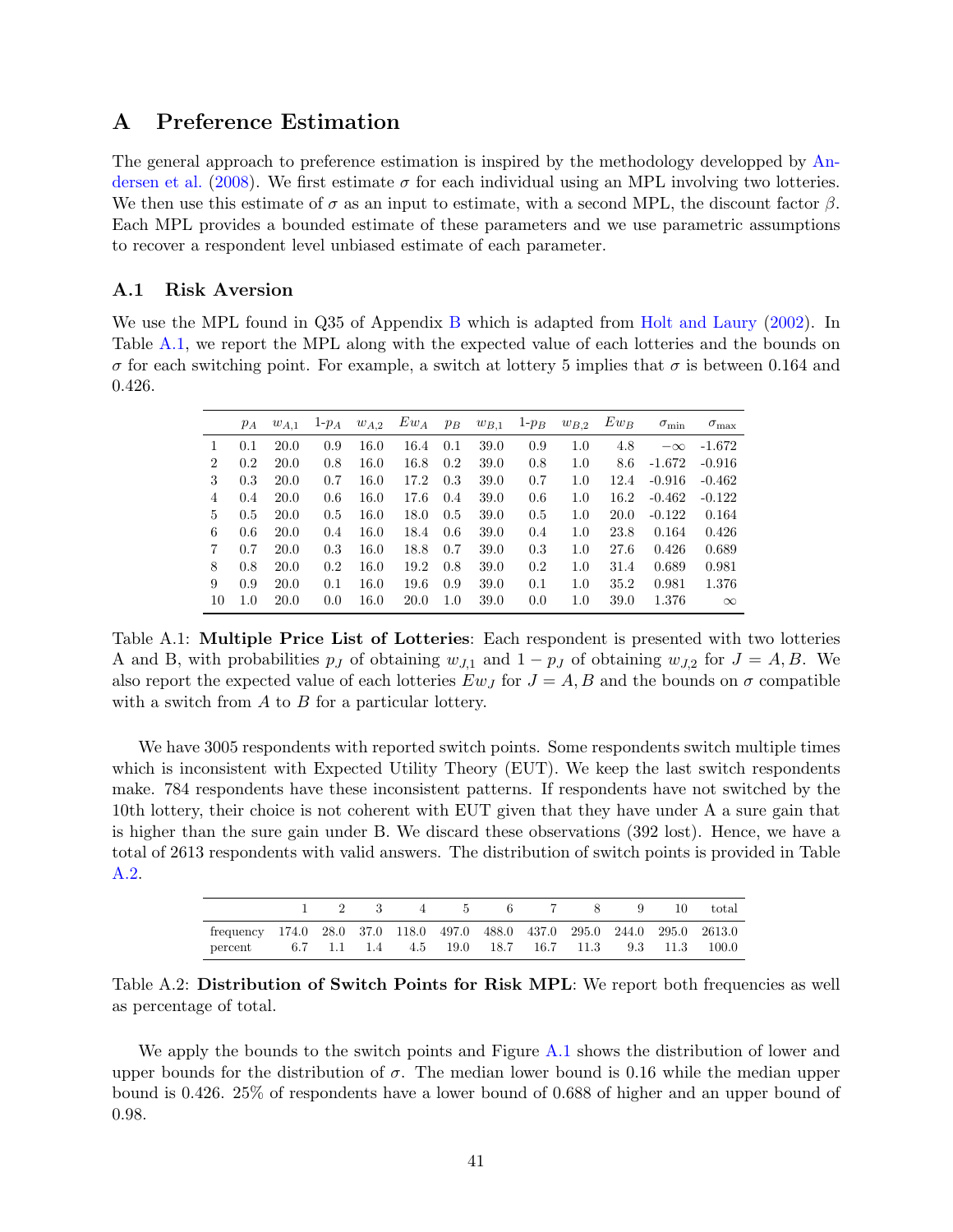<span id="page-43-0"></span>

Figure A.1: Cumulative Distribution of Lower and Upper Bounds on  $\sigma$ 

We construct a parametric econometric model to impute within bounds. Assume  $\sigma$  follows a  $N(\mu, \eta^2)$ . The mean  $\mu$  is a function of  $x_i$ , a vector of observed characteristics,  $\mu = x_i \beta$ . Then the probability of observing choice  $y_i = j$  is given by:

$$
\Pr(y_i = j) = \Phi\left(\frac{\sigma_{j,\max} - x_i \beta}{\eta}\right) - \Phi\left(\frac{\sigma_{j,\min} - x_i \beta}{\eta}\right) \tag{13}
$$

<span id="page-43-1"></span>If we choose  $\Phi$  to be the normal CDF, this yields an ordered probit with known thresholds. We estimate this model by maximum likelihood including as regressors gender, age, marital status, education (in categories), a dummy for residing in Quebec and a constant. Table [A.3](#page-43-1) reports parameter estimates. We find some evidence that males and those with more education are less risk averse. However, these differences are not large are barely statistically significant at the 10% level. Hence, there is a lot of heterogeneity in these reports.

|              | point estimate | standard error |
|--------------|----------------|----------------|
| age(z)       | $-0.023$       | 0.018          |
| male         | $-0.071$       | 0.037          |
| married      | 0.013          | 0.038          |
| some college | $-0.059$       | 0.053          |
| college      | $-0.092$       | 0.051          |
| quebec       | 0.039          | 0.036          |
| FL 3 correct | $-0.022$       | 0.039          |
| constant     | 0.483          | 0.056          |
| η            | 0.899          | 0.015          |

Table A.3: Parameter Estimates of the Ordered Probit for  $\sigma$ : We report parameter estimates  $β$  and  $η$  obtained by maximum likelihood using the BFGS algorithm. Standard errors obtained using the inverse Hessian of the log-likelihood.

We can now compute the posterior mean of risk aversion given the characteristics we observe and importantly the switching point in the MPL. We have: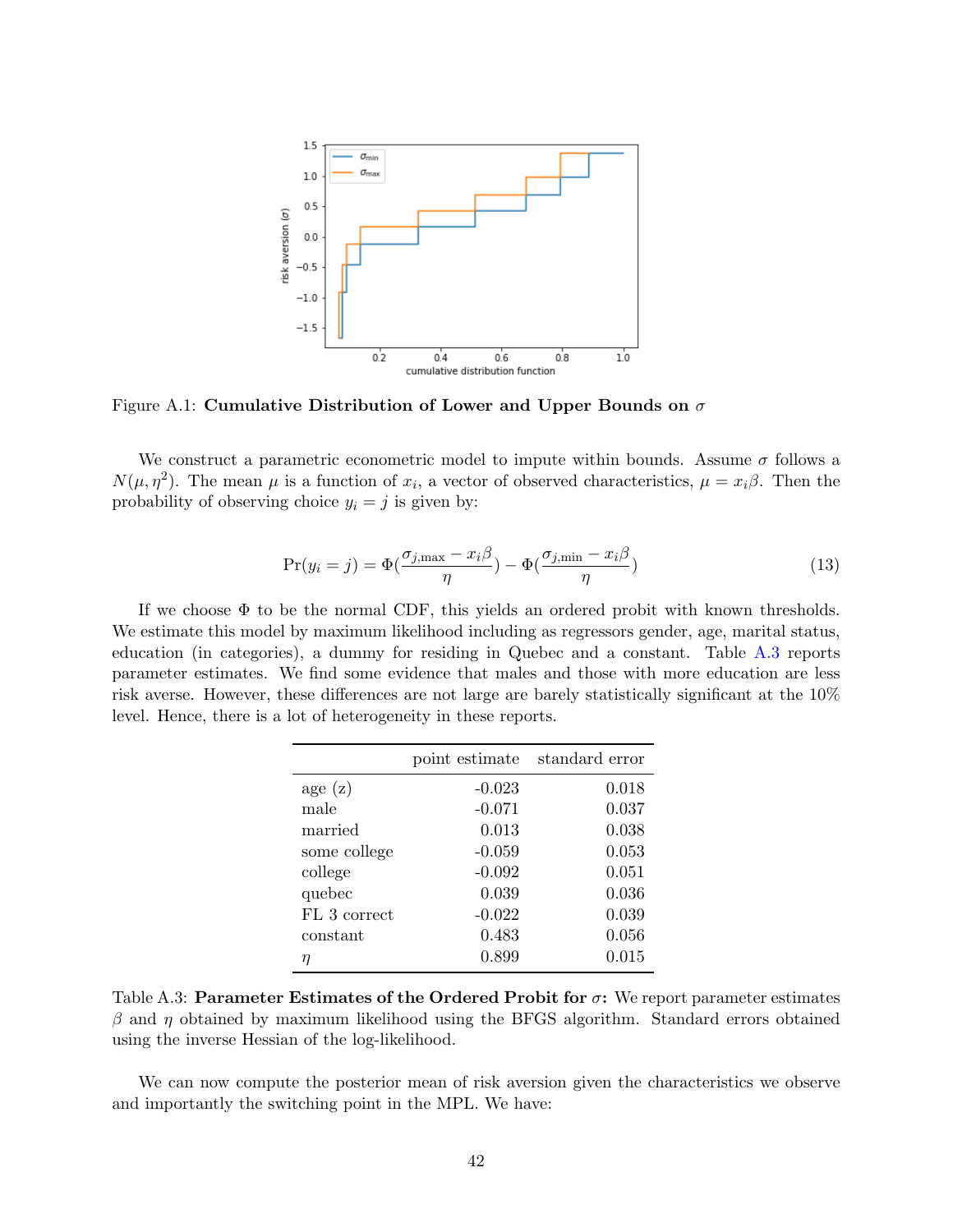$$
E(\sigma|y_i=j,x_i) = \mu(x_i) + \eta \frac{\phi(\frac{\sigma_{j,\min}-\mu(x_i)}{\eta}) - \phi(\frac{\sigma_{j,\max}-\mu(x_i)}{\eta})}{\Phi(\frac{\sigma_{j,\max}-\mu(x_i)}{\eta}) - \Phi(\frac{\sigma_{j,\min}-\mu(x_i)}{\eta})}
$$
(14)

<span id="page-44-0"></span>where  $\mu(x_i) = x_i \beta$  and  $\phi()$  denotes the Normal pdf. We replace parameters with their estimates and computes these posterior mean for the entire sample. In Figure [A.2,](#page-44-0) we plot the density of the estimated  $\sigma$ . On average  $\sigma = 0.39$  but the standard deviation is large (0.88). Less than 13.6% of respondents are risk loving. More than 25% of respondents have relative risk aversion in excess of 0.83.



Figure A.2: Density Estimate of the Distribution of  $\sigma$ 

#### A.2 Time Preference

We use a similar strategy for time preference. We use the MPL found in Q36 in Appendix [B.](#page-46-0) The only difference between option A and B is the time delay (1 month vs 13 mount). We use the time delay of 1 month to avoid hyperbolic discounting or liquidity constraints playing a role. Hence, the question directory provides bounds on the annual rate of discount  $\beta$ . If a consumer will be indifferent between switching and keeping option A at list element j he has to have  $\beta_j = \frac{c_A}{c_B}$  $c_B$  $1-\sigma$ . As emphasized by [Andersen et al.](#page-27-0) [\(2008\)](#page-27-0), these cutoffs depends on  $\sigma$ . Hence, we use the  $\sigma$  imputed in the previous step as an input into the computation of the thresholds for time discount.

We again start with 3005 potentially valid response. We drop those with a missing value of  $\sigma$ . This leaves us with 2613 valid responses. A total of 459 responses have reversals (switch back to A). We use the last switch to B. We report in Table [A.4](#page-44-1) the distribution of switch points. A significant fraction of respondents (close to a third) switch at the first element which indicates a high degree of patience.

|                                                                                    |  | $4 \qquad \qquad$ | $5 -$ |  |  | 6 7 8 9 10 11 total |
|------------------------------------------------------------------------------------|--|-------------------|-------|--|--|---------------------|
| frequency 872.0 265.0 135.0 161.0 252.0 176.0 125.0 101.0 122.0 132.0 272.0 2613.0 |  |                   |       |  |  |                     |
| percent 33.4 10.1 5.2 6.2 9.6 6.7 4.8 3.9 4.7 5.1 10.4 100.0                       |  |                   |       |  |  |                     |

<span id="page-44-1"></span>Table A.4: Distribution of Switch Points for Time MPL: We report both frequencies as well as percentage of total.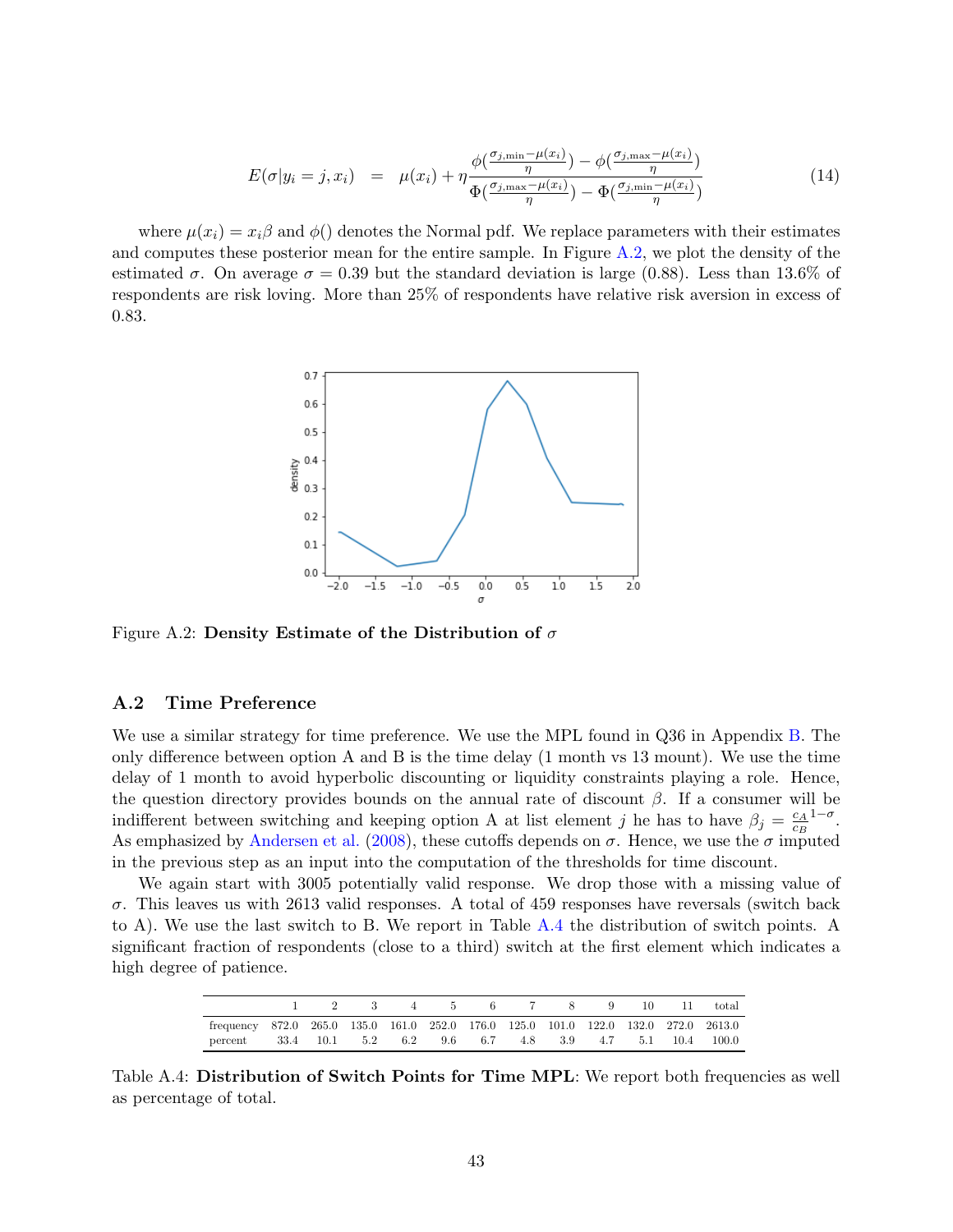<span id="page-45-0"></span>When we impute bounds based on switch points and estimates of  $\sigma$ , we obtain that the average discount factor is between 0.931 and 0945. Of course, this does not account for the distribution within bounds and the heterogeneity in bound estimates. We estimate the same ordered probit as for risk aversion with the same regressors. Table [A.5](#page-45-0) reports the estimates. We find that discount factors increase with age, are lower for males and interestingly larger for those with a high level of financial literacy. Hence, those who are more financially literate are also more patient.

|              | point estimate | se    |
|--------------|----------------|-------|
| age(z)       | 0.010          | 0.005 |
| male         | $-0.034$       | 0.010 |
| married      | $-0.001$       | 0.010 |
| some college | $-0.004$       | 0.015 |
| college      | $-0.004$       | 0.014 |
| quebec       | 0.005          | 0.010 |
| FL 3 correct | 0.050          | 0.011 |
| constant     | 0.925          | 0.016 |
| п            | 0.211          | 0.005 |

Table A.5: Parameter Estimates of Ordered Probit for Time MPL: We report both frequencies as well as percentage of total. We report parameter estimates  $\beta$  and  $\eta$  obtained by maximum likelihood using the BFGS algorithm. Standard errors obtained using the inverse Hessian of the log-likelihood. age (z) refers to the standardized z score of age.

We then take the ordered probit and construct posterior means as we did for risk aversion. We obtain an mean of 0.968 which shows a relatively high degree of patience among our respondents. There is however substantial heterogeneity in these estimates as more than 25% of the sample have discount factors less than 0.85 and 25% have discount factors in excess of 1.12.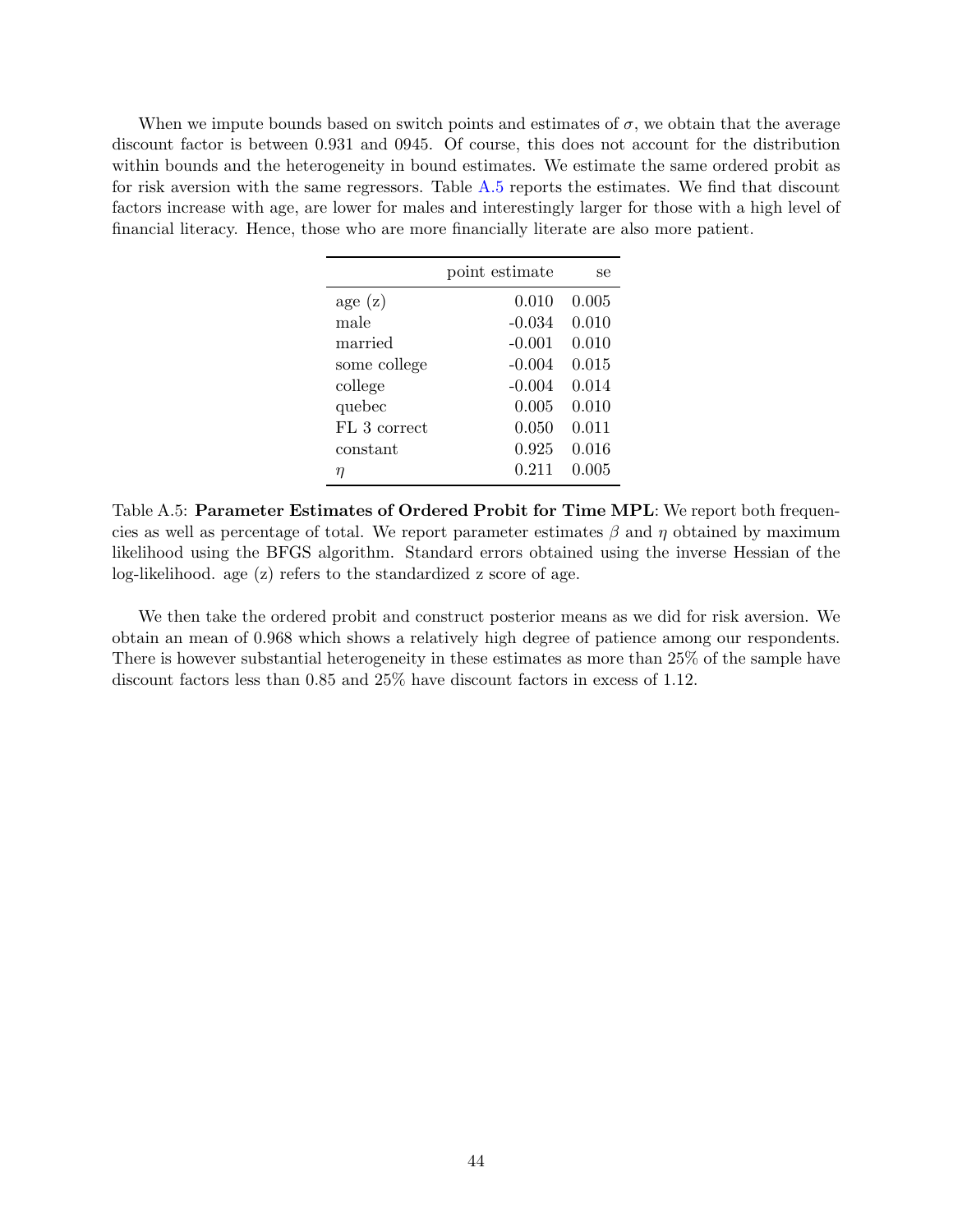# <span id="page-46-0"></span>B Survey Instrument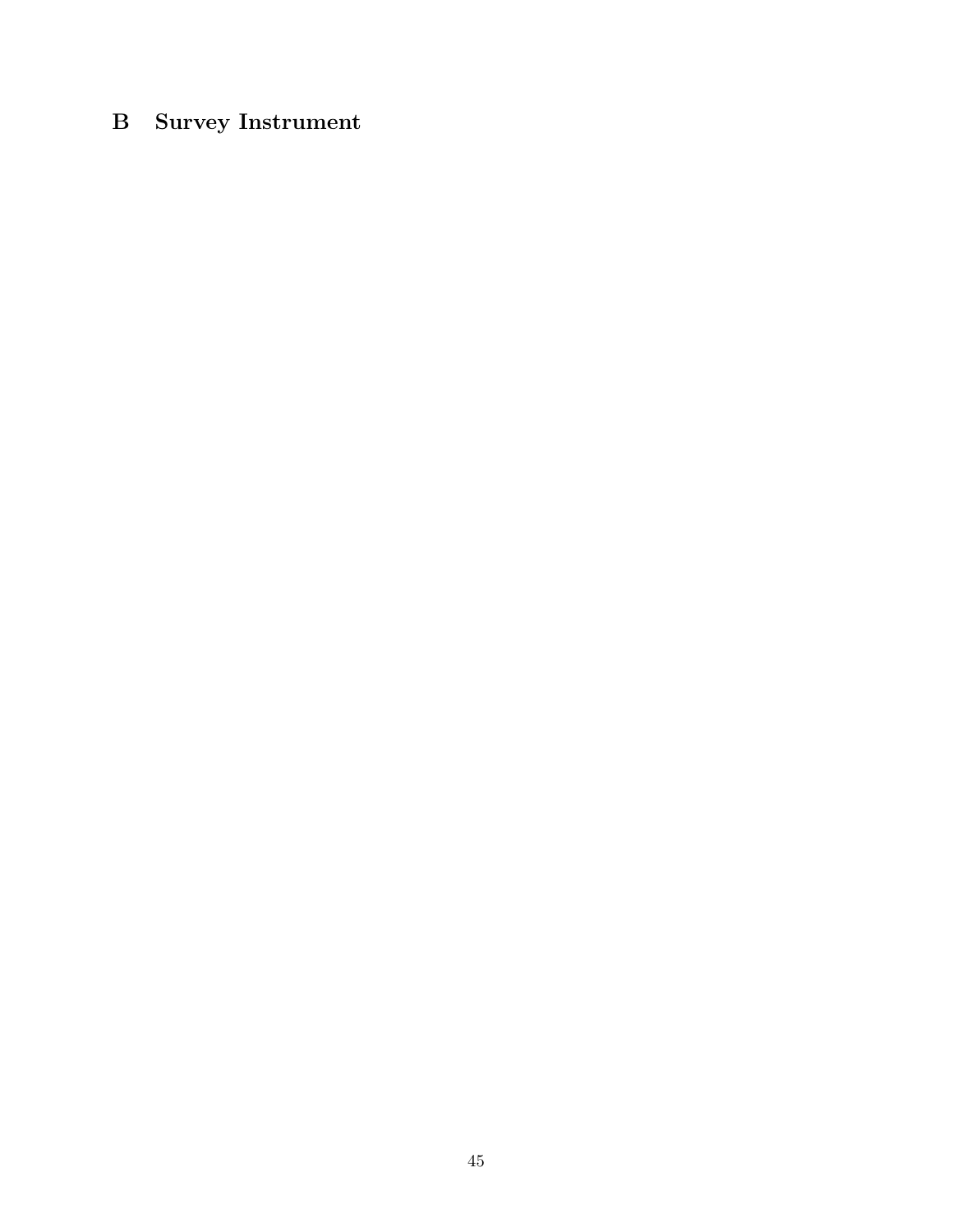#### **INSTRUCTIONS INCLUDED WITH THIS ANONYMOUS QUESTIONNAIRE**

#### RETIREMENT SAVING VEHICLES

The following pages contain an anonymous questionnaire, which we invite you to complete. This questionnaire was developed as part of a research project at HEC Montréal.

Since your first impressions best reflect your true opinions, we would ask that you please answer the questions included in this questionnaire without any hesitation. We ask, however, that you take the time needed to consider certain questions on knowledge, which might involve concepts with which you are less familiar. There is no time limit for completing the questionnaire, although we have estimated that it should take approximately 15 minutes.

The information collected will be anonymous and will remain strictly confidential. It will be used solely for the advancement of knowledge and the dissemination of the overall results in academic or professional forums. It is possible that the collected data will be shared with other researchers, solely for non-commercial research purposes, but for projects other than the one for which the data was originally collected.

The online data collection provider agrees to refrain from disclosing any personal information (or any other information concerning participants in this study) to any other users or to any third party, unless the respondent expressly agrees to such disclosure or unless such disclosure is required by law.

You are free to refuse to participate in this project and you may decide to stop answering the questions at any time. By completing this questionnaire, you will be considered as having given your consent to participate in our research project and to the potential use of data collected from this questionnaire in future research. Since the questionnaire is anonymous, you will no longer be able to withdraw from the research project once you have completed the questionnaire because it will be impossible to determine which of the answers are yours.

Please note that the use of the masculine is to simplify the text.

If you have any questions about this research, please contact the principal investigator, Pierre-Carl Michaud, at the telephone number or email address indicated below.

HEC Montréal's Research Ethics Board has determined that the data collection related to this study meets the ethics standards for research involving humans. If you have any questions related to ethics, please contact the REB secretariat at (514) 340-6051 or by email at cer@hec.ca.

Thank you for your valuable cooperation!

Pierre-Carl Michaud Professor Department of Applied Economics HEC Montréal 514-340-6466 pierre-carl.michaud@hec.ca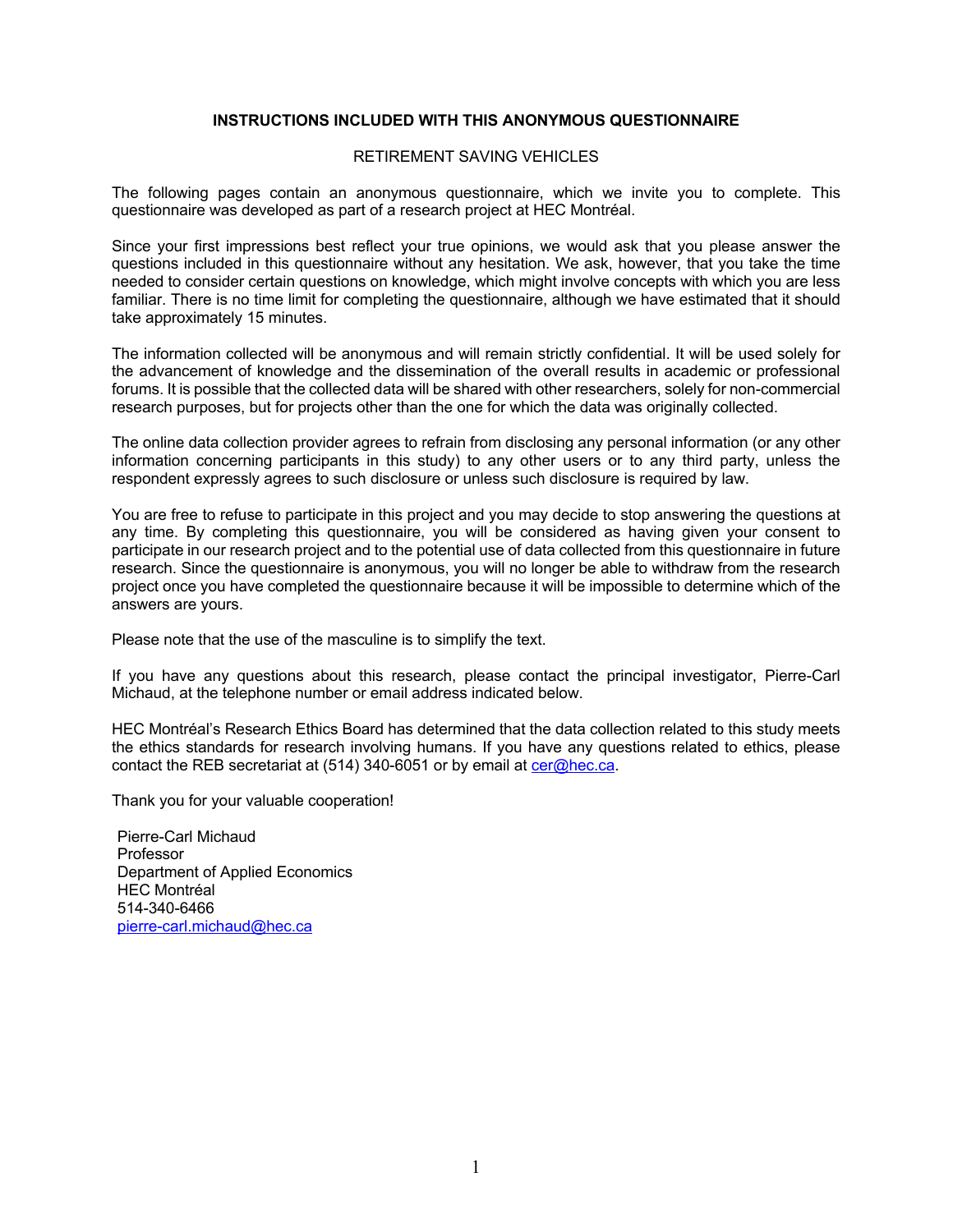# **Section 1: Background**

QA. Are you…? 1 Male 2 Female

QB. How old are you? Please specify. [PN: MUST ENTER THE 2 CHARACTERS] Numeric (35-55) [NOTE: TERMINATE IF NOT 35-55 INCLUSIVELY]

QC. Which province or territory do you live in?

- 1. British Columbia [Screen Out]
- 2. Alberta [Screen Out]
- 3. Saskatchewan [Screen Out]
- 4. Manitoba [Screen Out]
- 5. Ontario
- 6. Quebec
- 7. New Brunswick [Screen Out]
- 8. Nova Scotia [Screen Out]
- 9. Prince Edward Island [Screen Out]
- 10. Newfoundland and Labrador [Screen Out]
- 11. Northwest Territories [Screen Out]
- 12. Nunavut [Screen Out]
- 13. Yukon [Screen Out]
- 14. None of the above [Screen Out]

**Q0** What is the highest certificate, diploma or degree you have obtained?

1 Less than high school diploma or its equivalent

2 High school diploma or a high school equivalency certificate

3 Trade certificate or diploma

4 College, CEGEP or other non-university certificate or diploma (other than trades certificates or diplomas)

5 University certificate or diploma below the bachelor's level

6 Bachelor's degree (e.g. B.A., B.Sc., LL.B.)

7 University certificate, diploma, degree above the bachelor's level

**Q1** What is your marital status?

1 Married

2 Living common-law

3 Widowed

4 Separated

5 Divorced

6 Single, never married

IF  $Q1 = 1,2$ 

**Q1a** How old is your partner? Numeric (18-120)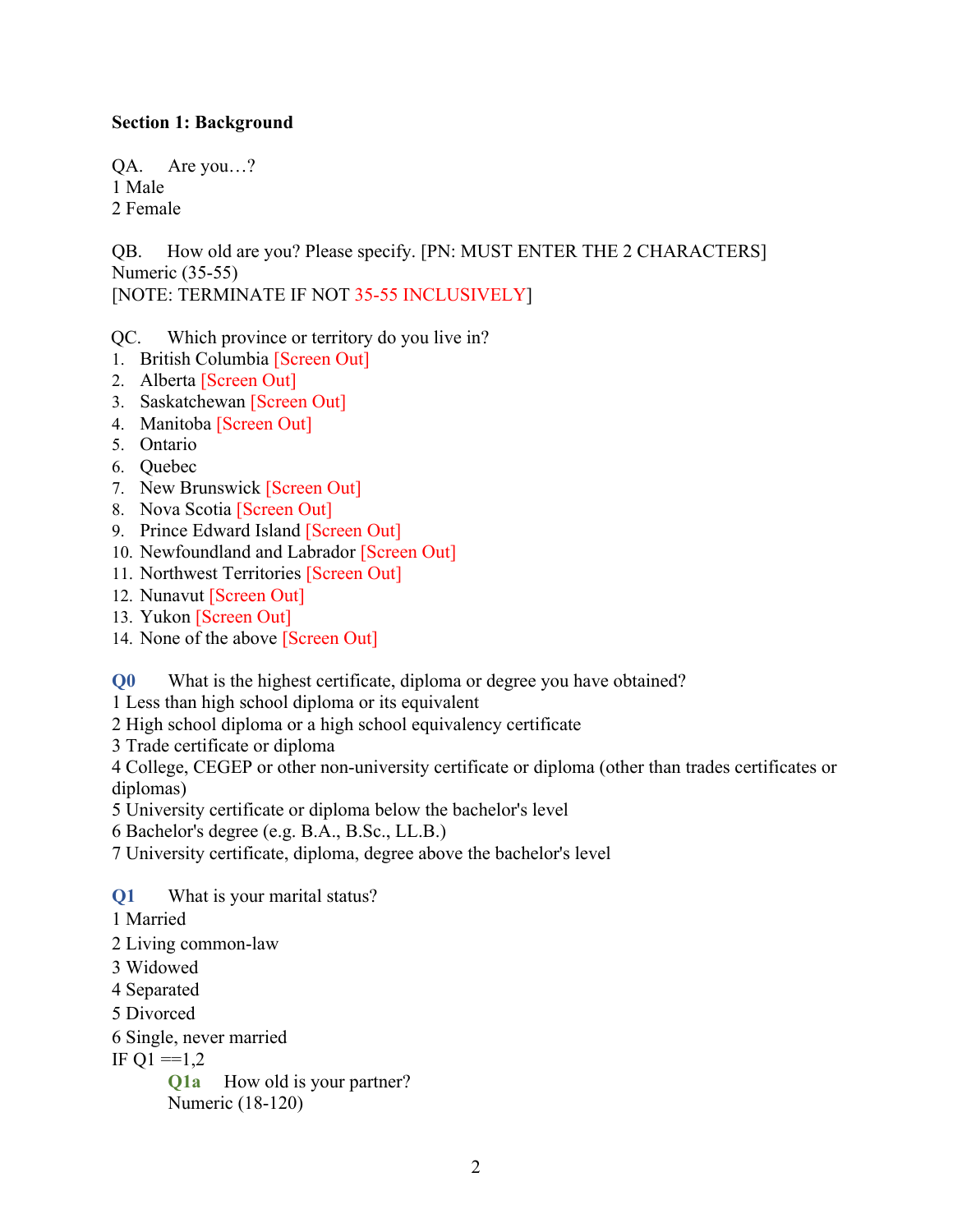END IF

For the remainder of this survey, it could be useful to have the following documents in front of you, if they are available: your [PN: IF QC==6, ADD « federal »] income tax return for 2017 and that of your spouse, as the case may be; your notice of assessment for 2016 from the Canada Revenue Agency; and your most recent investment and pay statements, if applicable.

# **Section 2: Financial situation**

**Q2** Which of the following statements best describes your work situation for 2017? 1 Employed (full time, part time, seasonal work) 2 Self-employed 3 Unpaid worker in a family business 4 Retired [Screen Out] 5 Did not work, but for a reason other than retirement 7777777 Don't know 8888888 Refuse to answer

**Q3** For 2017, what is your best estimate of your total individual income, from **all** sources, before taxes and deductions? This amount corresponds to line 150 of your [IF QC==6, ADD « federal»] income tax return for 2017.

Numeric (0-\$5,000,000) 9999999 Don't know or refuse to answer

```
IF Q3== 9999999
```
**Q3a** Is it more than \$60,000? 1 Yes 2 No 7777777 Don't know 8888888 Refuse to answer

# IF  $Q3a = 1$

**Q3b** Is it less than \$80,000? 1 Yes 2 No 7777777 Don't know 8888888 Refuse to answer

IF  $Q3b == 2$ 

**Q3c** Is it more than \$100,000? 1 Yes 2 No 7777777 Don't know 8888888 Refuse to answer

### END IF

# ELSE IF  $Q3a == 2$

**Q3d** Is it more than \$40,000? 1 Yes 2 No 7777777 Don't know 8888888 Refuse to answer

IF  $O3d == 2$ 

**Q3e** Is it more than \$20,000? 1 Yes 2 No 7777777 Don't know 8888888 Refuse to answer

```
 END IF
```
END IF

END IF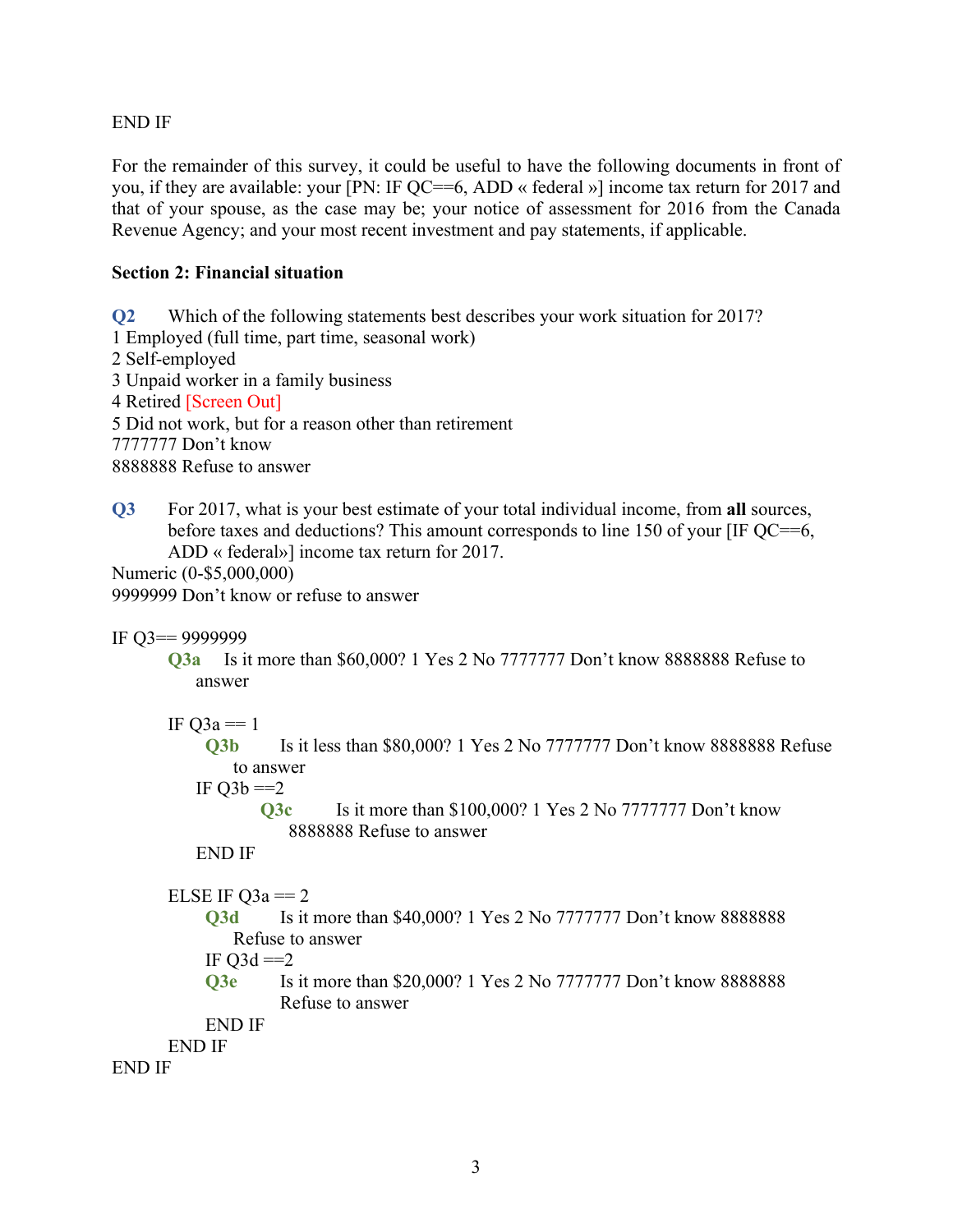**Q4** (IF Q1 ==1,2) For 2017, what is your best estimate of your spouse's total individual income, from **all** sources, before taxes and deductions? This amount corresponds to line 150 of his(her) [IF QC==6, ADD « federal»] income tax return for 2017.

Numeric (0-\$5,000,000) 9999999 Don't know or refuse to answer

### IF Q4== 9999999

**Q4a** Is it more than \$60,000? 1 Yes 2 No 7777777 Don't know 8888888 Refuse to answer

IF  $Q4a == 1$ 

**Q4b** Is it less than \$80,000? 1 Yes 2 No 7777777 Don't know 8888888 Refuse to answer

IF  $Q4b == 2$ 

**Q4c** Is it more than \$100,000? 1 Yes 2 No 7777777 Don't know 8888888 Refuse to answer

END IF

### ELSE IF  $Q4a == 2$

**Q4d** Is it more than \$40,000? 1 Yes 2 No 7777777 Don't know 8888888 Refuse to answer

IF  $Q4d == 2$ 

**Q4e** Is it more than \$20,000? 1 Yes 2 No 7777777 Don't know 8888888 Refuse to answer

END IF

END IF

# END IF

**Q5** For 2017, what is your best estimate of your household's average total **monthly** spending? Numeric  $(1 - $850,000)$ 9999999 Don't know or refuse to answer

### IF Q5== 9999999

**Q5a** Is it more than \$9,000? 1 Yes 2 No 7777777 Don't know 8888888 Refuse to answer

### IF  $O5a==1$

**Q5b** Is it less than \$13,000? 1 Yes 2 No 7777777 Don't know 8888888 Refuse to answer

### IF  $Q5b == 1$

**Q5c** Is it more than \$11,000? 1 Yes 2 No 7777777 Don't know 8888888 Refuse to answer

ELSE IF Q5b==2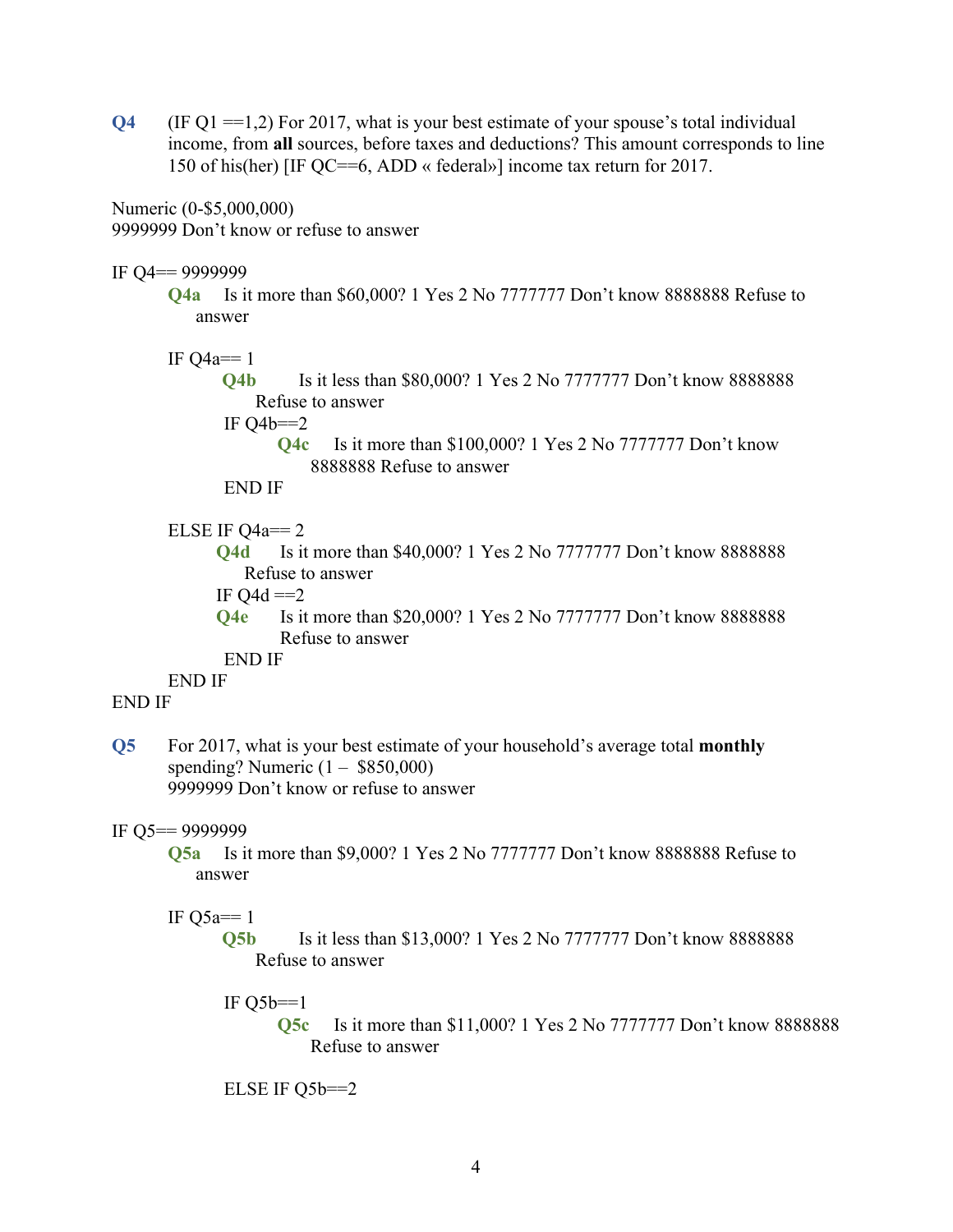**Q5d** Is it more than \$15,000? 1 Yes 2 No 7777777 Don't know 8888888 Refuse to answer

IF  $O5d==1$ 

**Q5e** Is it less than \$17,000? 1 Yes 2 No 7777777 Don't know 8888888 Refuse to answer

# END IF

END IF

### ELSE IF  $Q5a == 2$

- **Q5f** Is it more than \$5,000? 1 Yes 2 No 7777777 Don't know 8888888 Refuse to answer
- IF  $O5f==1$

**Q5g** Is it less than \$7,000? 1 Yes 2 No 7777777 Don't know 8888888 Refuse to answer

### ELSE IF Q5f==2

**Q5h** Is it less than \$3,000? 1 Yes 2 No 7777777 Don't know 8888888 Refuse to answer

IF  $Q5h==1$ 

**Q5i** Is it more than \$1,000? 1 Yes 2 No 7777777 Don't know 8888888 Refuse to answer

```
END IF
```
END IF END IF

END IF

**Section 2.1: Assets**

**Q6** Do you own your primary residence? 1 Yes 2 No 8888888 Refuse to answer

**Q7** (IF Q6 ==1) What is the current market value of your primary residence? Numeric (1-\$9,999,998) 9999999 Don't know or refuse to answer

IF Q7==9999999

**Q7a** Is it more than \$300,000? 1 Yes 2 No 7777777 Don't know 8888888 Refuse to answer

IF  $Q7a==1$ 

**Q7b** Is it less than \$600,000? 1 Yes 2 No 7777777 Don't know 8888888 Refuse to answer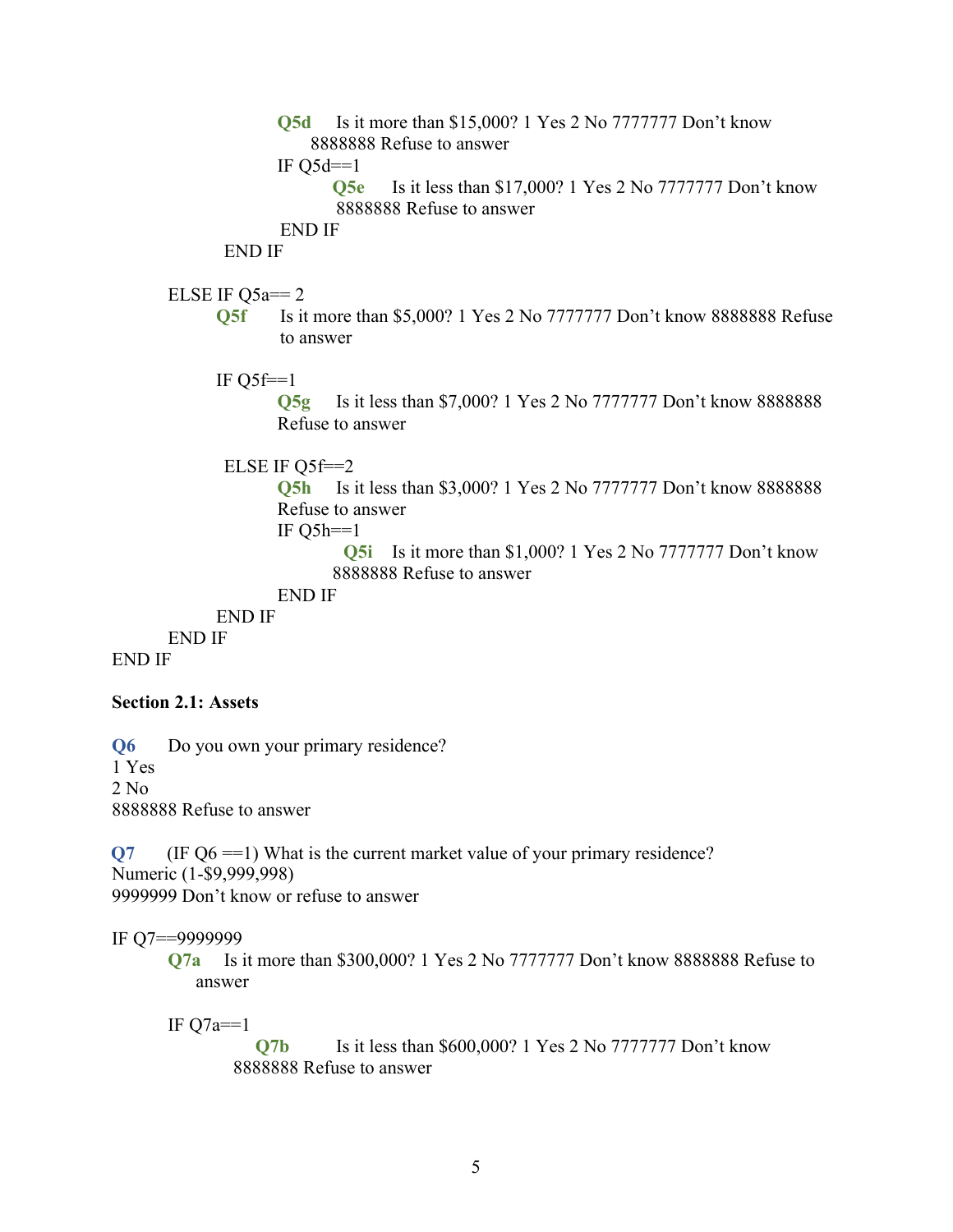IF  $Q7b == 1$ 

**Q7c** Is it more than \$450,000? 1 Yes 2 No 7777777 Don't know 8888888 Refuse to answer

```
ELSE IF Q7b == 2
```
**Q7d** Is it less than \$750,000? 1 Yes 2 No 7777777 Don't know 8888888 Refuse to answer

IF  $O7d== 2$ **Q7e** Is it more than \$900,000? 1 Yes 2 No 777777 Don't know 8888888 Refuse to answer END IF

END IF

```
ELSE IF Q7a==2Q7f Is it more than $150,000? 1 Yes 2 No 7777777 Don't know 8888888 
          Refuse to answer 
END IF
```
END IF

For the following questions, we are interested in your **individual** assets, namely assets that were not acquired through an employer.

**Q8** Among the following assets, please select all that you own:

1 Individual RRSPs (Registered Retirement Savings Plans)

2 Individual TFSAs (Tax-Free Savings Accounts)

3 RESPs (Registered Education Savings Plans)

4 Savings accounts or non-registered investments

5 Universal life insurance policy, which includes a savings portion

6 Other assets (car, secondary residences, RDSPs, etc.)

7 I don't own any of the previously mentioned assets [CANNOT BE COMBINED WITH ANY OTHER RESPONSE]

7777777 Don't know

8888888 Refuse to answer

### [RESPONDENTS CAN SELECT MORE THAN ONE OPTION, EXCEPT IF THEY SELECT RESPONSES 7, 7777777, OR 8888888]

**Q9** (FOREACH Q8==1,2,4 - ASK THE FOLLOWING QUESTION) What is your best estimate of the amount accumulated in [ACCORDING TO THE NUMBER SELECTED IN QUESTION Q8, INPUT THE APPROPRIATE ASSET: 1= your individual RRSPs  $2$ = your individual TFSAs  $4$  = your savings accounts or non-registered investments]? Numeric (1 – \$5,000,000) 9999999 Don't know or refuse to answer

IF Q9==9999999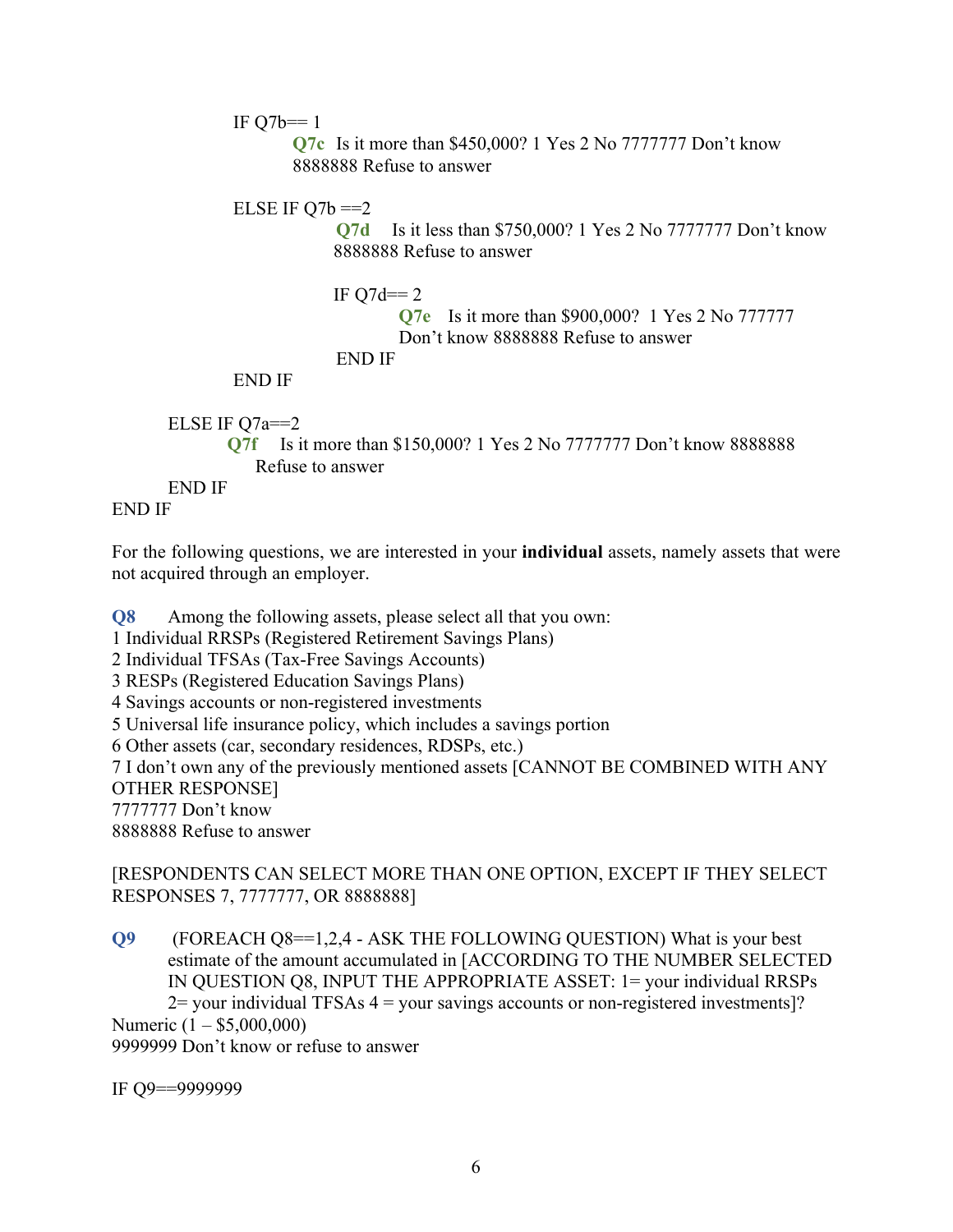- **Q9a** Is it more than \$50,000? 1 Yes 2 No 7777777 Don't know 8888888 Refuse to answer
- IF  $Q9a==1$

**Q9b** Is it less than \$200,000? 1 Yes 2 No 7777777 Don't know 8888888 Refuse to answer

ELSE IF Q9a==2

**Q9c** Is it more than \$10,000? 1 Yes 2 No 7777777 Don't know 8888888 Refuse to answer

END IF

- END IF
- **Q10** (FOREACH Q8 = 1,2,4, ASK THE FOLLOWING QUESTION) What is your best estimate of the proportion of the amount accumulated in [ACCORDING TO THE NUMBER SELECTED IN QUESTION Q8, INPUT THE APPROPRIATE ASSET: 1= your individual RRSPs  $2 =$ your individual TFSAs  $4 =$ your savings accounts or nonregistered investments] that is invested in shares of stock of publicly held corporations, including through mutual funds or investment trusts?

Numeric (0-100%) 9999999 Don't know or refuse to answer

IF Q10== 9999999

- **Q10a** Is it more than 50%? 1 Yes 2 No 7777777 Don't know 8888888 Refuse to answer
- IF  $Q10a == 1$

**Q10b** Is it less than 75%? 1 Yes 2 No 7777777 Don't know 8888888 Refuse to answer

- ELSE IF  $Q10a == 2$ 
	- **Q10c** Is it less than 25%? 1 Yes 2 No 7777777 Don't know 8888888 Refuse to answer

END IF

#### END IF

**Q11** Do you have a financial advisor who guides you in your savings activities? For example, does he help you manage your investments and portfolios? If you deal with more than one financial advisor, think about the one you consult the most.

1 Yes

2 No 7777777 Don't know 8888888 Refuse to answer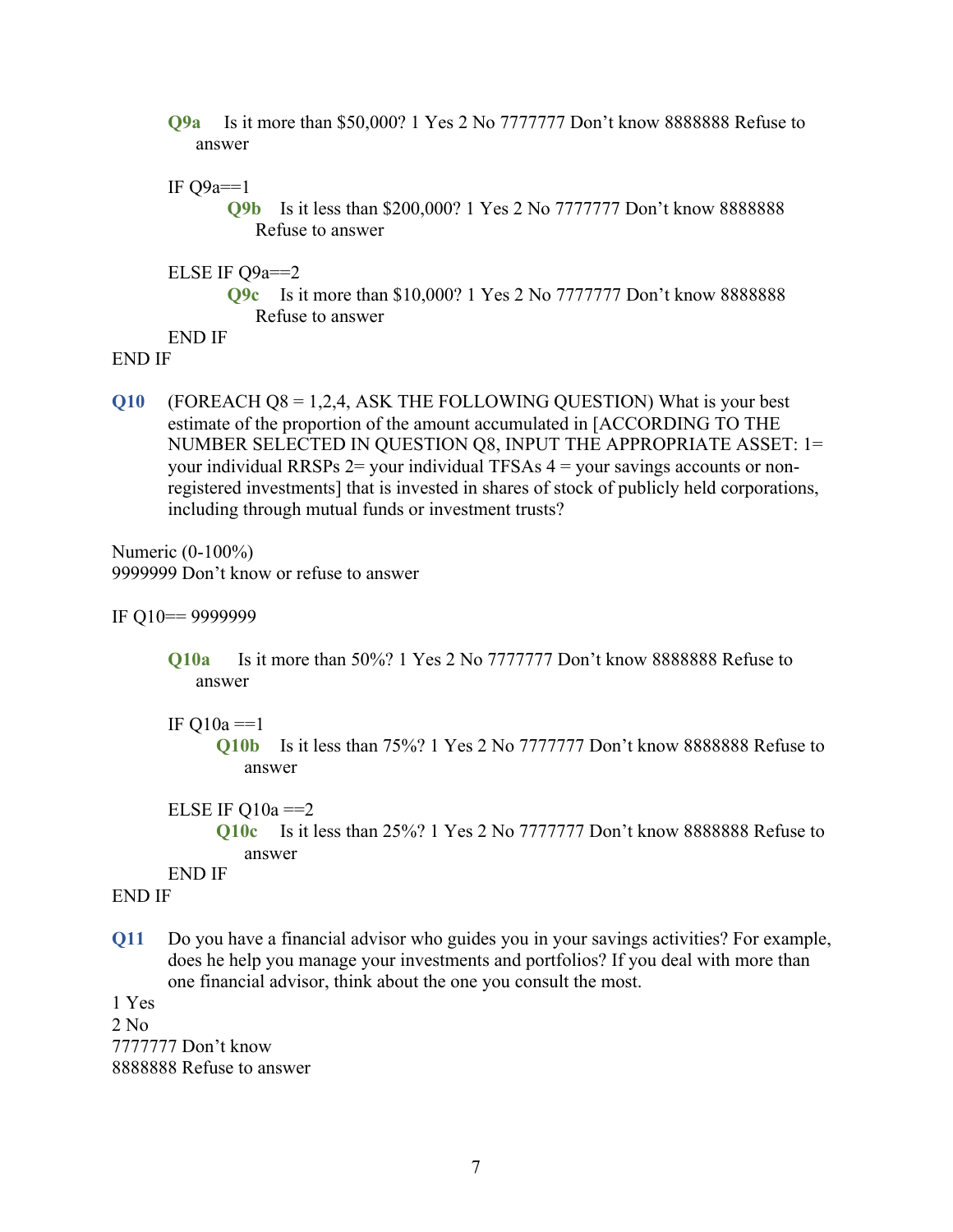### IF  $Q11 == 1$

**Q11a** (IF Q8 = 1,2,4) For each type of financial asset that you own, please select your financial advisor's method of compensation.

L,

| Method of compensation                                       | <b>RRSP</b> | Main individual Main individual<br><b>TFSA</b> | Main savings account or<br>non-registered investment |
|--------------------------------------------------------------|-------------|------------------------------------------------|------------------------------------------------------|
| 1 Commission (% on trades, investments,<br>$etc.$ )          |             |                                                |                                                      |
| 2 Commission (\$ on trades, investments,<br>$etc.$ )         |             |                                                |                                                      |
| 3 Fee for service (\$ per year, depending<br>on asset value) |             |                                                |                                                      |
| 4 Fee for service (\$ per hour)                              |             |                                                |                                                      |
| 5 Fee for service (% of portfolio value,<br>per year)        |             |                                                |                                                      |
| 6 My financial institution pays my<br>advisor                |             |                                                |                                                      |
| 7 My financial advisor does not manage<br>this asset         |             |                                                |                                                      |
| 7777777 Don't know                                           |             |                                                |                                                      |
| 8888888 Refuse to answer                                     |             |                                                |                                                      |

### (SHOW THE COLUMNS THAT CORRESPOND TO ANSWERS SELECTED IN  $Q8 = 1,2,4$ ) (NEED CHECKBOXES IN EACH CELL OF THE COLUMN)

**Q11b** Is your financial advisor tied to your financial institution? 1 Yes 2 No 7777777 Don't know 8888888 Refuse to answer

IF  $Q11b == 2$ 

**Q11c** Why? Select all that apply to your situation.

1 I already had a financial advisor before I started doing business with my current financial institution

- 2 My financial institution does not offer the type of advice I need
- 3 I prefer dealing with an independent financial advisor

4 My financial advisor is a trustworthy person who was recommended by someone close to me

5 It is less expensive

6 Other: specify [PN: MUST SPECIFY]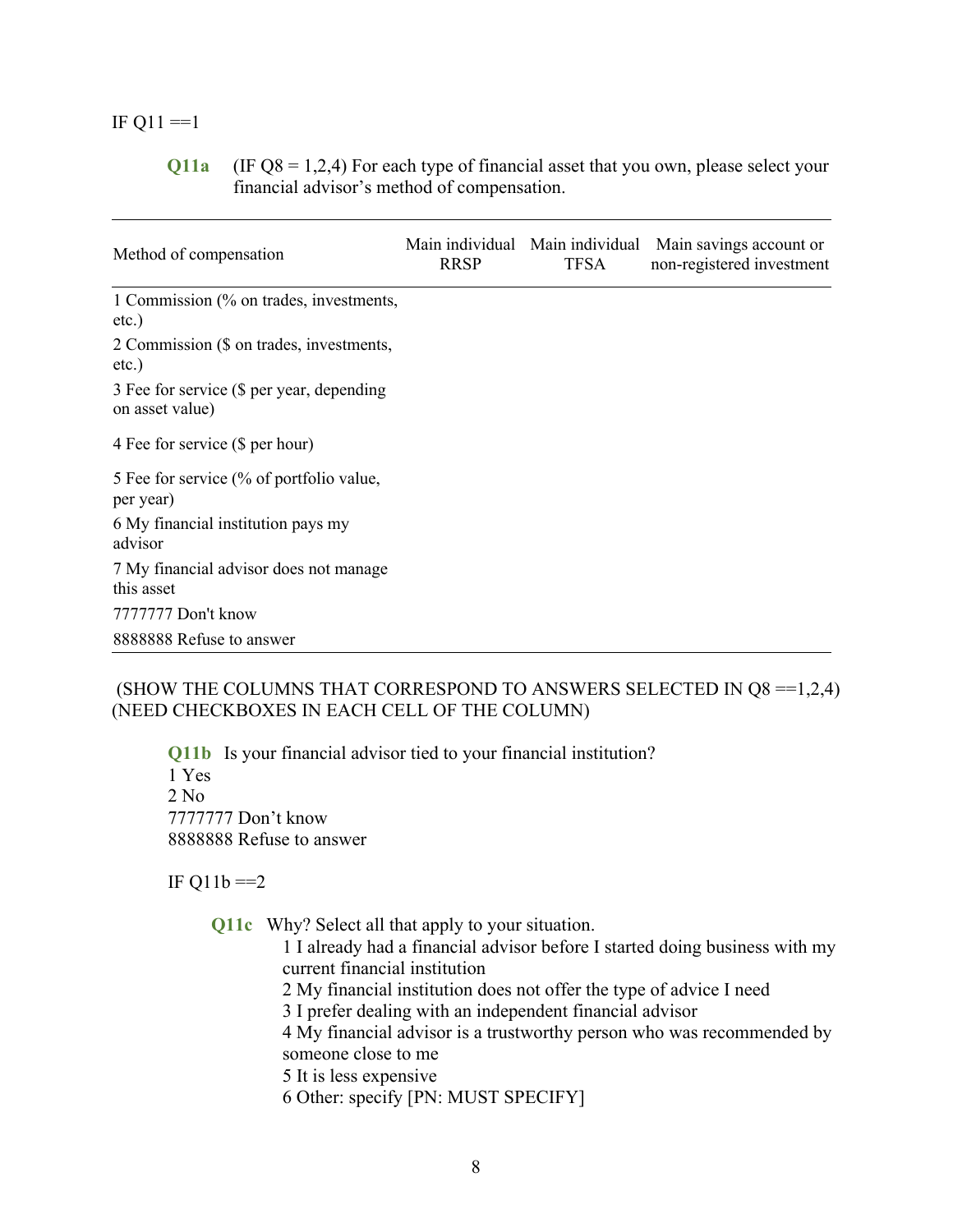7777777 Don't know 8888888 Refuse to answer

# [RESPONDENTS CAN SELECT MORE THAN ONE RESPONSE FROM 1 TO 6]

END IF

ELSE IF  $Q11 == 2$ 

**Q11d** Why? Select all that apply to your situation. 1 I have enough financial and savings knowledge to forego the services of a financial advisor 2 The services of a financial advisor are too costly 3 I do not have enough money to afford the services of a financial advisor 4 I do not trust financial advisors 5 A relative deals with my savings investments 6 Other: specify (PN: MUST SPECIFY) 7777777 Don't know 8888888 Refuse to answer

[RESPONDENTS CAN SELECT MORE THAN ONE RESPONSE FROM 1 TO 6]

END IF

For the following questions, we are interested in retirement plans offered by an **employer**.

IF Q2 >=2, SKIP TO Q14

**Q12** Among the following pension plans, please select all that are offered by your **current** employer and in which you chose to participate:

**1 Defined benefit (DB) pension plan** – This type of pension plan pays fixed benefits during retirement. The benefits depend on number of years worked and income, but not on the pension plan's returns.

**2 Defined contribution (DC) pension plan, including simplified pension plans**– This type of pension plan pays benefits that depend on the pension plan's returns. You and your employer deposit contributions.

**3 Hybrid pension plan** – This type of pension plan combines characteristics from DB and DC pension plans.

**4 Group RRSP (Registered Retirement Savings Plan)** – RRSP offered by the employer and for which contributions are taken on work income. The employer can contribute to the group RRSP.

**5 Group TFSA (Tax-Free Savings Account)** - TFSA offered by the employer and for which contributions are taken on work income. The employer can contribute to the group TFSA.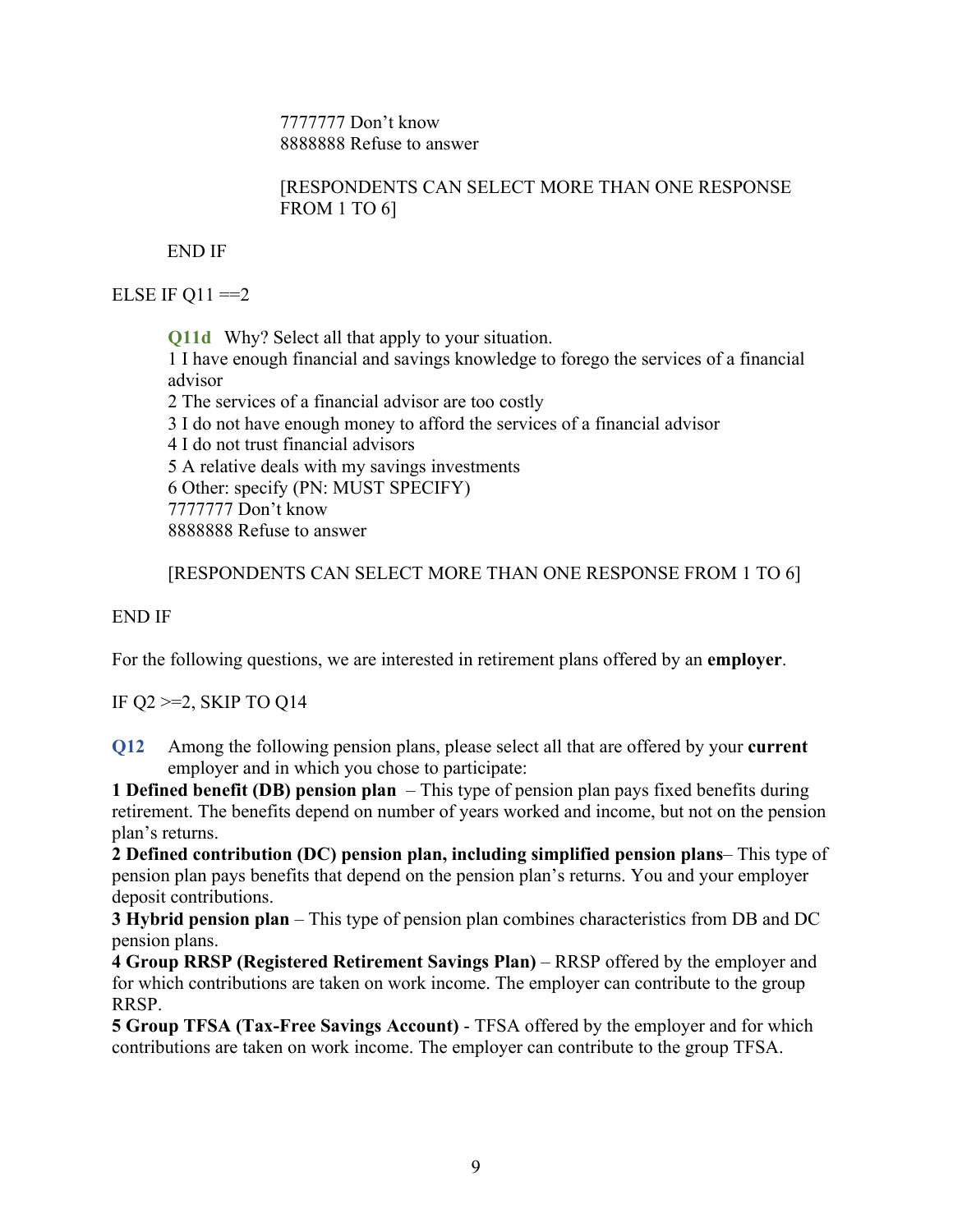**6 Voluntary Retirement Savings Plan (VRSP) (in Quebec) or Pooled Registered Pension Plan (PRPP)**- These types of pension plans are similar to defined contribution pension plans. The employer can contribute to the VRSP and to the PRPP.

**7 I chose not to participate in at least one of the pension plans offered by my employer 8 My employer does not offer pension plans** [CANNOT BE COMBINED WITH ANY OTHER RESPONSE]

7777777 Don't know 8888888 Refuse to answer

[RESPONDENTS CAN SELECT MORE THAN ONE RESPONSE FROM 1 TO 7]

IF  $Q12 == 7$ , ASK:

**Q13** In your current employment, did you ever choose **not to** participate in a VRSP (in Quebec) or a PRPP?

1 Yes 2 No 7777777 Don't know 8888888 Refuse to answer

IF  $O13 == 1$ 

**Q13a** Why? Select all that apply to your situation.

1 I do not wish to save money 2 I save enough money elsewhere 3 I have not been working long enough for my current employer 4 I do not plan on working for my current employer for much longer 5 I am not able to save money 6 I do not understand the employer provided pension plan 7 The employer provided pension plan does not fulfill my savings needs for retirement 8 Other reason: specify [PN : MUST SPECIFY] 7777777 Don't know 8888888 Refuse to answer

[RESPONDENTS CAN SELECT MORE THAN ONE RESPONSE FROM 1 TO 8]

END IF

END IF

**Q14** IF Q12== 1 THROUGH 6 ASK: You mentioned that you chose to participate in one of the pension plans offered by your current employer. In the past, did you participate in a pension plan offered by another employer?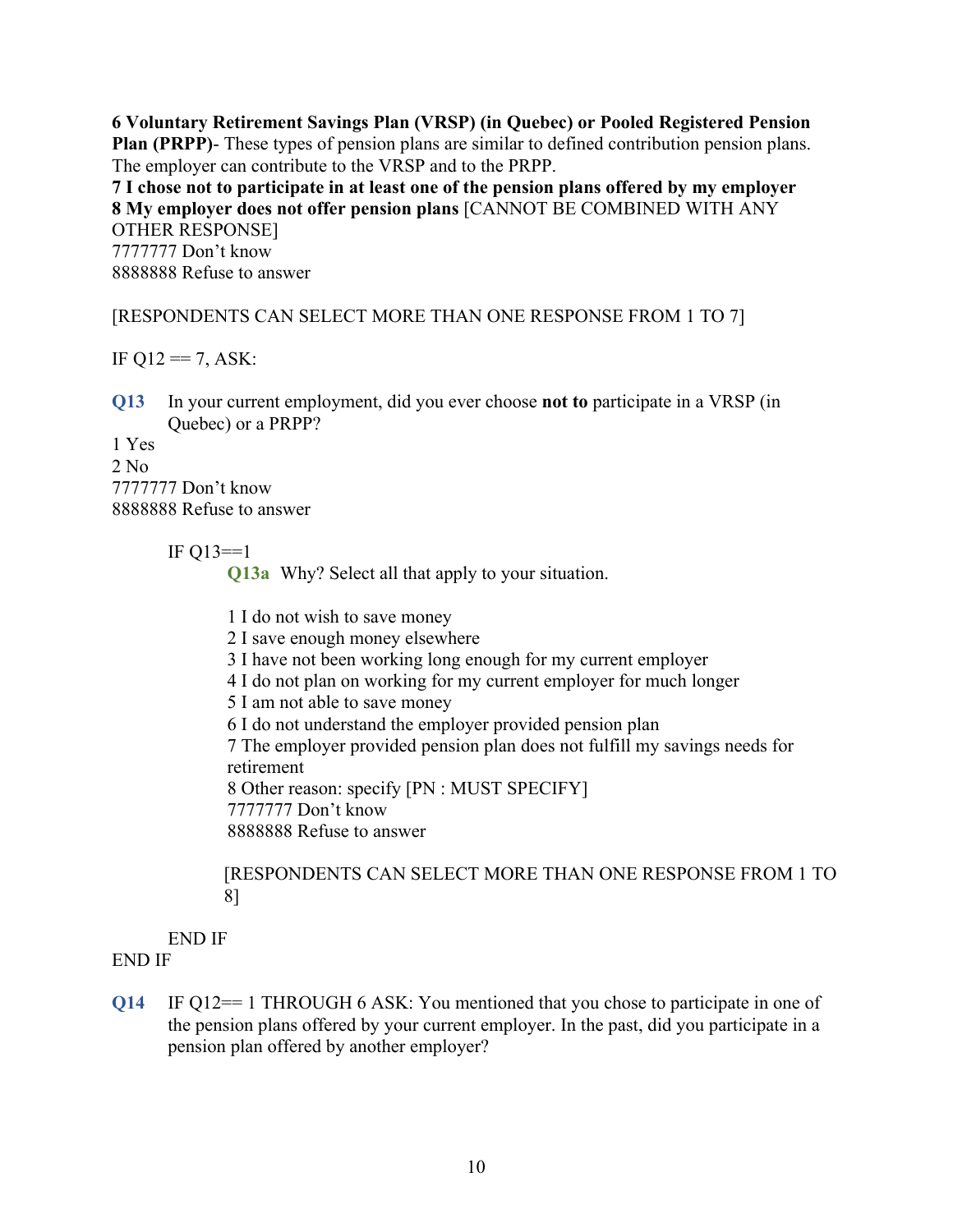IF Q12= 7,8,7777777, 8888888 OR Q2 > = 2: In the past, did you participate in a pension plan offered by an employer?

1 Yes

2 No 7777777 Don't know

8888888 Refuse to answer

IF  $Q14 == 1$ 

**Q14a** Among the following pension plans, please select all in which you chose to participate in the past. (IF Q12 == 1 THROUGH 7 ADD) It is important to **exclude** pension plans offered by your current employer.

1 Defined benefit pension plans

2 Defined contribution pension plans, including simplified pension plans

3 Hybrid pension plans

4 Group RRSPs (Registered Retirement Savings Plan)

5 Group TFSAs (Tax-Free Savings Account)

6 Voluntary Retirement Savings Plans (VRSPs) (in Quebec) and Pooled Registered Pension Plans (PRPPs) 7777777 Don't know

8888888 Refuse to answer

[RESPONDENTS CAN SELECT MORE THAN ONE ANSWER FROM 1 TO 6]

END IF

(IF Q6  $\neq$  1: SKIP TO SECTION 3)

### **Section 2.2: Debt**

**Q15** Previously, you mentioned that you own your primary residence. What proportion of the current market value of your primary residence do you still owe on your mortgage? Numeric (0-200%)

9999999 Don't know or refuse to answer

IF Q15== 9999999

**Q15a** It is more than 50%? 1 Yes 2 No 7777777 Don't know 8888888 Refuse to answer

IF Q15a== 1

**Q15b** Is it less than 75%? 1 Yes 2 No 7777777 Don't know 8888888 Refuse to answer

### ELSE IF  $Q15a == 2$

**Q15c** Is it less than 25%? 1 Yes 2 No 7777777 Don't know 8888888 Refuse to answer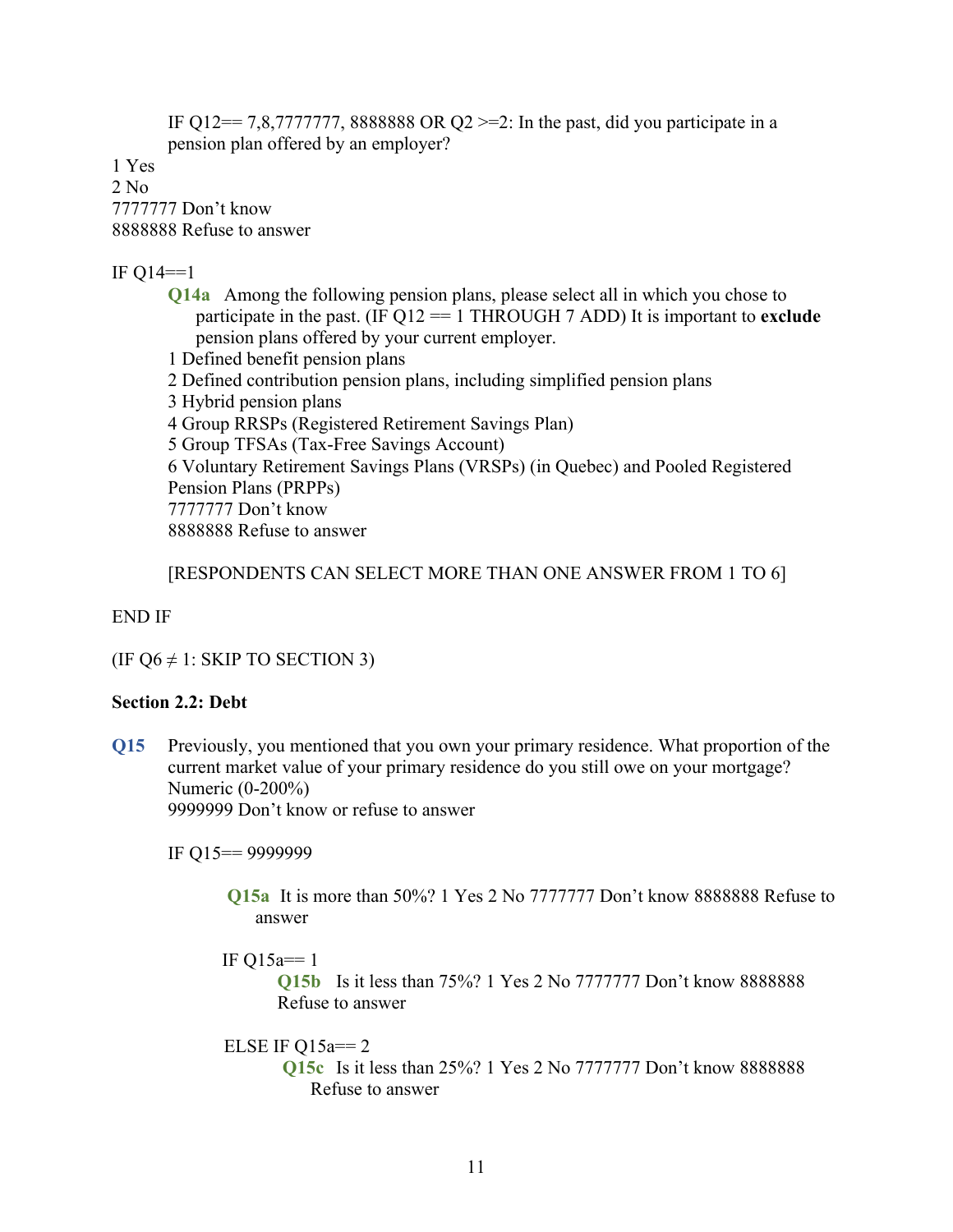#### END IF END IF

### **Section 3: Current savings**

In this section, we are interested in your savings for the 2017 fiscal year.

### IF RESPONDENT DID NOT SELECT  $Q8 = 1$ , SKIP TO **END OF**  $Q17$

The following questions ask about your individual RRSPs only.

**Q16** For the 2017 fiscal year, how much did you contribute to an individual RRSP? This includes contributions made during the first 60 days of 2018.

Numeric (0-\$2,000,000) for the year 9999999 Don't know or refuse to answer

# IF Q16== 9999999

**Q16a** Is it more than \$12,000? 1 Yes 2 No 7777777 Don't know 8888888 refuse to answer

### IF Q16a==1

**Q16b** Is it less than \$18,000? 1 Yes 2 No 7777777 Don't know 8888888 Refuse to answer

### IF  $Q16b == 1$

**Q16c** Is it more than \$15,000? 1 Yes 2 No 7777777 Don't know 8888888 Refuse to answer

### ELSE IF Q16b==2

**Q16d** Is it more than \$21,000? 1 Yes 2 No 7777777 Don't know 8888888 Refuse to answer

### END IF

### ELSE IF Q16a==2

**Q16e** Is it less than \$6,000? 1 Yes 2 No 7777777 Don't know 8888888 Refuse to answer

### IF  $Q16e==1$

**Q16f** Is it more than \$3,000? 1 Yes 2 No 7777777 Don't know 8888888 Refuse to answer

### ELSE IF Q16e==2

**Q16g** Is it more than \$9,000? 1 Yes 2 No 7777777 Don't know 8888888 Refuse to answer

END IF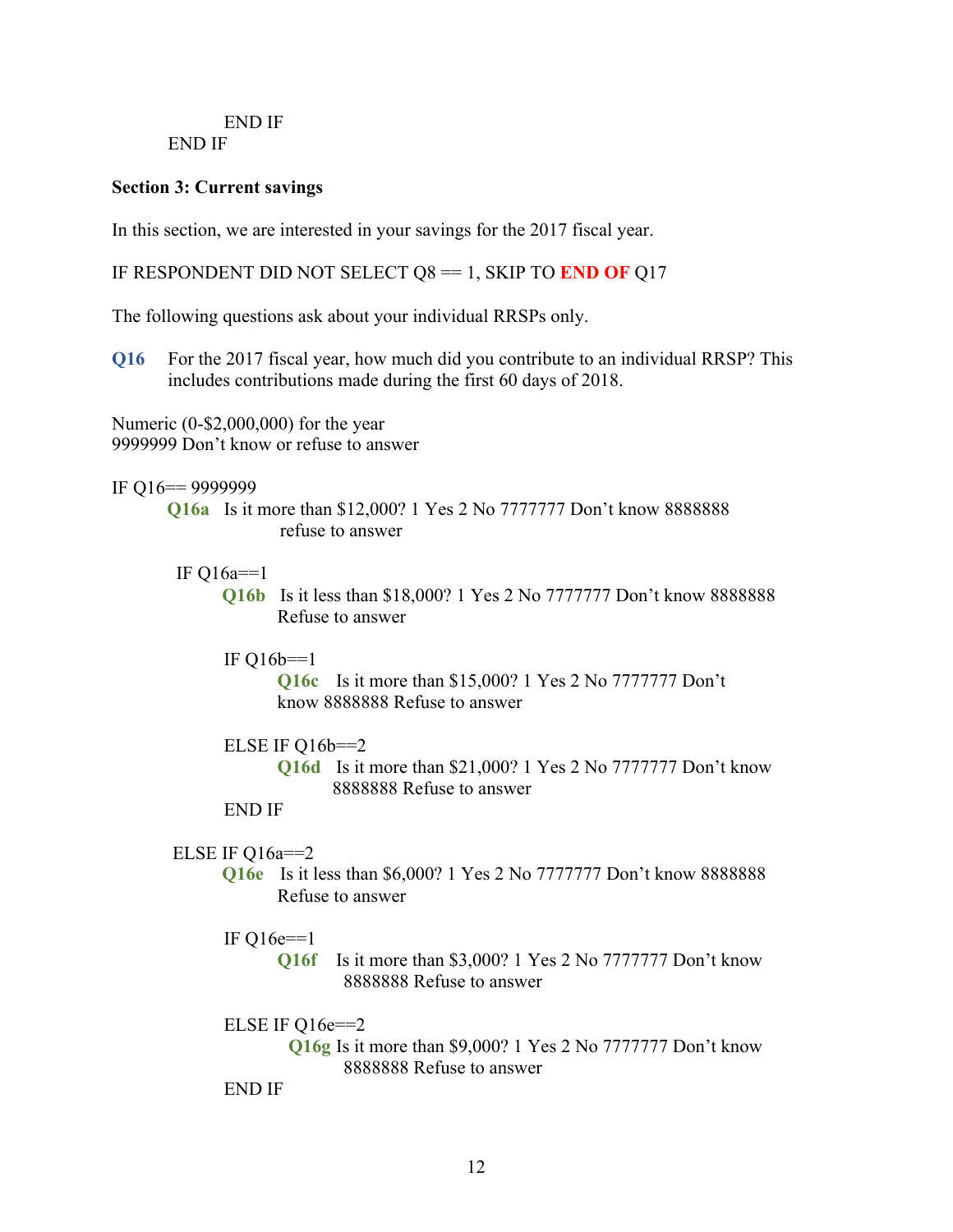END IF

END IF

# IF( Q16 IS GREATER THAN 0 AND LESS THAN 9999999) OR (AT LEAST ONE OF THE QUESTIONS RANGING FROM Q16aTO Q16g IS EITHER 1 OR 2)

**Q16h** During which months did you contribute to an individual RRSP for the 2017 fiscal year? Please select all months during which you made a contribution.

# (RESPONDENTS CAN SELECT MORE THAN ONE ANSWER FROM 1 TO 14)

### END IF

**Q17** What was your available RRSP/PRPP contribution room for 2017? This information can be found in your notice of assessment for 2016 from the Canada Revenue Agency. Numeric(0- \$2,000,000) 7777777 Don't know 8888888 Refuse to answer IF RESPONDENT DID NOT SELECT Q8 ==2, SKIP TO **END OF Erreur ! Source du renvoi introuvable.**

The following questions ask about your individual TFSAs only.

**Q18** In 2017, how much did you contribute to an individual TFSA?

Numeric (0-\$2,000,000) for the year 9999999 Don't know or refuse to answer

IF Q18==9999999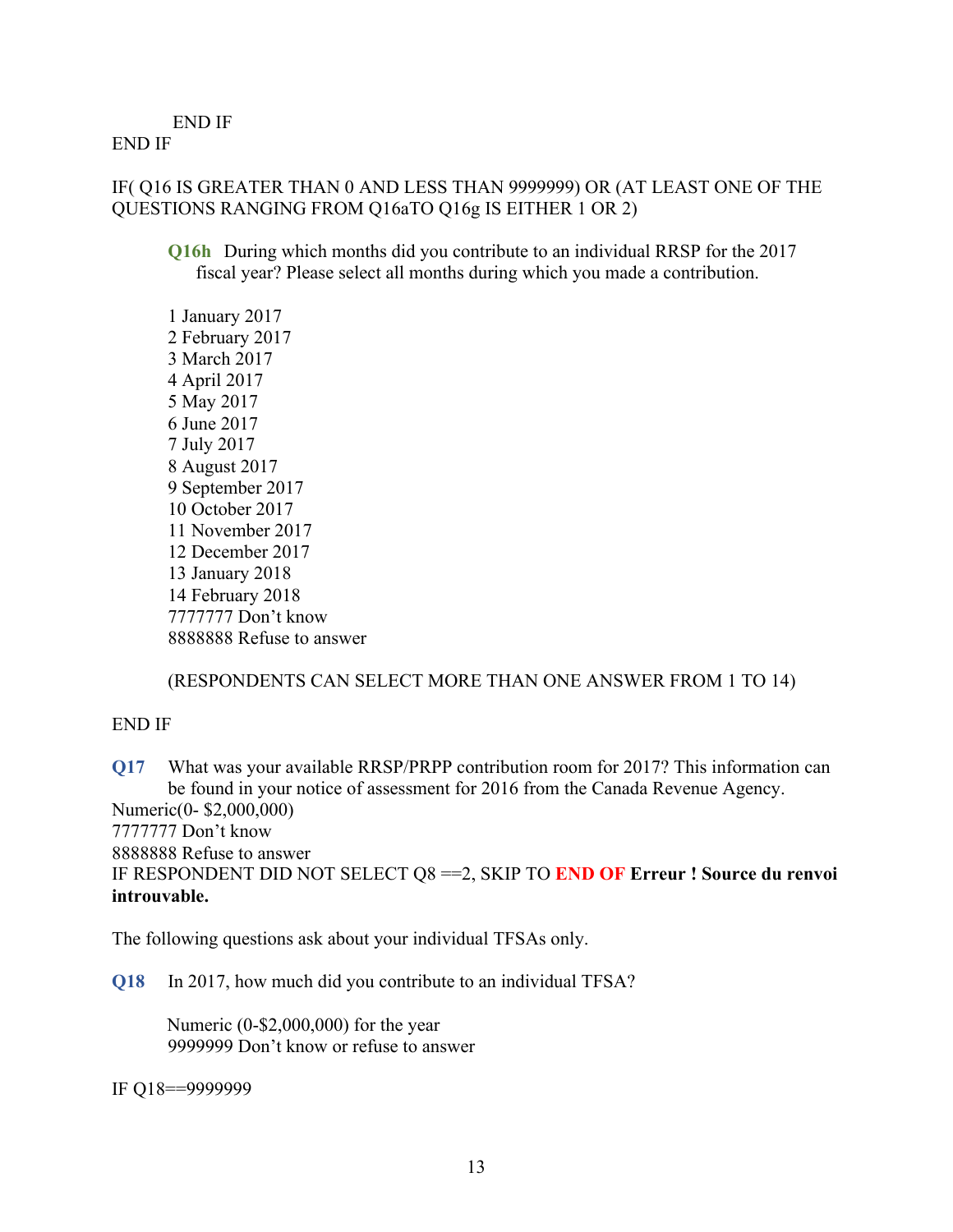**Q18a** Is it more than \$12,000? 1 Yes 2 No 7777777 Don't know 8888888 Refuse to answer

### IF  $Q18a == 1$

**Q18b** Is it less than \$18,000? 1 Yes 2 No 7777777 Don't know 8888888 Refuse to answer

#### IF  $Q18b == 1$

**Q18c** Is it more than \$15,000? 1 Yes 2 No 7777777 Don't know 8888888 Refuse to answers

#### ELSE IF  $O18b == 2$

**Q18d** Is it more than \$21,000? 1 Yes 2 No 7777777 Don't know 8888888 Refuse to answer

#### END IF

### ELSE IF  $Q18a == 2$

- **Q18e** Is it less than \$6,000? 1 Yes 2 No 7777777 Don't know 8888888 Refuse to answer
- IF  $Q18e == 1$ 
	- **Q18f** Is it more than \$3,000? 1 Yes 2 No 7777777 Don't know 8888888 Refuse to answer

### ELSE IF  $Q18e == 2$ **Q18g** Is it more than \$9,000? 1 Yes 2 No 7777777 Don't know 8888888 Refuse to answer

END IF

# END IF

### END IF

### IF( Q18 IS GREATER THAN 0 AND LESS THAN 9999999) OR (AT LEAST ONE OF THE QUESTIONS RANGING FROM Q18a TO Q18g IS EITHER 1 OR 2)

**Q19** For 2017, did you reach your maximum TFSA contribution limit? 1 Oui 2 Non 7777777 Don't know 8888888 Refuse to answer

#### END IF

IF Q8 ==1 AND Q8 ==2 AND Q16  $\neq$  Q18 IF Q16> Q18AND Q16< 9999999 AND Q18 <9999999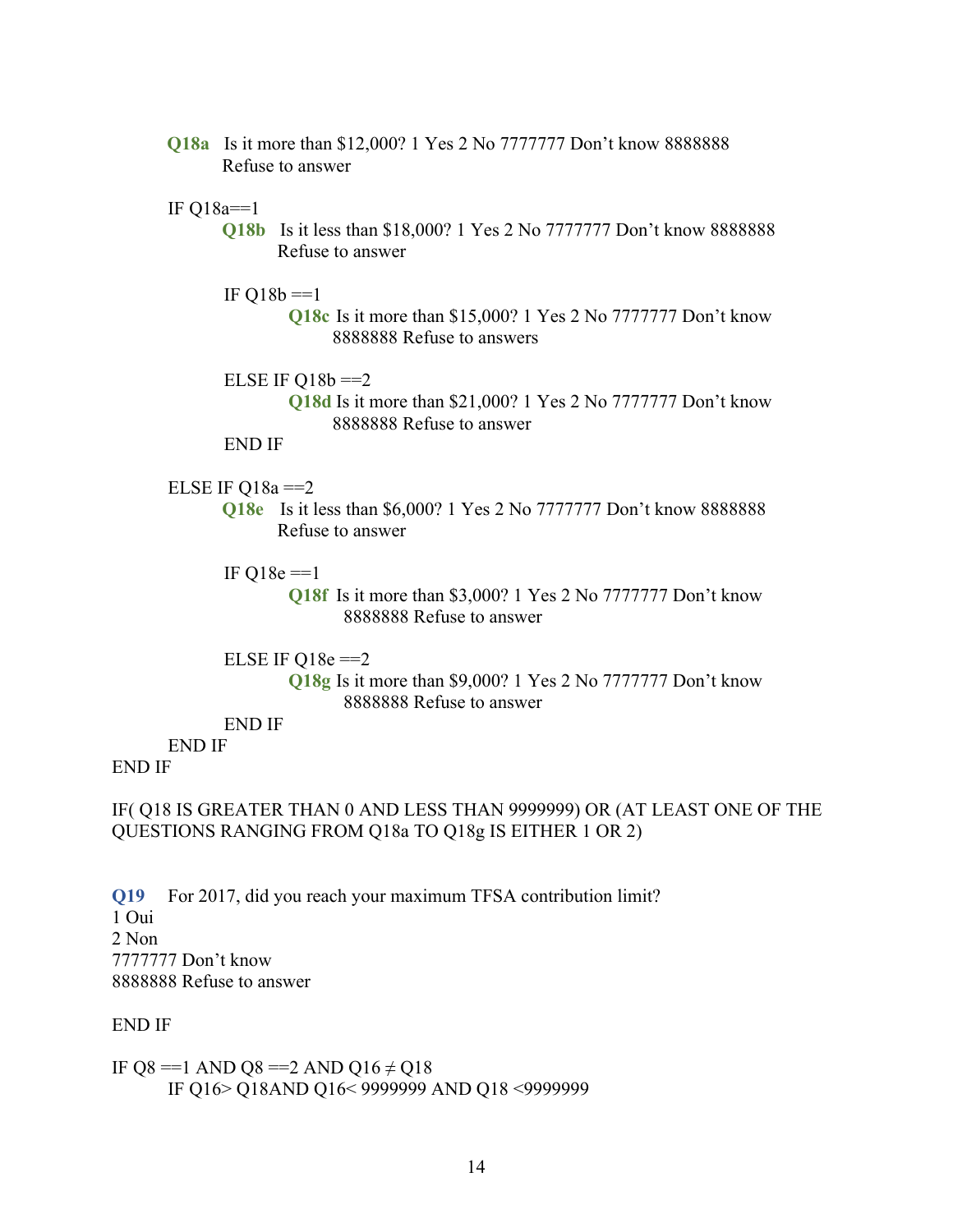**Q20** Why did you choose to contribute more to individual RRSPs than to individual TFSAs? Select all that apply to your situation.

1 It is more fiscally beneficial in the short-term

- 2 It will be more fiscally beneficial when I'm retired
- 3 RRSPs offer more flexibility than TFSAs
- 4 So as not to exceed my TFSA contribution room
- 5 It was suggested by my financial advisor

6 To reimburse money withdrawn through the Home Buyers' Plan (HBP) or the Lifelong Learning Plan (LLP)

7 It was suggested by someone close to me

8 Other: enter [PN: MUST SPECIFY]

7777777 Don't know

8888888 Refuse to answer

### (RESPONDENTS CAN SELECT MORE THAN ONE ANSWER FROM 1 TO 8)

### ELSE IF Q16 < Q18 AND Q16< 9999999 AND Q18 <9999999

**Q21** Why did you choose to contribute more to individual TFSAs than to individual RRSPs? Select all that apply to your situation.

- 1 It is more fiscally beneficial in the short-term
- 2 It will be more fiscally beneficial when I'm retired
- 3 TFSAs offer more flexibility than RRSPs
- 4 So as not to exceed my RRSP contribution room
- 5 It was suggested by my financial advisor
- 6 It was suggested by someone close to me
- 7 Other: enter [PN: MUST SPECIFY]

7777777 Don't know

8888888 Refuse to answer

# (RESPONDENTS CAN SELECT MORE THAN ONE ANSWER FROM 1 TO 7)

### END IF

### END IF

# IF Q12  $\neq$  1 THROUGH 6, SKIP TO QUESTION Q23

For the next question, we are interested in pension plans offered by your **current employer**.

**Q22** For the 2017 fiscal year, how much did you contribute to employer provided pension plans, either in percentage of your work income or in dollars? We are interested in your personal contributions, not those of the employer.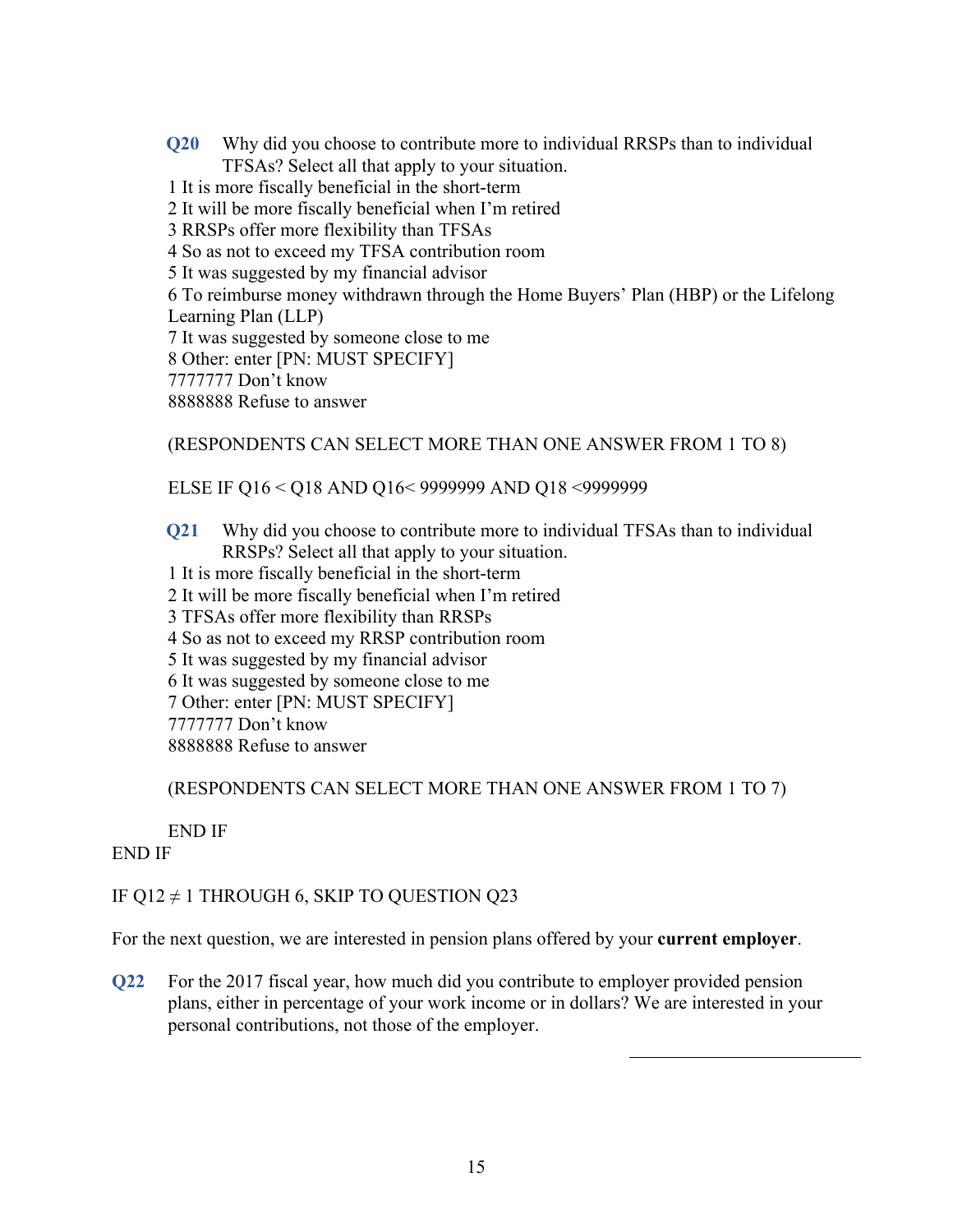| Type of pension plan                                                                             | Contribution<br>S | 7777777<br>Don't<br>know | 8888888 Refuse<br>to answer |
|--------------------------------------------------------------------------------------------------|-------------------|--------------------------|-----------------------------|
| Defined benefit pension plan                                                                     |                   |                          |                             |
| Defined contribution pension plan                                                                |                   |                          |                             |
| Hybrid pension plan                                                                              |                   |                          |                             |
| <b>Group RRSP</b>                                                                                |                   |                          |                             |
| Group TFSA                                                                                       |                   |                          |                             |
| Voluntary Retirement Savings Plan (VRSP) (in<br>Quebec) or Pooled Registered Pension Plan (PRPP) |                   |                          |                             |

# (SHOW THE ROWS THAT CORRESPOND TO ANSWERS SELECTED IN Q12==1 THROUGH 6)

[NEED 2 DROP DOWN MENUS FOR EACH CELL IN THE "Contributions" COLUMN, WHERE:

- RESPONDENTS CAN SELECT \$ OR %
- RESPONDENTS CAN SELECT: Per week, every two weeks, per month, per year]
- ALL ANSWER IN THE TABLE ARE: Numeric(0-200% OR 0 \$2,000,000)

# AND A CHECKBOX OF SOME SORT IN THE 7777777 AND 8888888 COLUMNS ]

IF ANY FIELD UNDER THE "Contributions" COLUMN IN Q22 IS GREATER THAN 0%, THEN

**Q22a** For 2017, what is your best estimate of your work income, before taxes and deductions? This amount corresponds to line 101 of your [IF  $QC = 6$ , ADD "federal"] income tax return for 2017.

Numeric (0-5 000 000 \$) 9999999 Don't know or refuse to answer

IF Q22a==9999999

**Q22b** Is it more than \$60,000? 1 Yes 2 No 7777777 Don't know 8888888 Refuse to answer

IF  $Q22b == 1$ 

**Q22c** Is it less than \$80,000? 1 Yes 2 No 7777777 Don't know 8888888 Refuse to answer

IF  $O22c == 2$ 

**Q22d** Is it more than \$100 000? 1 Yes 2 No 7777777 Don't know 8888888 Refuse to answer

END IF

```
ELSE IF Q22b == 2
```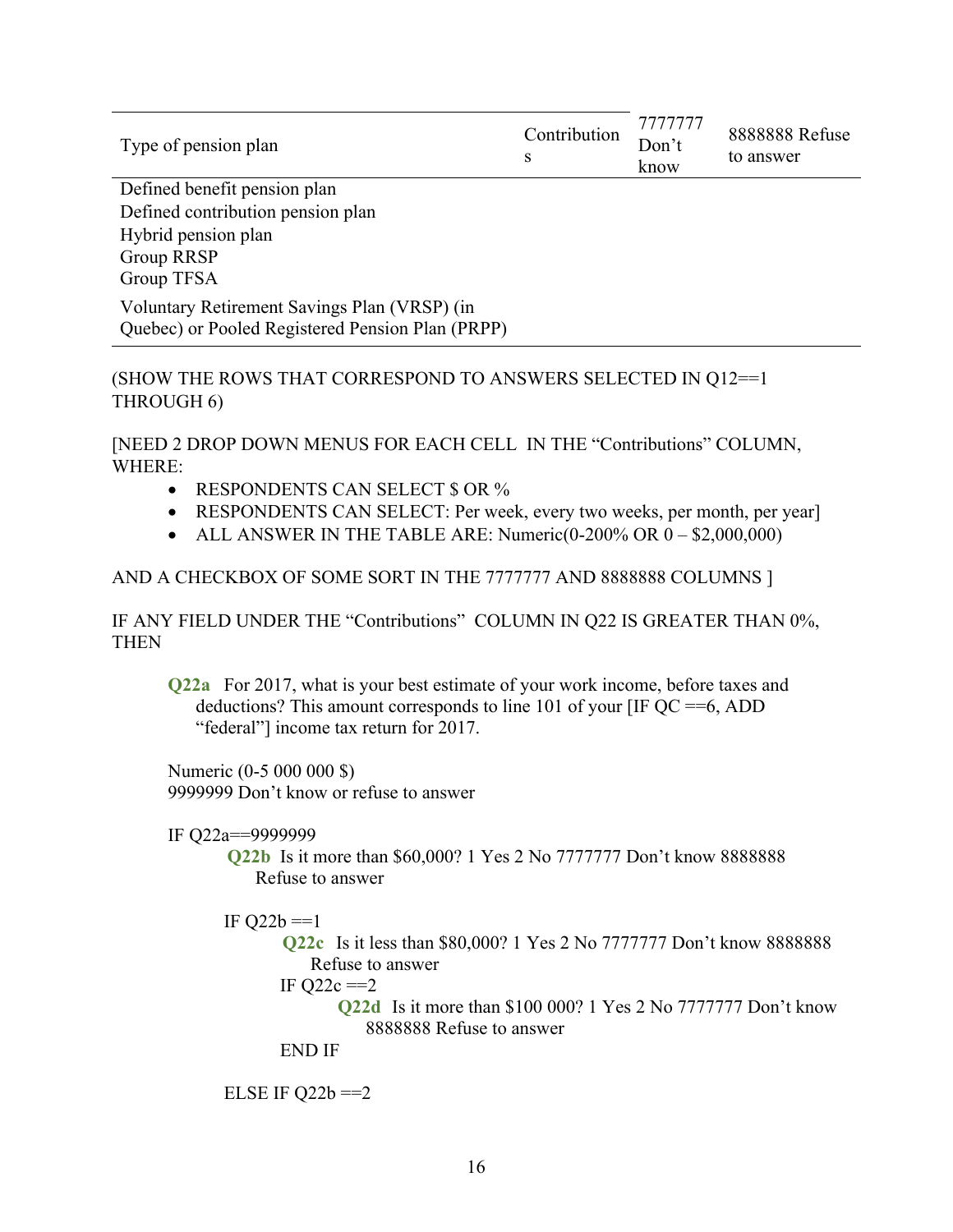```
Q22e Is it more than $40,000? 1 Yes 2 No 7777777 Don't know 8888888 
             Refuse to answer
             IF Q22e==2
                    Q22f Is it more than $20,000? 1 Yes 2 No 7777777 Don't know 
                        8888888 Refuse to answer
             END IF
      END IF
END IF
```
### END IF

**Q23** Did a financial advisor contact you in 2018 to talk about RRSPs? 1 Yes  $2$  No. 7777777 Don't know 8888888 Refuse to answer

IF Q23==1

**Q23a** Did he offer you a loan to finance your contribution to an RRSP? Such loans are sometimes called "RRSP loans".

1 Yes 2 No 7777777 Don't know 8888888 Refuse to answer

IF  $Q23a = 1$ 

**Q23b** Did you take out such an "RRSP loan"? 1 Yes 2 No 7777777 Don't know 8888888 Refuse to answer

IF  $Q23b == 1$ 

**Q23c** Why? Select all that apply to your situation. 1 It will yield more money than the real cost of the loan 2 The interest rate offered was very interesting 3 I wanted to maximize my RRSP contributions 4 I was following the financial advisor's recommendation 5 I was following the recommendation of someone close to me 6 Other: enter [PN : MUST SPECIFY] 7777777 Don't know 8888888 Refuse to answer

### (RESPONDENTS CAN SELECT MORE THAN ONE ANSWER FROM 1 TO 6  $\lambda$

ELSE IF  $Q23b == 2$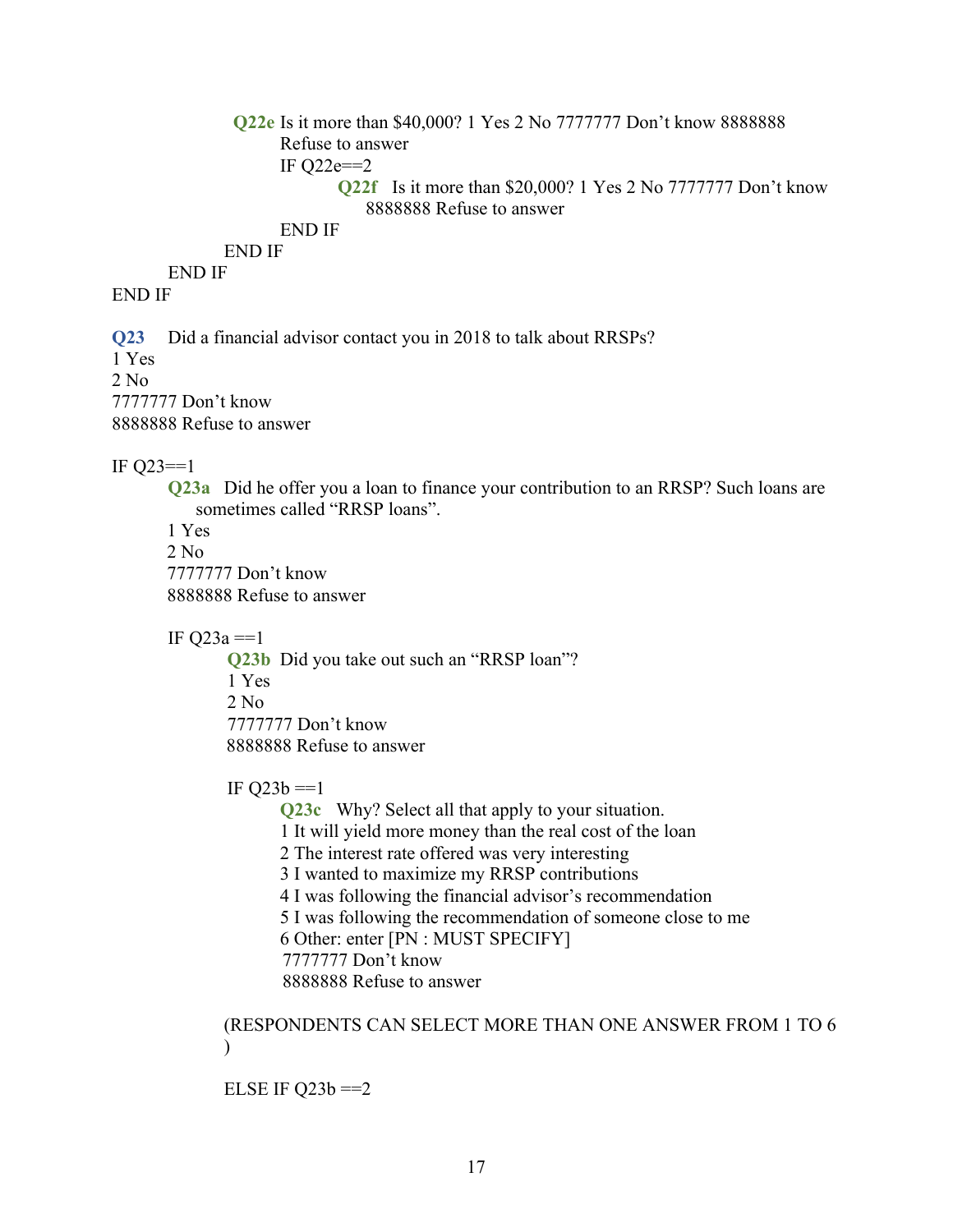**Q23d** Why? Select all that apply to your situation. 1 It would have yielded less money than the real cost of the loan 2 The interest rate offered was not interesting 3 I did not want to add to my debts 4 I was following the recommendation of someone close to me 5 Other: enter [PN : MUST SPECIFY] 7777777 Don't know 8888888 Refuse to answer

(RESPONDENTS CAN SELECT MORE THAN ONE ANSWER FROM 1 TO 5)

END IF

END IF

END IF

**Q24** Did a financial advisor contact you in 2018 to talk about TFSAs? 1 Yes 2 No 7777777 Don't know 8888888 Refuse to answer

### **Section 4: Retirement**

**Q25** At what age do you plan on retiring? Numeric (> RESPONSE TO QB – RESPONDENT'S AGE) 7777777 Don't know 8888888 Refuse to answer

**Q26** Do you have a financial plan for your retirement? 1 Yes  $2$  No. 7777777 Don't know 8888888 Refuse to answer

**Q27** In today's dollars, what is your best estimate of your annual gross income once you will be completely retired, around the age of 70 years old? Consider all types of income, **including** benefits from public programs.

Numeric (1 – \$5,000,000) per year 9999999 Don't know or refuse to answer

IF Q27== 9999999

**Q27a** It is more than \$60,000? 1 Yes 2 No 7777777 Don't know 8888888 Refuse to answer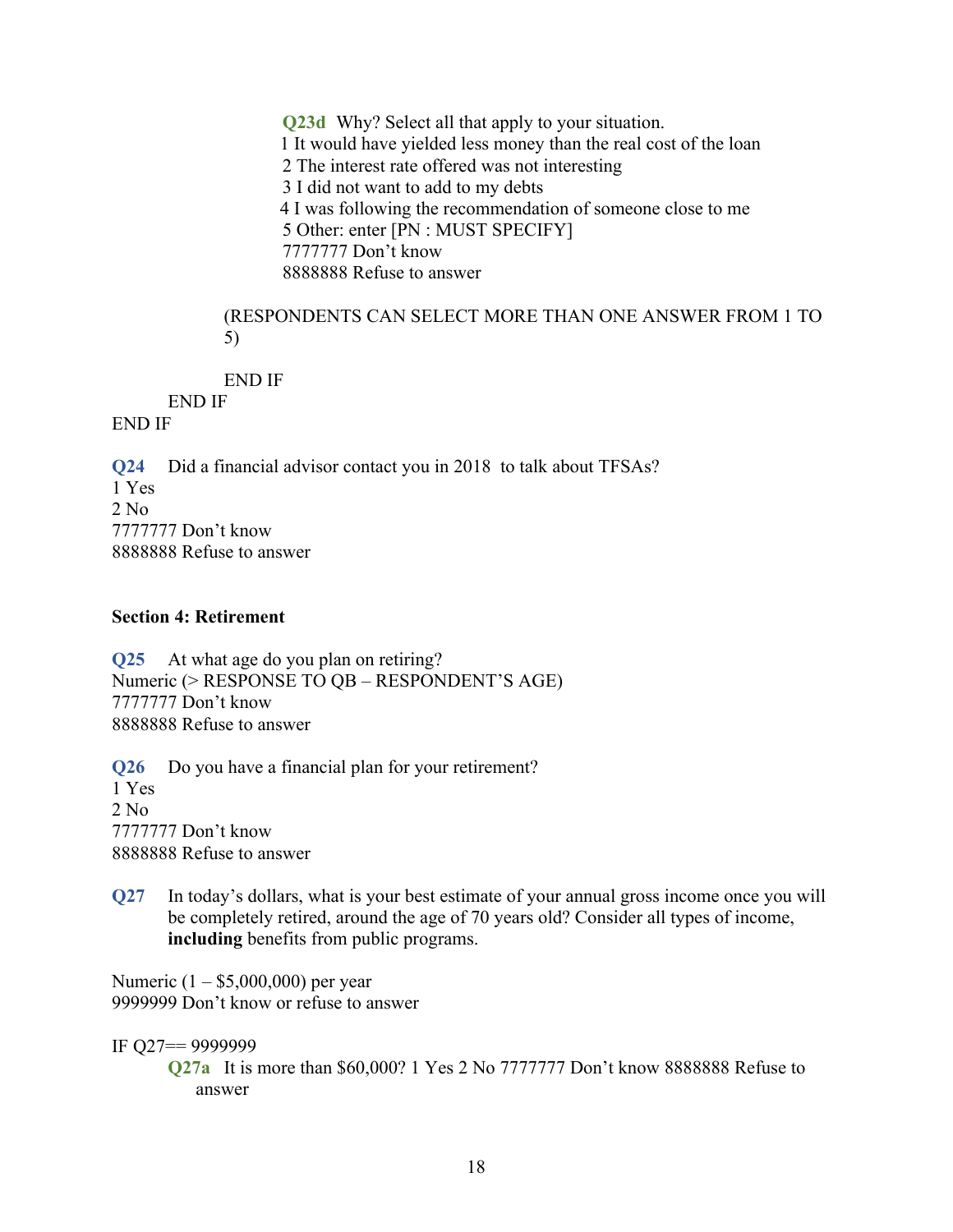IF  $Q27a == 1$ **Q27b** Is it less than \$80,000? 1 Yes 2 No 7777777 Don't know 8888888 Refuse to answer IF  $Q27b == 2$ **Q27c** Is it more than \$100,000? 1 Yes 2 No 7777777 Don't know 8888888 Refuse to answer END IF ELSE IF Q27a==2 **Q27d** Is it more than \$40,000? 1 Yes 2 No 7777777 Don't know 8888888 Refuse to answer IF  $Q27d == 2$ **Q27e** Is it more than \$20,000? 1 Yes 2 No 7777777 Don't know

8888888 Refuse to answer

END IF

END IF

END IF

**Q28** (IF Q1==1,2) In today's dollars, what is your best estimate of your spouse's annual gross income once you will be completely retired, around the age of 70 years old? Consider all types of income, **including** benefits from public programs.

Numeric (1- \$5,000,000) per year 9999999 Don't know or refuse to answer

### IF Q28== 9999999

**Q28a** Is it more than \$60,000? 1 Yes 2 No 7777777 Don't know 8888888 Refuse to answer

IF Q28a==1

**Q28b** Is it less than \$80,000? 1 Yes 2 No 7777777 Don't know 8888888 Refuse to answer

### IF  $Q28b == 2$

**Q28c** Is it more than \$100,000? 1 Yes 2 No 7777777 Don't know 8888888 refuse to answer

END IF

```
ELSE IF Q28a==2
```
**Q28d** Is it more than \$40,000? 1 Yes 2 No 7777777 Don't know 8888888 Refuse to answer

IF Q28d==2

**Q28e** Is it more than \$20,000? 1 Yes 2 No 7777777 Don't know 8888888 Refuse to answer

END IF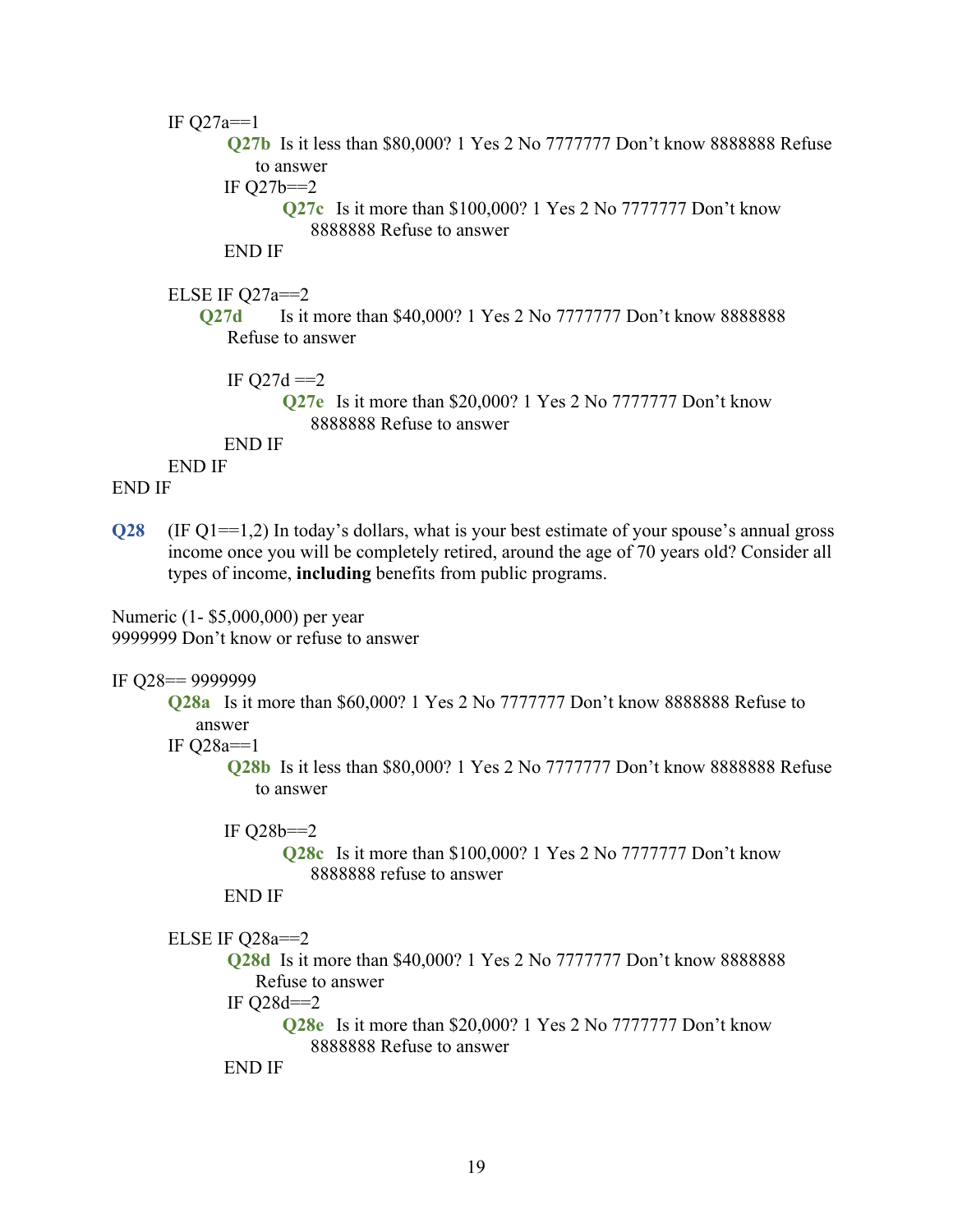END IF

**Q29** If your retirement income turns out to be much lower than what you previously expected, what will you do? Select all that apply to your situation.

1 I will retire later than expected 2 I will reduce my spending 3 I will take a partial retirement (and thus work part-time) 4 Other: enter [PN: MUST SPECIFY] 7777777 Don't know 8888888 Refuse to answer

[RESPONDENTS CAN SELECT MORE THAN ONE ANSWER FROM 1 TO 4]

**Q30** In today's dollars, what is your best estimate of your household's average total **monthly** spending once you will be fully retired, around the age of 70 years old?

Numeric (1 – \$850,000) 9999999 Don't know or refuse to answer

IF Q30== 999999

**Q30a** Is it more than \$9,000? 1 Yes 2 No 7777777 Don't know 8888888 Refuse to answer

IF  $Q30a==1$ 

**Q30b** Is it less than \$13,000? 1 Yes 2 No 7777777 Don't know 8888888 Refuse to answer

```
IF Q30b == 1Q30c Is it more than $11,000? 1 Yes 2 No 7777777 Don't know 
          8888888 Refuse to answer 
ELSE IF Q30b==2
```

```
Q30d Is it more than $15,000? 1 Yes 2 No 7777777 Don't know 
    8888888 Refuse to answer 
IF Q30d == 1
```
**Q30e** Is it less than de \$17,000? 1 Yes 2 No 7777777 Don't know 8888888 Refuse to answer

```
END IF
```
END IF

```
ELSE IF Q30a==2
```
**Q30f** Is it more than \$5,000? 1 Yes 2 No 7777777 Don't know 8888888 Refuse to answer

IF  $Q30f == 1$ 

**Q30g** Is it less than \$7,000? 1 Yes 2 No 7777777 Don't know 8888888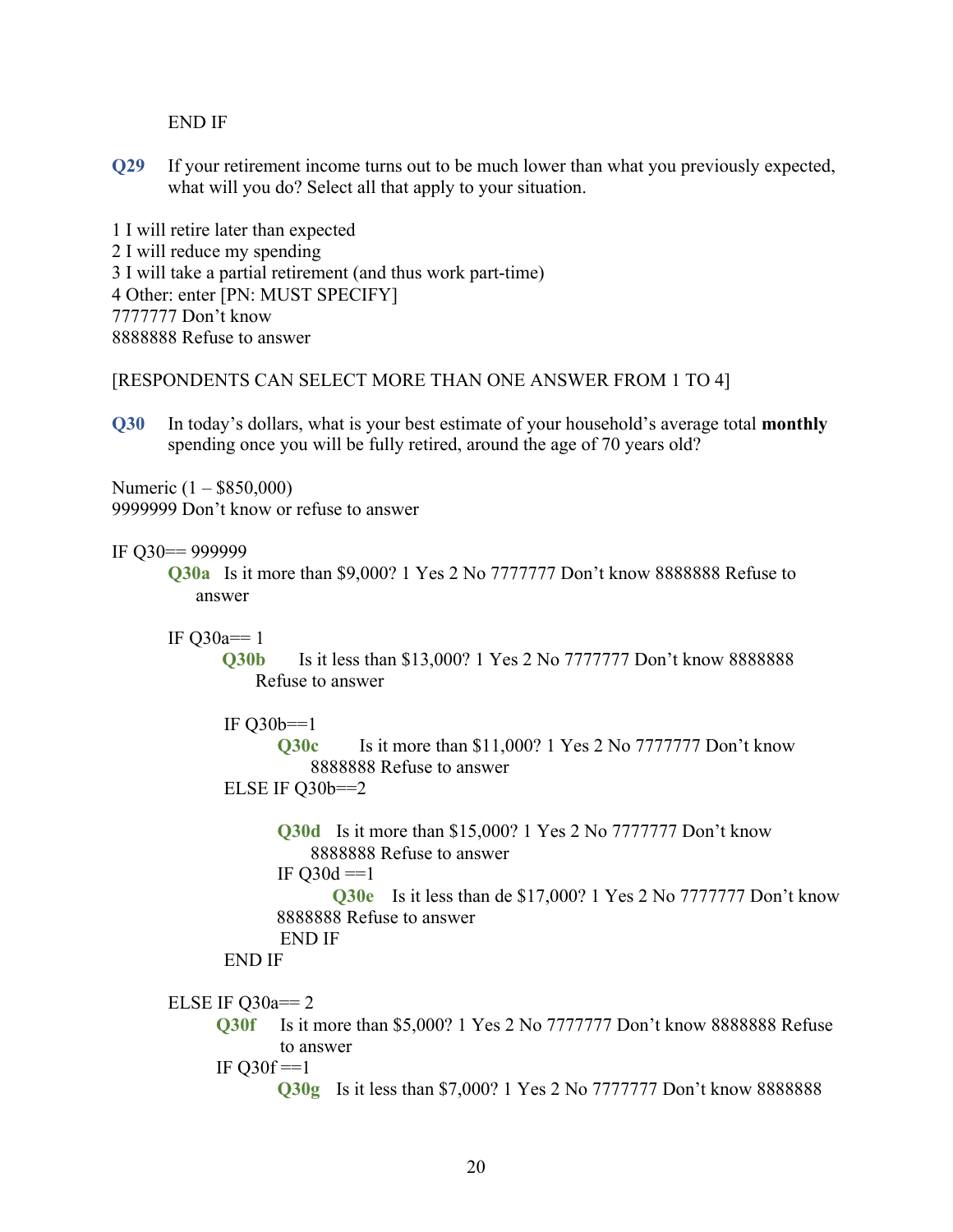```
Refuse to answer
             ELSE IF Q30f = 2Q30h Is it less than $3,000? 1 Yes 2 No 7777777 Don't know 8888888 
               Refuse to answer
                   IF O30h == 1Q30i Is it more than $1,000? 1 Yes 2 No 7777777 Don't know 
                          8888888 Refuse to answer
                   END IF
            END IF
      END IF
END IF
```
**Q31** How much savings do you want to have for your retirement? Exclude benefits from public programs (Guaranteed Income Supplement, Old Age Security, Quebec Pension Plan/Canada Pension Plan), but include the value of all assets you will use to fund your retirement (such as an employer provided pension plan or your primary residence). Numeric (0 – \$20,000,000) 7777777 Don't know 8888888 Refuse to answer

#### **Section 5: Financial litteracy and preferences**

We would now like to ask you 3 questions concerning your familiarity and ease with certain financial concepts. Please answer the questions as best you can.

**Q32** Suppose you had \$100 in a savings account and the interest rate was 2% per year. After 5 years, how much do you think you would have in the account if you left the money to grow during these 5 years?

1 More than \$102 2 Exactly \$102 3 Less than \$102 7777777 Don't know 8888888 Refuse to answer

**Q33** Imagine that the interest rate on your savings account was 1% per year and inflation was 2% per year. After 1 year, with the money in this account, would you be able to buy…

1 More than today 2 Exactly the same as today 3 Less than today 7777777 Don't know 8888888 Refuse to answer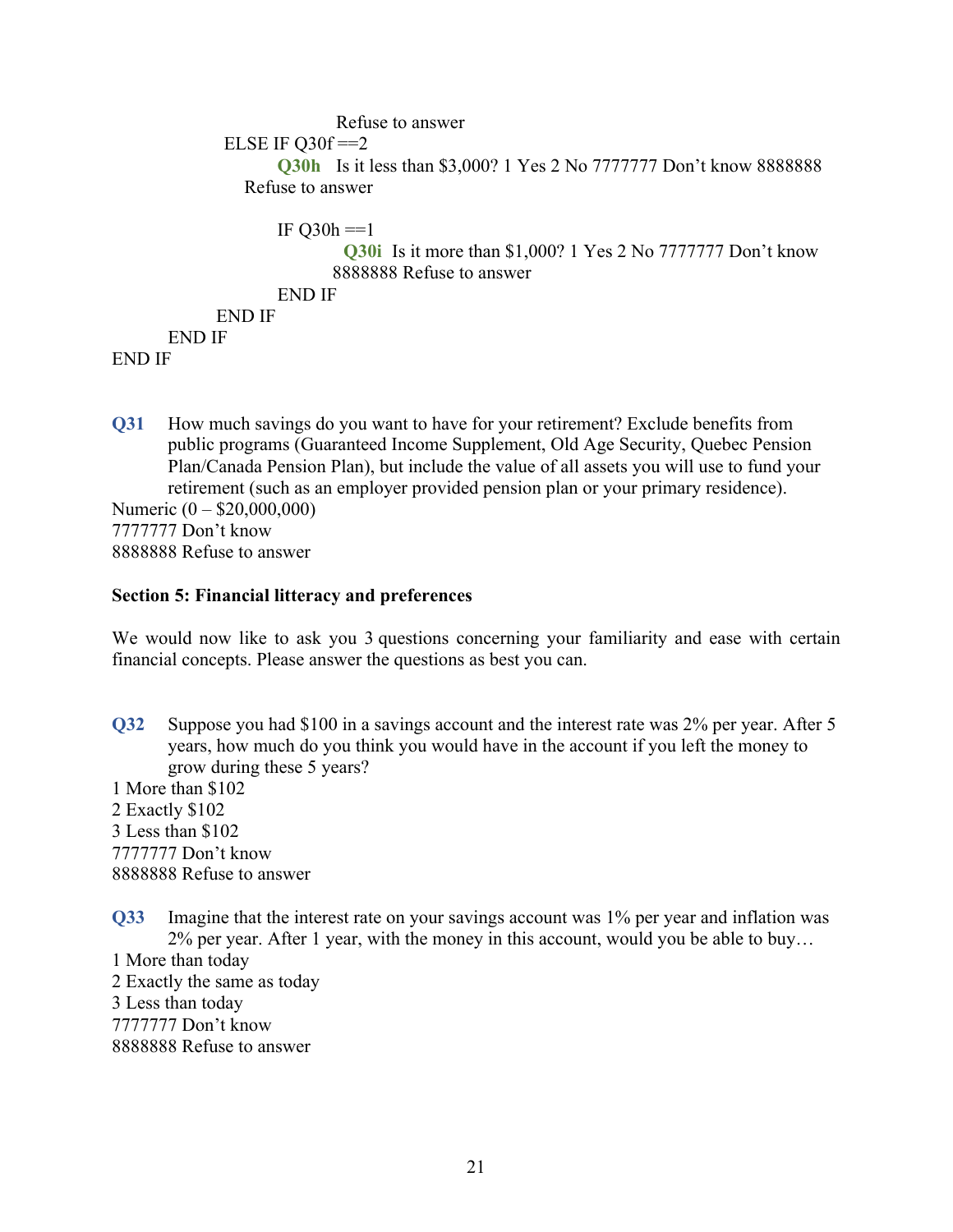**Q34** Do you think the following statement is true or false? "Buying a single company's stock usually provides a safer return than a stock mutual fund. 

1 True 2 False 7777777 Don't know 8888888 Refuse to answer

**Q35** For this question, we ask you to make 10 choices, for which you will have to decide if you prefer to participate in lottery A or lottery B.

Each of the two lotteries offer you certain chances of winning different dollar amounts. Let's take, for example, the first choice, which corresponds to the first row of the following table. In this case, lottery A gives you a 10% chance of winning \$20 and a 90% chance of winning \$16. Lottery B, on the other hand, gives you a 10% chance of winning \$39 and a 90% chance of winning \$1.

All other choices work in the same way, but the chances of winning each amount change from one choice to the next. For each choice, you need to select your preferred lottery, either lottery A or lottery B.

**Warning**: in addition to the rewards points you receive to participate in a survey, you have a 1 in 20 chance of receiving additional points that correspond to the value of the choices you make. If you are selected, the system will randomly pick one of the 10 choices you made and perform your preferred lottery for that choice. For example, if the system picks your number 1 choice and for that row you picked lottery B, lottery B will be performed and you will receive additional points of a value of \$39 or \$1, depending on the result of the lottery. When you make your choices, you do not know which row will be selected for payment by the system, if any. You should therefore treat each choice as if it might actually count for payment.

| <b>Choice</b>  |   | Lottery A              |            |           | <b>Lottery B</b> |           |            |           |            |        |
|----------------|---|------------------------|------------|-----------|------------------|-----------|------------|-----------|------------|--------|
|                |   | <b>Lottery Lottery</b> | Chances of | Amount to | Chances of       | Amount to | Chances of | Amount to | Chances of | Amount |
|                | A | В                      | winning    | win       | winning          | win       | winning    | win       | winning    | to win |
|                | ◘ | $\Box$                 | 10%        | \$20      | 90%              | \$16      | 10%        | \$39      | 90%        | \$1    |
|                | ◘ | o                      | 20%        | \$20      | 80%              | \$16      | 20%        | \$39      | 80%        | \$1    |
| 3              | ◘ | $\Box$                 | 30%        | \$20      | 70%              | \$16      | 30%        | \$39      | 70%        | \$1    |
| 4              | ◘ | ◘                      | 40%        | \$20      | 60%              | \$16      | 40%        | \$39      | 60%        | \$1    |
| $\overline{5}$ | ◘ | $\Box$                 | 50%        | \$20      | 50%              | \$16      | 50%        | \$39      | 50%        | \$1    |
| 6              | ◘ | o                      | 60%        | \$20      | 40%              | \$16      | 60%        | \$39      | 40%        | \$1    |
| 7              | ❏ | $\Box$                 | 70%        | \$20      | 30%              | \$16      | 70%        | \$39      | 30%        | \$1    |
| 8              | ◘ | o                      | 80%        | \$20      | 20%              | \$16      | 80%        | \$39      | 20%        | \$1    |
| 9              | ❏ | $\Box$                 | 90%        | \$20      | 10%              | \$16      | 90%        | \$39      | 10%        | \$1    |
| 10             | ❏ | ❏                      | 100%       | \$20      | $0\%$            | \$16      | 100%       | \$39      | $0\%$      | \$1    |

# **Q36** For this question, we ask you once more to make 10 choices, for which you will have to decide whether you prefer option A or option B.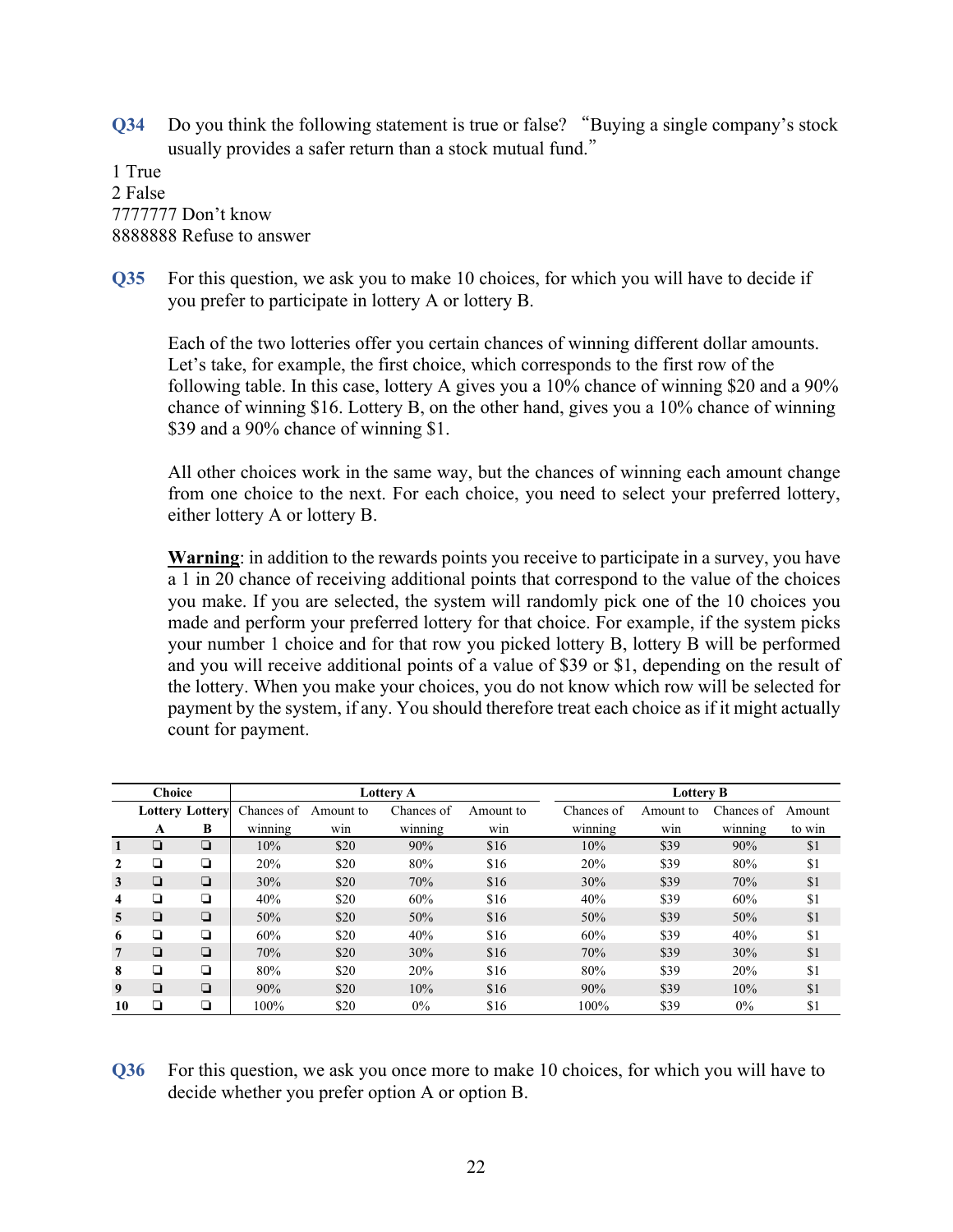With option A, you will always receive \$12 in 1 month. With option B, on the other hand, you will receive a certain amount greater than \$12, but in 13 months.

Let's take, for example, the first choice, which corresponds to the first row of the following table. In this case, if you choose option A, you will receive an amount of \$12.00 in 1 month. If you choose option B instead, you will receive \$12.60 in 13 months. Option B will thus give you \$0.60 more than option A, which corresponds to an annual interest rate of 5%.

All other choices work in the same way, but the amount received if you choose option B changes from one choice to the next. For each choice, you need to select your preferred option, either option A or option B.

**Warning**: in addition to the rewards points you receive to participate in a survey, you have a 1 in 20 chance of receiving additional points that correspond to the value of the choices you make. If you are selected, the system will randomly pick one of the 10 choices you made and you will receive additional points of a value that corresponds to your preferred option, either A or B. If for the choice selected by the system you picked option B, you will have to remain an active member of the Web panel until April 2019 in order to receive your additional rewards points for this question. When you make your choices, you do not know which row will be selected for payment by the system, if any. You should therefore treat each choice as if it might actually count for payment.

| <b>Option A</b>    | <b>Option B</b>      |                  | <b>Choice</b>            |                 |  |
|--------------------|----------------------|------------------|--------------------------|-----------------|--|
| Amount you would   | Amount you would     | Effective annual |                          |                 |  |
| receive in 1 month | receive in 13 months | interest rate    | <b>Option A</b>          | <b>Option B</b> |  |
| \$12.00            | \$12.60              | $5\%$            | ❏                        | $\Box$          |  |
| \$12.00            | \$13.20              | 10%              |                          |                 |  |
| \$12.00            | \$13.80              | 15%              | ⊔                        | ⊔               |  |
| \$12.00            | \$14.40              | 20%              | ⊔                        |                 |  |
| \$12.00            | \$15.00              | 25%              | ⊔                        |                 |  |
| \$12.00            | \$15.60              | 30%              | $\overline{\phantom{0}}$ |                 |  |
| \$12.00            | \$16.20              | 35%              | ⊔                        |                 |  |
| \$12.00            | \$16.80              | 40%              | $\overline{\phantom{a}}$ |                 |  |
| \$12.00            | \$17.40              | 45%              | $\Box$                   |                 |  |
| \$12.00            | \$18.00              | 50%              |                          |                 |  |

# [RESPONDENTS SHOULD NOT BE ABLE TO GO BACK AND CHANGE THEIR RESPONSES TO THE ABOVE 2 QUESTIONS]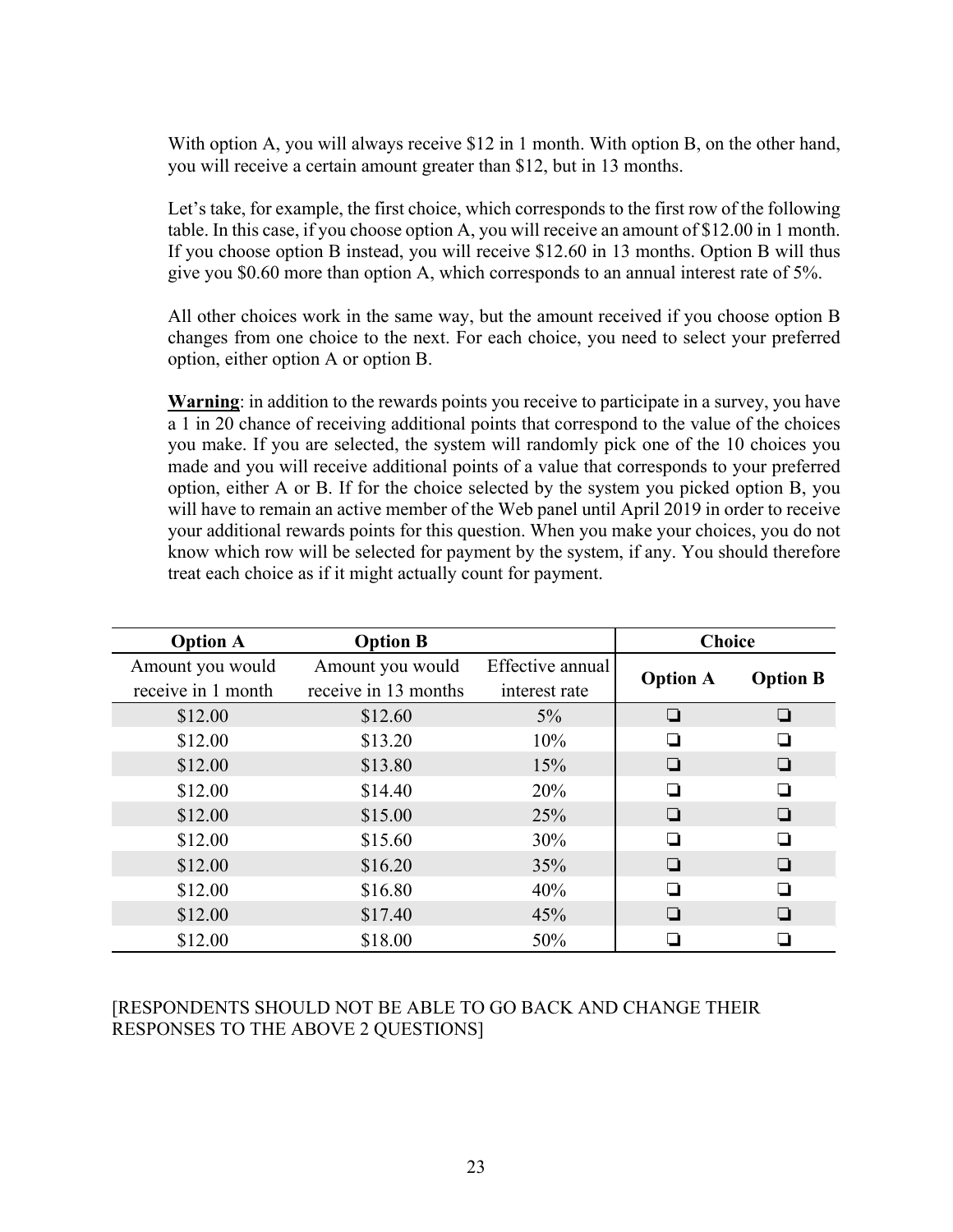INSERT A SCREEN HERE SHOWING THE "EXCHANGE RATE" BETWEEN CA\$ AND RESPONDENT'S CHOSEN LOYALTY POINTS (I.E. AN EXAMPLE OF HOW MANY POINTS THEY WILL GET FOR A \$1 VALUE)

# **START OF VIDEO INTERVENTION:**

# FOR 1/3 OF RESPONDENTS, RANDOMLY SELECTED, SHOW:

We now show you a short video on RRSPs and TFSAs. You have to watch it in its entirety to continue the survey. This video is an adaptation of a video graciously offered by SFL Desjardins Financial Security - Actualis (September 2014). Please make sure the volume of your device is at an appropriate level.

### VIDEO:

https://www.dropbox.com/s/mr775gpjqxz4szd/RRSP\_or\_TFSA\_EN\_V1.mp4?dl=0

To complete the information on RRSPs and TFSAs, we show you a very short animation pertaining to certain benefits for seniors. You have to watch it in its entirety to continue the survey.

# EXTRA SLIDE:

https://www.dropbox.com/s/7ypnalpbqnlwcd4/extra\_slide\_EN\_final\_survey.mp4?dl=0

[RESPONDENTS SHOULD BE ABLE TO REPLAY VIDEO AND ANIMATED SLIDE]

[NEED A « next » BUTTON AFTER THE ANIMATED SLIDE SO THAT RESPONDENTS CAN GET TO NEXT QUESTION]

# FOR 1/3 OF RESPONDENTS, RANDOMLY SELECTED, SHOW:

We now show you a short video on RRSPs and TFSAs. You have to watch it in its entirety to continue the survey. This video is an adaptation of a video graciously offered by SFL Desjardins Financial Security - Actualis (September 2014). Please make sure the volume of your device is at an appropriate level.

# VIDEO:

https://www.dropbox.com/s/mr775gpjqxz4szd/RRSP\_or\_TFSA\_EN\_V1.mp4?dl=0

# [RESPONDENTS SHOULD BE ABLE TO REPLAY ANIMATED SLIDE]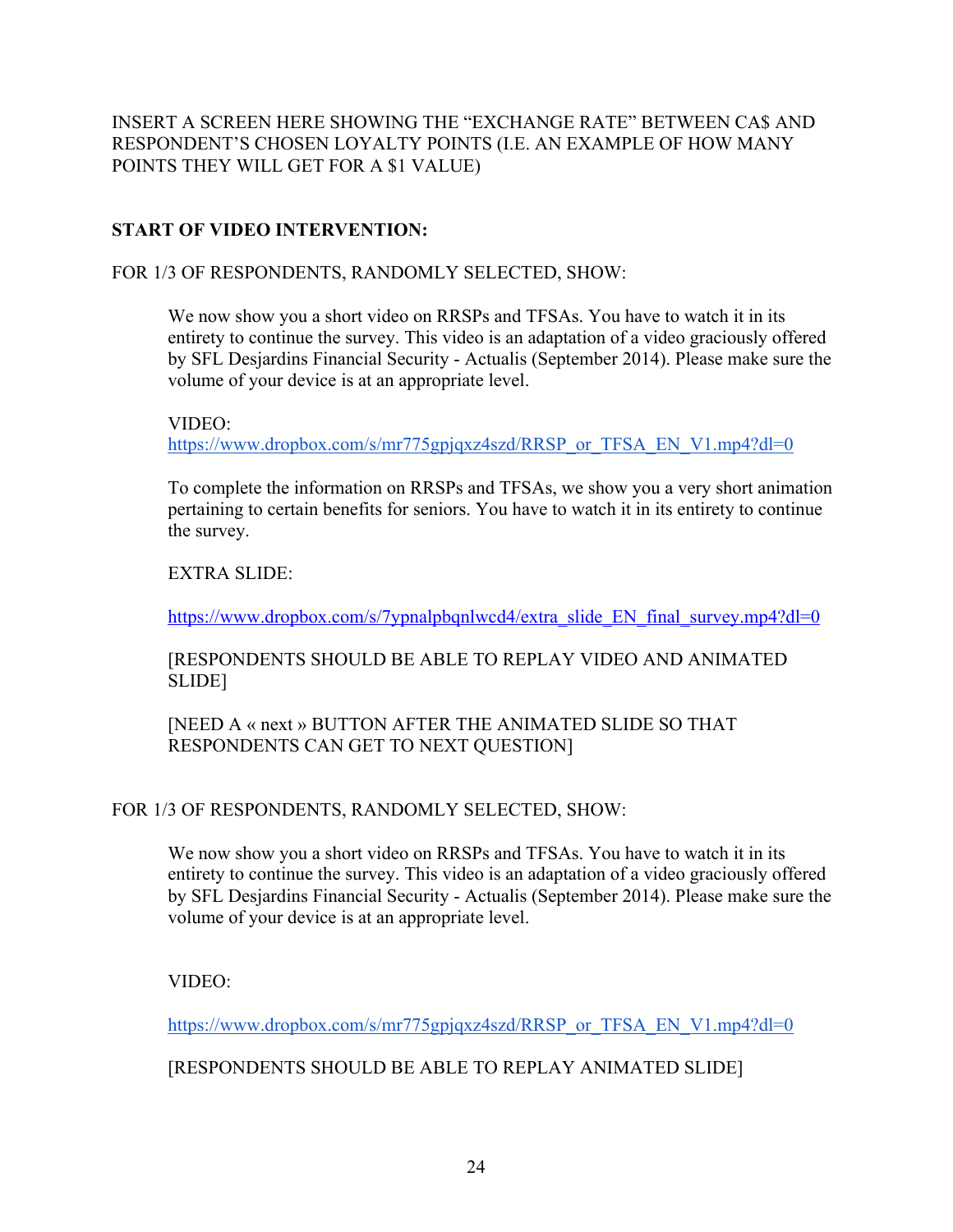# [NEED A « next » BUTTON AFTER VIDEO SO THAT RESPONDENTS CAN GET TO NEXT QUESTION]

### FOR 1/3 OF RESPONDENTS, RANDOMLY SELECTED, SHOW NOTHING

### **END OF VIDEO INTERVENTION**

The following questions focus on RRSPs and TFSAs, whether individual or group-based.

- **Q37** According to you, are the contributions made to an RRSP or to a TFSA deductible from taxable income?
- 1 Yes, for the RRSP only 2 Yes, for the TFSA only 3 Yes, for the RRSP and the TFSA 4 No, for the RRSP and the TFSA 7777777 Don't know 8888888 Refuse to answer
- **Q38** According to you, when money is withdrawn from an RRSP or from a TFSA, is it subject to income tax in the year of the withdrawal? Assume the withdrawn amount **is not** used for the Home Buyers' Plan (HBP) or the Lifelong Learning Plan (LLP).

1 Yes, for the RRSP only

- 2 Yes, for the TFSA only
- 3 Yes, for the RRSP and the TFSA
- 4 No, for the RRSP and the TFSA

7777777 Don't know

8888888 Refuse to answer

**Q39** Money invested in an RRSP or in a TFSA can generate returns in the form of interest, dividends or capital gains. According to you, are these returns subject to income tax in the year during which they were generated?

1 Yes, for the RRSP only

- 2 Yes, for the TFSA only
- 3 Yes, for the RRSP and the TFSA
- 4 No, for the RRSP and the TFSA

7777777 Don't know

8888888 Refuse to answer

**Q40** According to you, is there a penalty associated with withdrawing money from an RRSP or from a TFSA before retirement? Assume the withdrawn amount **is not** used for the Home Buyers' Plan (HBP) or the Lifelong Learning Plan (LLP).

1 Yes, for the RRSP only

2 Yes, for the TFSA only